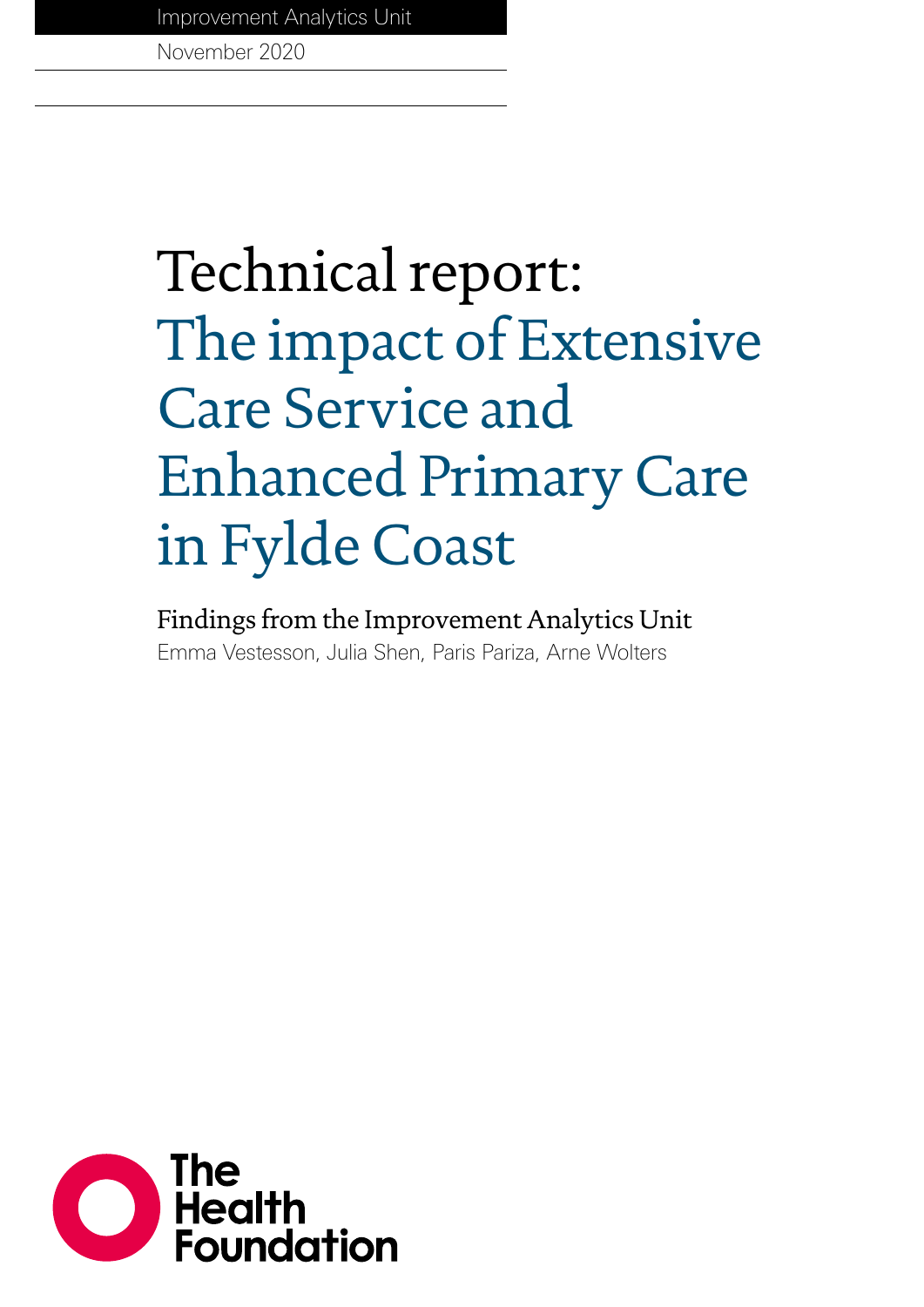# **Key points**

- The IAU has evaluated the Fylde Coast multispecialty community provider (MCP), jointly led by Blackpool and Fylde & Wyre clinical commissioning groups (CCGs). The Fylde Coast NHS vanguard launched two complementary integrated care teams (ICTs), the Extensive Care Service (ECS) in 2015 and Enhanced Primary Care (EPC) in 2016. Both use risk stratification to identify adults with complex chronic care needs.
- ECS focuses on serving older people with more comorbidities, requires patients to de-register with their GP and subsequently replaces usual GP care with a coordinated and specialist multidisciplinary team. EPC supports an individual's existing GP relationship, where they have been identified as potentially benefiting from wrap-around multidisciplinary care such as health coaching. The two services were designed to be complementary, serving somewhat different patient populations and with EPC serving as a 'step-down' bridge between ECS and routine primary and community care.
- The IAU identified intervention patients who were enrolled on ECS (n=1,626) and EPC (n=3,011). We followed ECS and EPC patients from enrolment for up to 33 and 18 months respectively. The evaluation looks at the early impact of the new models of care up to April 2018, after which the interventions changed. An ongoing IAU study looks at the long-term impact of integrated care in the Fylde Coast area.
- ECS and EPC were evaluated separately and for each evaluation we selected a matched control group that included similar individuals in the local area who had not been referred for the service. We then compared the hospital use of interventions and control patients, after risk adjusting for age, prior admissions, health conditions and other variables previously identified as predictive of hospital use.
- We found that ECS patients were admitted to hospital in an emergency 27% (95% confidence interval: 15% to 41%) more often compared with their matched control. We found similar trends across other measures of hospitalisation. Increased use was observed among ECS for A&E attendances, chronic ambulatory care sensitive admissions and urgent care sensitive admissions compared with a matched control.
- For EPC patients we found increases in hospital use on the same metrics: for example, emergency admissions were 42% (95% confidence interval: 29% to 56%) higher for EPC patients compared with their matched controls.
- The study has some limitations, most notably that even after using robust statistical methods, there were remaining observable differences between intervention and matched control groups. Matched control individuals were slightly but notably less ill than the intervention patients. In the case of EPC (but not ECS) we also found that the death rate was higher in the intervention group than in matched controls, which strongly suggests greater baseline risk in this group prior to receiving EPC that could not be accounted for in the accessible data. This may explain their greater hospital use.
- In the absence of a randomised controlled trial, we cannot be sure whether the higher rates of hospital use could be explained by unobserved differences in the characteristics of ECS, EPC and the respective matched control groups. However, it appears unlikely that unobserved differences could explain all of the much higher hospital activity among ECS and EPC patients. Furthermore, it is very unlikely that any such differences could hide a decrease in hospital use. We interpret the findings to show that neither model of care reduced hospital activity during the respective follow-up periods but cannot conclude that the observed higher levels of activity are a direct causal effect of ECS or EPC. Other evaluations of similar models of care have reached similar conclusions.
- The findings are consistent with previous studies and experience of ICTs in the UK and in other developed health care settings. Implementation of such services may require a longer time period to reduce population-wide admissions and attendances, as unmet medical need is initially identified and treated among high risk patients by MDT professionals. A recent IAU study into an integrated care transformation programme showed it may take 5–6 years to see reductions in hospital use.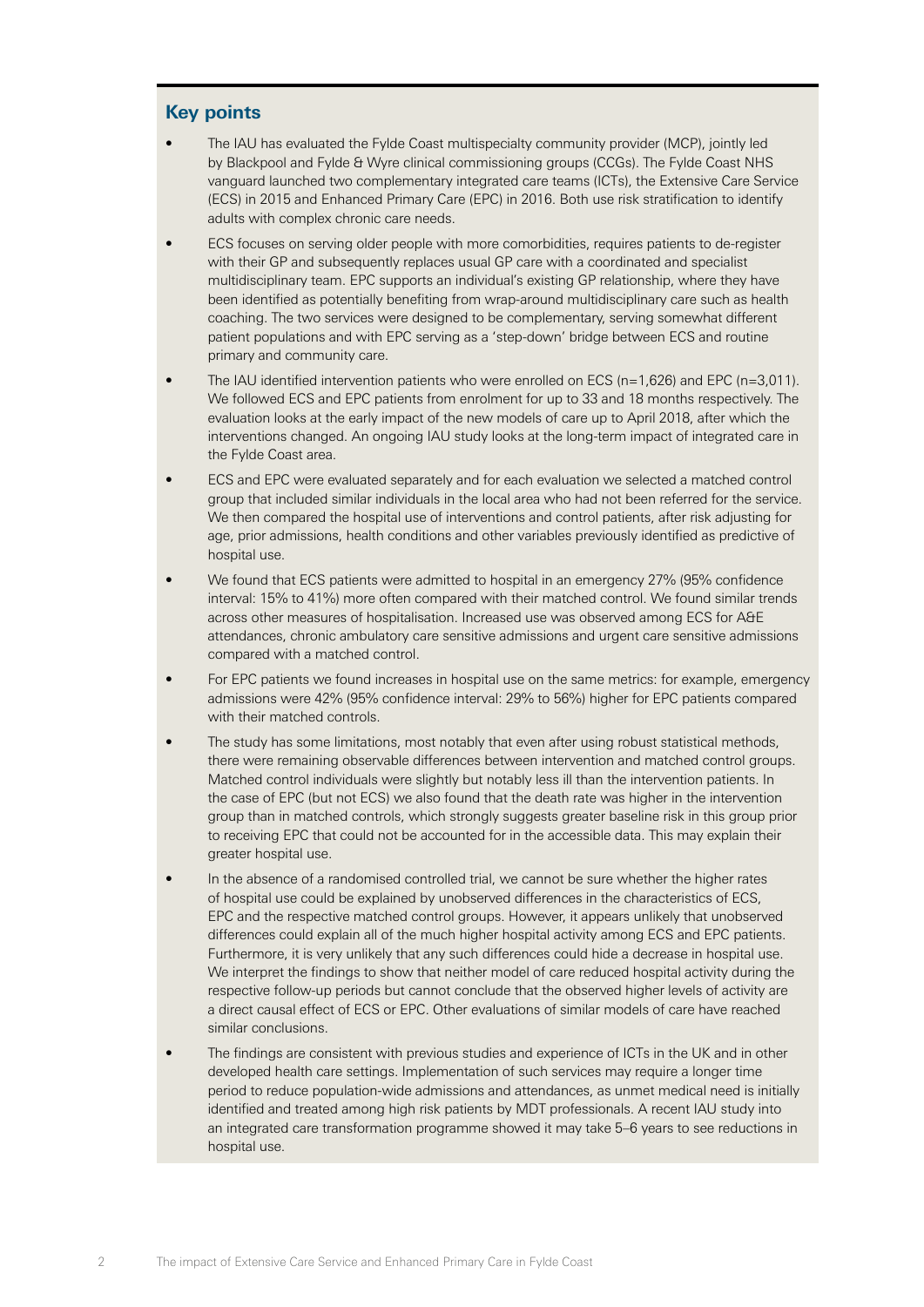### **The Improvement Analytics Unit**

The Improvement Analytics Unit is an innovative partnership between NHS England and NHS Improvement and the Health Foundation that provides robust analysis to help health services improve care for patients. We use advanced statistical techniques to provide evidence of whether local change programmes are having an impact on improving the quality and efficiency of care. This is done by assessing whether the care outcomes for patients in a local change programme – for example, as part of a new care model or a sustainability and transformation partnership – are different in any significant way from the outcomes of patients who have not experienced a similar initiative.

Our aim is that our analysis helps NHS providers, their partners and commissioners to identify whether change has happened following implementation of a new initiative, in order to identify whether the initiative is working well or needs to change to succeed.

For more information see: [www.health.org.uk/IAU](http://www.health.org.uk/IAU)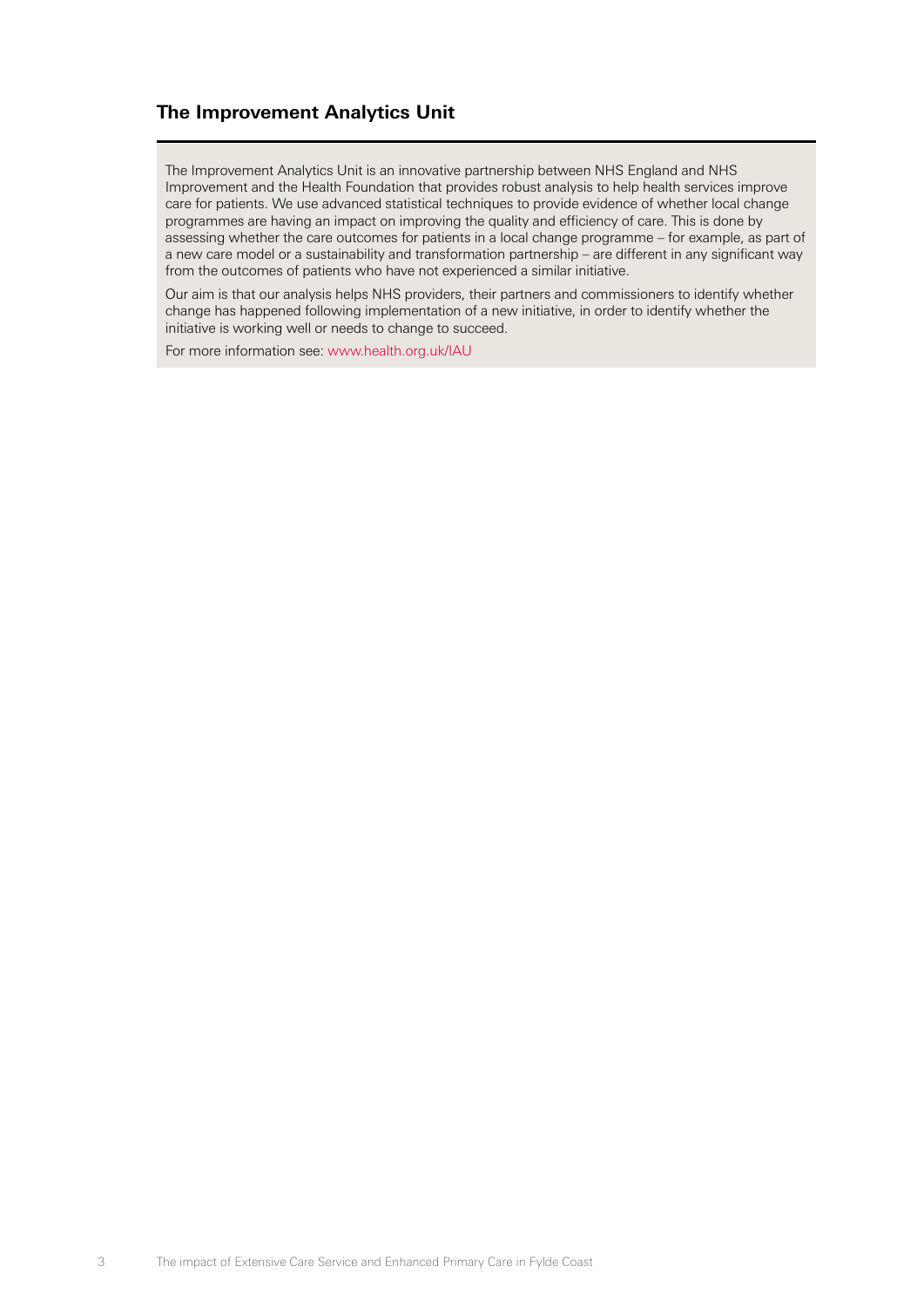# Background and summary of local interventions

In March 2015, the Fylde Coast area was one of the first multispecialty community provider (MCP) 'vanguard' sites selected from across England as part of the NHS England new care models programme. Known collectively as the Fylde Coast NHS vanguard, health and care organisations from across the region committed to working together to improve the health of people in the region.

The Fylde Coast is the collective name for Blackpool and the boroughs of Fylde and Wyre. Health services are coordinated for the area by two clinical commissioning groups (CCGs): NHS Blackpool CCG and NHS Fylde & Wyre CCG.

Blackpool has six neighbourhoods with 21 GP practices comprising the NHS Blackpool CCG and serving around 172,000 registered individuals. The borough of Fylde is split into two neighbourhoods, as is the borough of Wyre. The Fylde and Wyre boroughs cover an area 10 times larger than Blackpool but have a smaller registered population of approximately 155,000 between them, who are served by 19 GP practices belonging to NHS Fylde & Wyre CCG.

The Fylde Coast population is diverse. The city area of Blackpool experiences significant levels of deprivation, health inequalities, and low life expectancy that rank among the worst in the country. The suburban and rural towns and villages of Fylde & Wyre have a similar socio-economic profile to English national averages but have a growing proportion of older people and increasing numbers of people living with multiple  $long-term conditions.<sup>1,2</sup>$  $long-term conditions.<sup>1,2</sup>$  $long-term conditions.<sup>1,2</sup>$  $long-term conditions.<sup>1,2</sup>$  $long-term conditions.<sup>1,2</sup>$ 

# **Your Care, Our Priority Fylde Coast vanguard**

Vanguard funding allowed the Fylde Coast vanguard to implement three new models of care: Extensive Care Service (ECS), Enhanced Primary Care (EPC), and Episodic Care. These were implemented under the banner Your Care, Our Priority, and collectively aimed to build a proactive, systematic care-planning approach that supports people in Fylde Coast to better manage their conditions within the community and thus to reduce pressure on hospitals, GP practices, and emergency care. Each model was aimed at a different population cohort, with care tailored to the risk profile of each cohort using a population health management approach. For more information about these models, their aims, deliverables and outcomes, please refer to the statistical analysis protocol (SAP) for this study.<sup>[3](#page-46-2)</sup>

This report presents the findings from the Improvement Analytics Unit's evaluation of the ECS and EPC programmes that were implemented as part of the Your Care, Our Priority vanguard. Episodic Care was not part of this evaluation, as more priority was given to EPC and ECS programmes. Subsequent IAU studies will look to bring together evidence around the impact of integrated care programmes, including EPC and ECS, on hospital outcomes.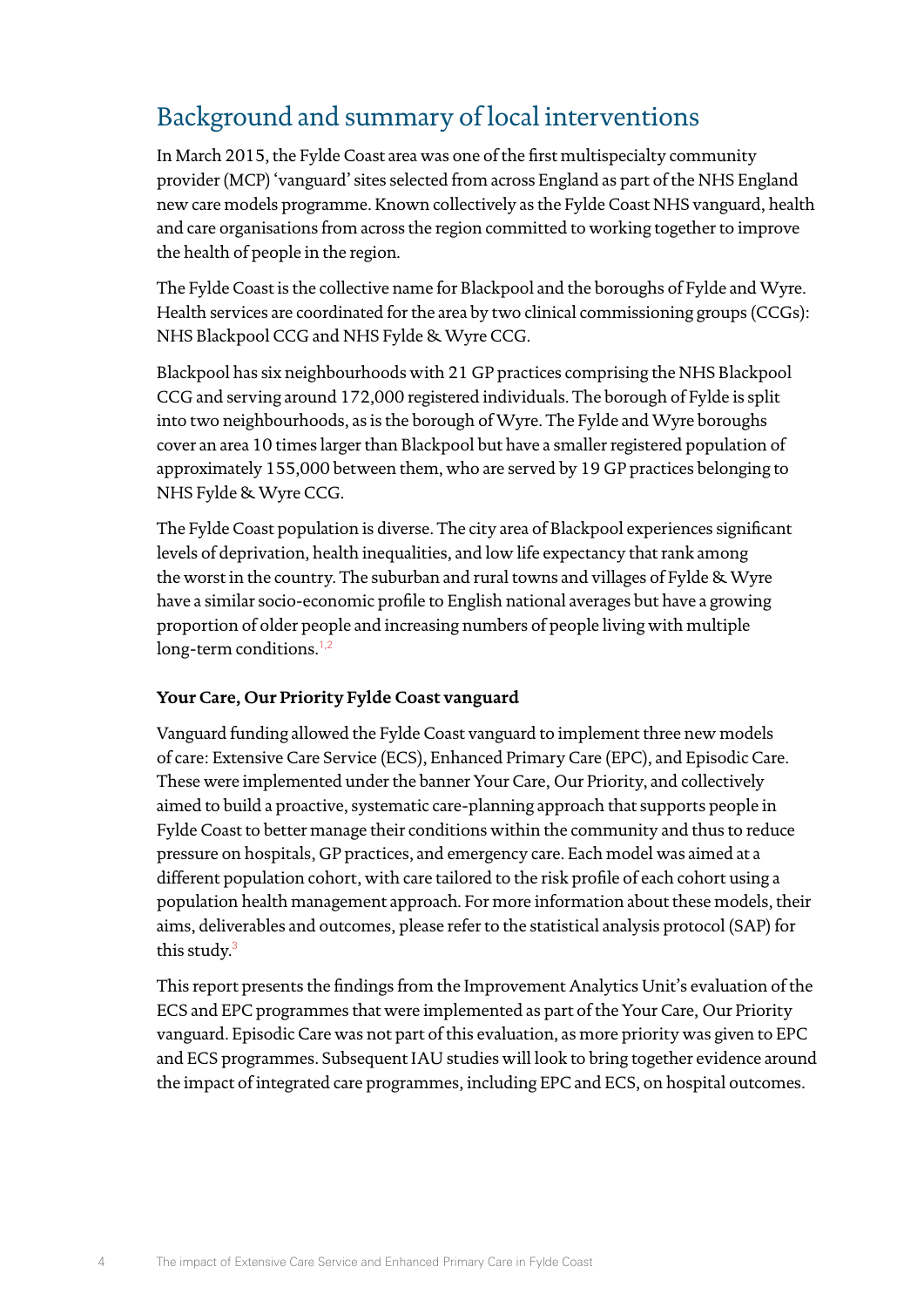#### *Extensive Care Service (ECS)*

ECS is based upon the CareMore model, $4$  an integrated health plan and care delivery system for Medicare and Medicaid patients in the United States. Under the ECS model, care is delivered by a dedicated health care team led by a consultant extensivist (a medical doctor specialised in the care of older people). The team work together to provide proactive and coordinated care centred to the patient, and temporarily replace the patient's usual GP for their primary care needs. In addition to the multidisciplinary team, ECS initially offered more frequent visits or longer consultations compared to regular care. Teams were anchored in neighbourhoods to help patients to manage their health within the community. When we spoke to them, ECS managers and staff noted that a vital ingredient of the service was the team 'huddle' which occurred soon after patients were referred and enabled them to meet to holistically plan each patient's care. Individual care plans were updated in weekly team huddles as needed, and this process helped the teams to coordinate the management of complex and overlapping long-term health needs such as diabetes and cardiovascular disease.

The ECS model was introduced in June 2015 for the highest risk patients, defined as those aged 60 years or over with two or more specific long-term conditions (LTCs) – coronary artery disease, atrial fibrillation, congestive heart failure (CHF), chronic obstructive pulmonary disease (COPD), diabetes or dementia – and a predicted risk score of hospital admission within the next 12 months greater than or equal to 20 according to the Combined Predictive Model.<sup>[5](#page-46-4)</sup> In response to clinician feedback and lower than expected patient recruitment, the eligibility criteria were relaxed in February 201[6](#page-46-5) $^6$  and clinicians had the option to refer patients even if they did not fully meet these eligibility criteria.

Originally, only GPs could refer patients to ECS. However, the referral pathway was later broadened so that secondary and community care providers could also refer. Once patients were referred to their local ECS hub, the hub-based team took over full clinical responsibility for them and had clear accountability for providing and coordinating the patients' primary care on behalf of the NHS.

#### *Enhanced Primary Care (EPC)*

5

The EPC model was aimed at individuals aged 16 years or over who could benefit from increased support because of a long-term condition (LTC) or other factors. EPC patients were normally referred by their GP but were also sometimes referred by other health care professionals such as district nurses, and they could self-refer. EPC was not available to patients who were actively being managed under the ECS service but could serve as a step-down or step-up service between ECS and standard episodic care. EPC was designed to care for a healthier and younger patient group than ECS, with particular attention given to people affected by mental ill health and/or difficult social circumstances. Under the EPC model, a local community-based neighbourhood care team worked with GPs and other practice staff to provide wrap-around support for eligible patients. Facilitated by shared electronic records and a single point of contact for all out-of-hospital services, the team offered support and advice to patients on how to monitor their health conditions and how to access social services, to enable them to self-care and better manage their own conditions, thus reducing preventable visits to their GP or hospital. By February 2017,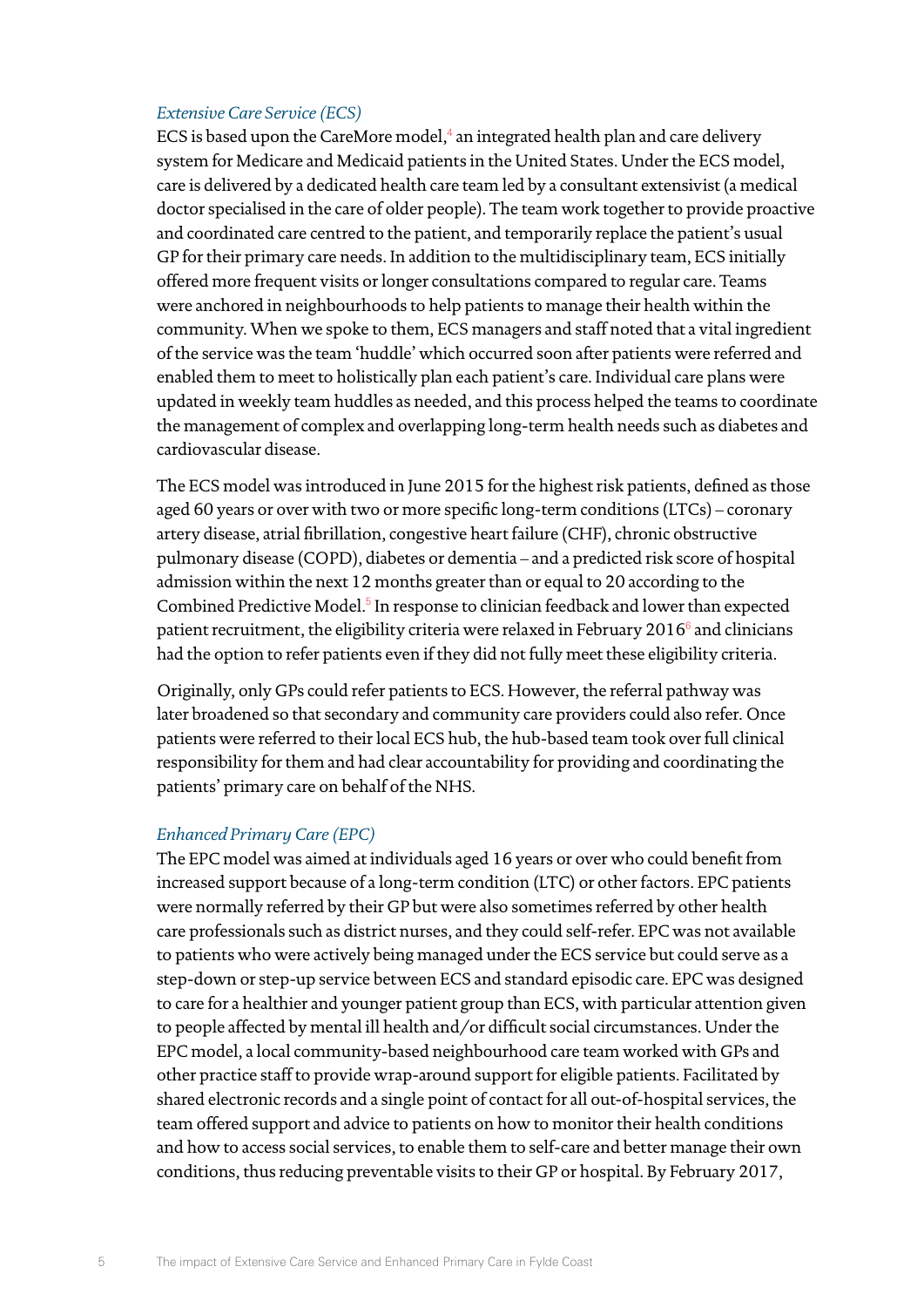eight EPC teams were fully mobilised across Fylde Coast. Like the ECS hubs, the EPC teams were based in neighbourhoods, which increased the ability of the vanguard to deliver an integrated care package that built upon existing local health care, social care and voluntary services and made use of the estate assets available. Because services were situated so that they were geographically close to patients, it may have been easier to tackle problems related to social isolation, loneliness and poor mental health.

EPC was open to any adult who was identified by a primary care provider as someone who would benefit from enhanced support beyond routine primary care. Referrals to EPC were triaged, so that new patients had an initial appointment with the clinician best able to support them. Subsequent visits sometimes involved other members of the multidisciplinary team.

# **Other interventions in the Fylde Coast**

In addition to the ECS and EPC new models of care which formed Your Care, Our Priority, NHS Fylde & Wyre CCG and NHS Blackpool CCG implemented various campaigns and initiatives for the entire community, including people enrolled on ECS and EPC. Episodic Care included planned and spontaneous initiatives that were intended to make incremental improvements to care for the general population, for instance signposting individuals to pharmacists for primary care advice and the Blackpool High Intensity User programme that aimed to address frequent 999 callers.<sup>[7](#page-46-6)</sup>

Our analysis assesses the effect of ECS and EPC over and above regular care (including initiatives such as Episodic Care) that were available to all individuals who were registered with a GP practice in the Fylde Coast region. Additionally, the bulk of the Fylde Coast's vanguard investment was directed toward ECS and EPC.

Further special interventions that were not available to the whole community, and which we accounted for in our analyses, include Enhanced Health in Care Homes<sup>[8](#page-46-7)</sup> and the Lancashire and Cumbria Innovation Alliance Test Bed.[9](#page-46-8)

# About this evaluation and analysis

This evaluation was conducted after the end of the first phase of vanguard implementation. It aimed to provide insights that, when combined with other local evidence, would inform the development and continuous improvement of vanguard services and encourage discussion regarding potential changes that could be made to the care models. The two care models (ECS and EPC) were analysed separately as they were designed to serve largely distinct populations, but the two analyses followed very similar statistical procedures. Results are presented separately for each care model, though in the final section of this report we discuss what the combined set of results might mean for Fylde Coast stakeholders and the wider NHS.

6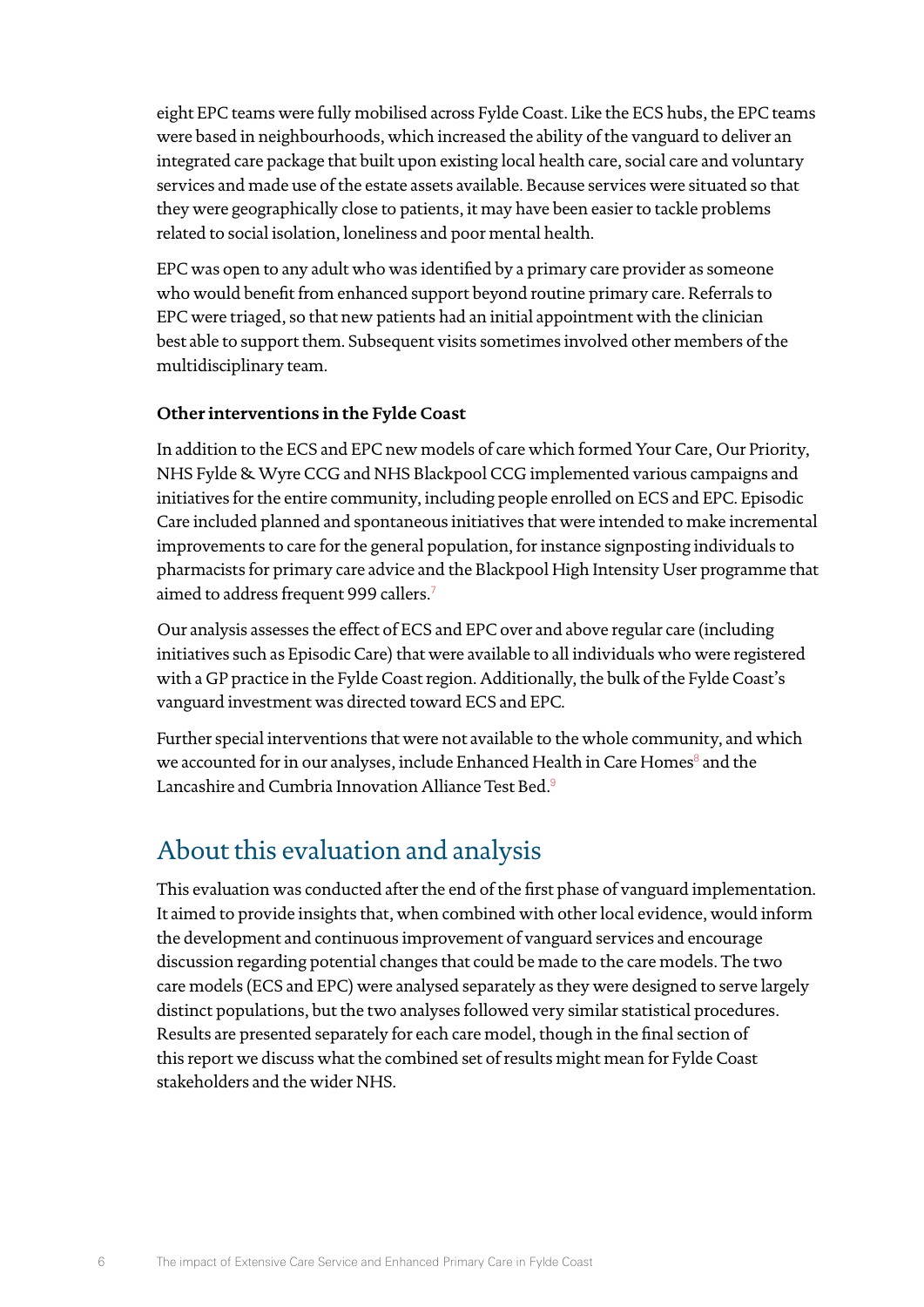Preliminary findings from the evaluation were first discussed with Blackpool CCG and Fylde & Wyre CCG in March 2019, and the final results shared in September 2019. The analysis was conducted according to a statistical analysis protocol (SAP), which was subject to independent academic peer review.<sup>[3](#page-46-2)</sup> The SAP was developed with Blackpool CCG and Fylde & Wyre CCG and agreed with them before analysis began.

# **Data used in the analysis**

We used various data sources for this analysis. The Fylde Coast NHS vanguard provided the IAU with a pseudonymised $^*$  list of patients referred to EPC and ECS and the dates they were accepted into ECS or EPC. The vanguard also provided Combined Predictive Model risk scores, which are an estimate of the likelihood of a patient being admitted to hospital in the next 12 months, and data for LTCs† for all patients in the Fylde Coast area. More detail on the risk scores and data linkage procedures is included in Table 3 in the SAP. The National Commissioning Data Repository (NCDR) provided the IAU with data based on pseudonymised monthly extracts of the National Health Applications and Infrastructure Services (NHAIS) database. These extracts listed people who had been registered with a GP in the Fylde Coast area at any point during the study period, including their pseudonymised NHS number and the month and year of their birth and death (if applicable). These data allowed us to estimate the dates when patients initially registered with a general practice in the Fylde Coast area, and when they left their practice or died.

The NCDR also supplied us with pseudonymised national hospital administrative data from the Secondary Uses Services (SUS). We used these data to determine patients' health conditions and their levels of hospital use.

At various points in the study, we linked the three data sources together, for example to calculate when people received the new models of care, to calculate baseline risk and select appropriate matched controls, and to tabulate hospital activity. The data linkage was performed using pseudonymised NHS patient identifiers and at no point did the IAU have access to identifiable data. Throughout, the minimum amount of data was used.

# **Identifying patients**

The evaluations of ECS and EPC included patients who were accepted onto the relevant care model and were:

- registered with a Fylde Coast GP for at least 1 month; and
- admitted to hospital at least once in the 3 years before the start of the study (as information on prior health conditions was needed to select a control group).

Pseudonymised data sets were stripped of identifiable fields, such as name, full date of birth and address. A unique person identifier (such as an NHS number) was replaced with a random identifier. For this analysis, this identifier was used to link data sources and hospital records for the same person over time.

<sup>†</sup> For full detail on LTCs and hospital activity see figures and the SAP here: [https://www.health.org.uk/sites/default/](https://www.health.org.uk/sites/default/files/2020) [files/2020](https://www.health.org.uk/sites/default/files/2020) 01/fylde\_coast\_nhs\_vanguard\_statistical\_analysis\_protocol.pdf . We use Elixhauser and Charlson index indicators of frailty, as well as those in the IPOPAEGP (inpatient, outpatient, A&E and GP) database. One LTC flag, for HIV-positive diagnosis, was suppressed and was not used for any patient in this study, in line with national data privacy regulations governing the use of routine NHS data.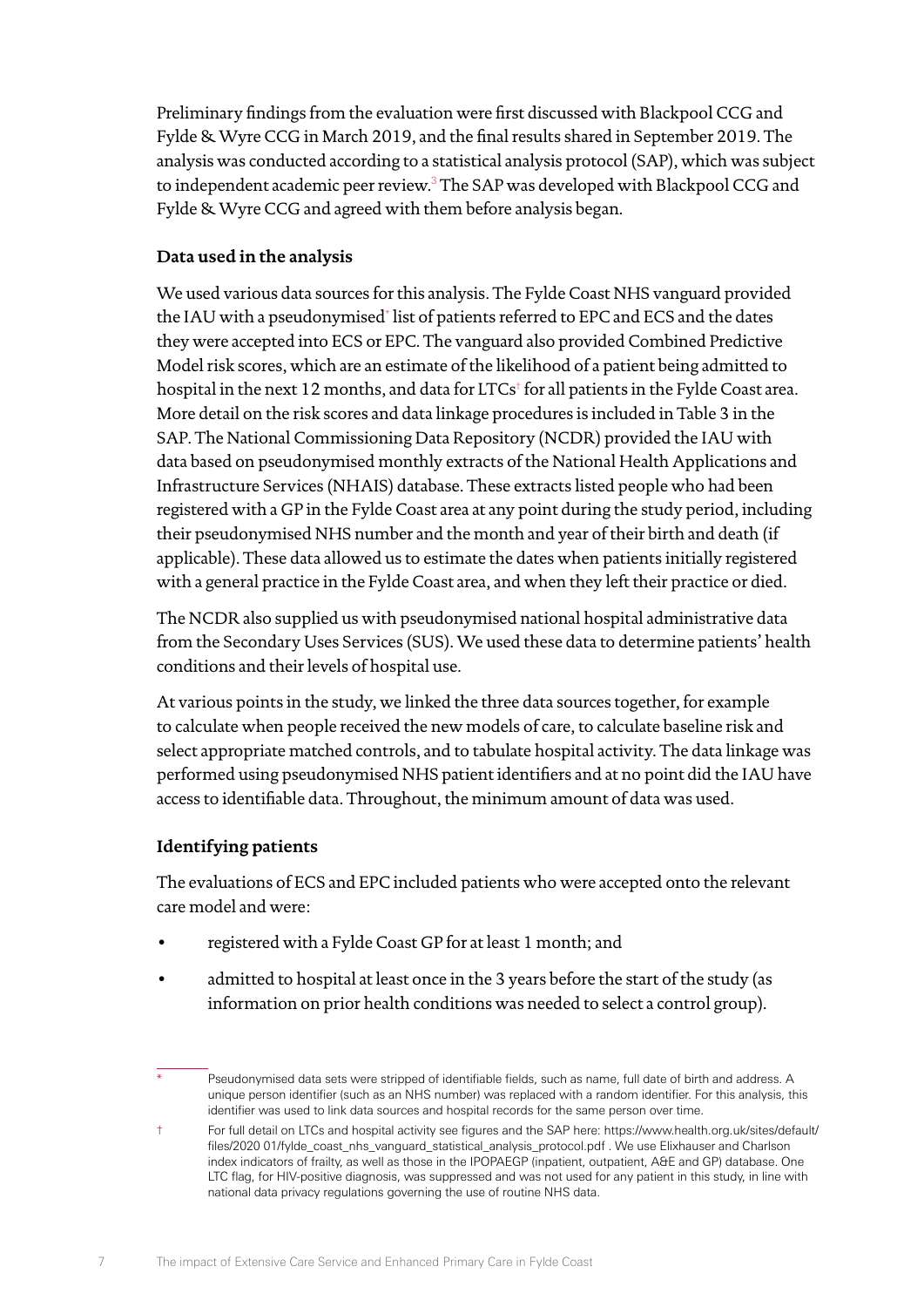Individuals were excluded from the evaluation if they were enrolled on ECS or EPC for fewer than 28 days. Individuals who used both ECS and EPC during the period covered by the evaluation were included in the evaluation of ECS but excluded from the EPC evaluation. This approach avoided double counting individuals. For these patients, we attributed any impact of EPC to ECS, which was the more intensive service.<sup>[10](#page-46-9)</sup>

Our evaluation of ECS covered the period from mid-August 2015 (1 month after it accepted its first patient in July 2015) to mid-April 2018. The evaluation of EPC covered the period from November 2016 (again, 1 month after the first patient) to mid-April 2018. The evaluation therefore covered 33 months for ECS and 18 months for EPC. We excluded the first month for each service to allow for a limited 'bedding-in' period.

Following referral, patient consent, and clinical assessment, 1,723 patients were accepted onto ECS, 1,626 of which (94.4%) met the inclusion criteria for our evaluation and comprised our ECS intervention group. The other 97 patients (5.6%) were excluded for reasons related to the validity and quality of the data, in accordance with the criteria that were pre-specified in the SAP.<sup>3</sup> These individuals were enrolled on the ECS service only outside of the evaluation period, died before the evaluation start date, were missing baseline socio-demographic risk data, and/or did not have any hospital admission recorded for the 3 years prior to the start of the evaluation.

18,548 individuals were referred to EPC during the evaluation period, but only a minority of these patients (6,759, or 36.4%) accepted the referral and started to use the service. There were several reasons why patients who were referred to EPC did not begin to use the service, including patient preferences and limited service capacity; sometimes health care teams also revised their views about whether patients were suitable for the service after they had conducted a more detailed clinical assessment. Of patients who started to use EPC, 3,011 (44.5%) met our evaluation inclusion criteria as detailed in the SAP.<sup>3</sup> Some individuals had to be excluded because their records could not be linked between local enrolment and hospital data, and some records had data quality issues such as an indeterminate or invalid EPC start date. We removed 261 EPC patients (3.9%) who also used ECS and were included in the ECS evaluation. We also excluded 218 people whose enrolment date fell outside the specified period.

In total, 1,626 ECS patients and 3,011 EPC patients were included. They constituted the intervention groups for the respective analyses.

# **Selecting the matched control groups**

The goal of selecting matched controls, rather than comparing ECS or EPC patients with the general population, is to allow a like-for-like comparison. It would be misleading to compare the outcomes of ECS and EPC users with those of younger, healthier people who were never eligible for either service. Analysis was carried out separately for ECS and EPC, using very similar statistical procedures. We first identified a pool of potential controls from the Fylde Coast area who were not part of either the ECS or EPC intervention groups. This process identified 77,536 potential control records for ECS and 113,771 for EPC.\*

8

See the SAP for further details here: https://www.health.org.uk/sites/default/files/2020-01/fylde\_coast\_nhs [vanguard\\_statistical\\_analysis\\_protocol.pdf](https://www.health.org.uk/sites/default/files/2020-01/fylde_coast_nhs_vanguard_statistical_analysis_protocol.pdf)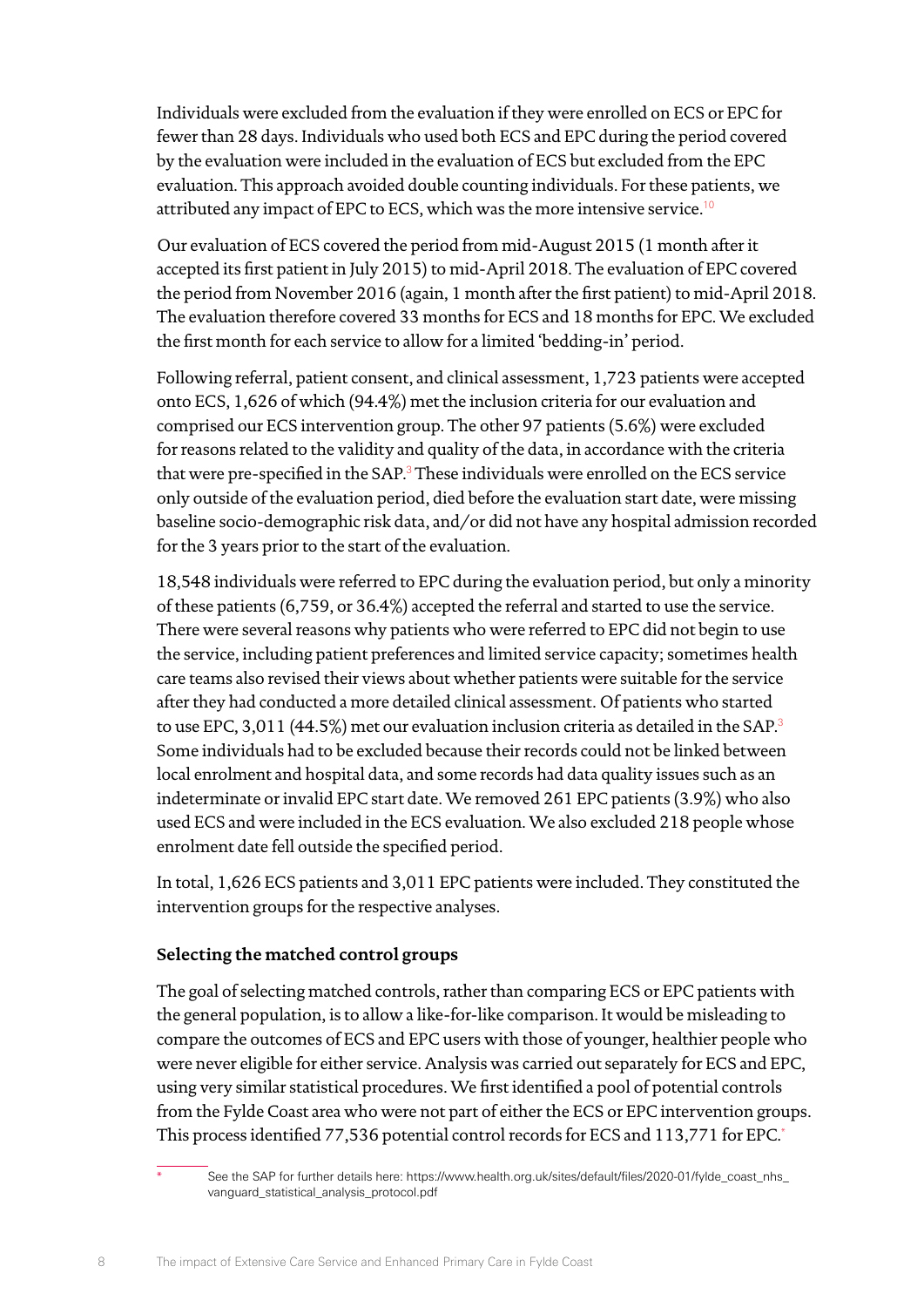We then removed people who were very different to the ECS and EPC patients based on age, gender, Combined Predictive Model risk scores and hospital activity prior to enrolment. Next, we implemented a matching algorithm separately for each of the 10 Fylde Coast vanguard neighbourhoods and for ECS and EPC.

We used a matching algorithm that has been widely used and validated in similar studies in medical statistics and social policy.<sup>[11](#page-46-10)[,12](#page-46-11)</sup> It generated matched control groups that were similar to the ECS and EPC patients with respect to variables that have previously been demonstrated to affect hospital use and outcomes, including patient age, existing health conditions (including history of mental ill health), Combined Predictive Model risk score<sup>[5](#page-46-4)</sup>, approximate local area socio-economic deprivation as measured by the Index of Multiple Deprivation (2015), and history of hospital use before referral to ECS or EPC.

The data for control patients covered a similar period of time to the intervention patients. Controls were selected from the same neighbourhoods as intervention patients. We matched each ECS patient to one control, and each EPC patient to two control individuals. A larger potential control pool existed for EPC patients given their somewhat younger age and lower baseline risk profile as compared to ECS patients. A larger matched control group improves the technical performance of the matching process.

For ECS, the matched control group comprised 1,626 records (hereafter referred to as ECS matched controls) from 1,438 unique individuals. For EPC, the matched control group comprised 6,022 records (hereafter referred to as EPC matched controls) from 3,772 unique individuals. Matching was done 'without replacement', so the same control record could not be assigned to multiple intervention patients. As control patients were re-entered monthly, the same patient could be included multiple times as a control, but with different start dates. None of the control patients were re-entered so often it would invalidate the result.

While the matching algorithm aimed to find a matched control group that was as similar as possible to the intervention group based on the variables that we observed, the two groups may differ in ways that we could not observe. For instance, we were aware that social isolation and additional support needs play a factor in the referral of patients, particularly for EPC. It was not possible to include these factors in our matching approach or risk adjustment, as this information is not routinely collected in NHS data.

One way to check for the likely presence of unobserved differences is to look at the mortality rates of the ECS and EPC patients compared with their matched controls. As we did not expect either intervention to affect death rates, a difference in mortality might suggest unmeasured differences between the groups, such as social isolation.<sup>[13](#page-46-12)</sup> Both ECS and EPC have low clinical risk as they improve primary services based in the community, and it is implausible that either would cause an observable difference in mortality rates during the time frames covered by this study. Health coaching and other primary care or social support offered by multiple teams of accredited professionals are not known to have adverse impacts for patient safety and can have a positive impact on safety from better medication adherence and side effect management.<sup>[14](#page-46-13)</sup> Multiple randomised controlled trials and reviews have found that care models similar to ECS and EPC have no impact on mortality.<sup>[15,](#page-46-14)[16,](#page-46-15)[17](#page-46-16)</sup>

9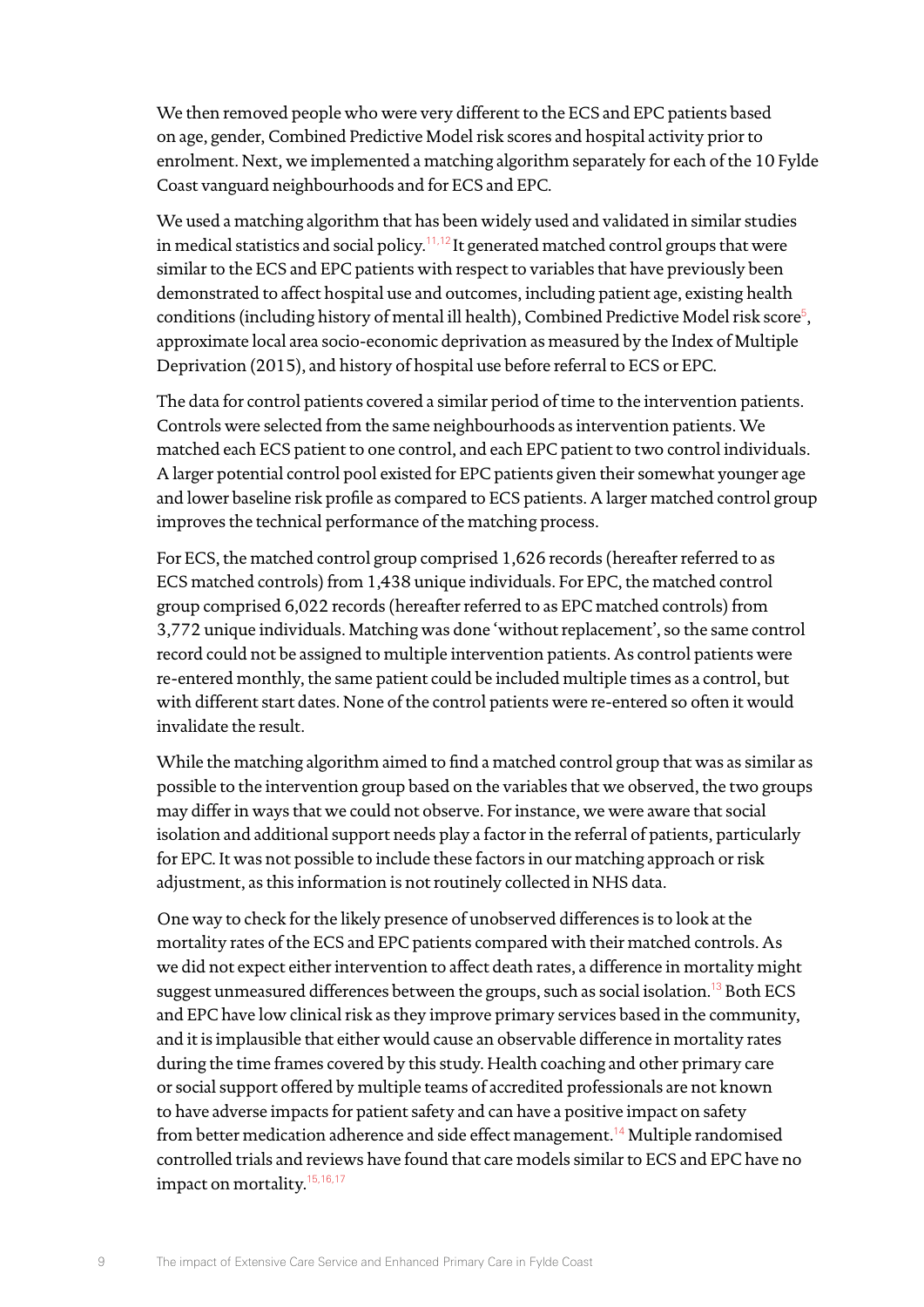# **Risk adjustment**

We used multivariable regression analysis to risk adjust for the differences between ECS and EPC patients and their matched controls. The aim of this adjustment was to statistically control for any known differences that remained between the two groups after matching. Any differences that continued to be observed between intervention and control groups after matching in age, prior admissions and long-term health conditions might explain some of the relative difference in how often the two groups used hospital services after referral to ECS or EPC. The regression adjusted for these differences but could not adjust for unobserved variables that were not recorded in our data sets, such as the degree of family support, social isolation, and the ability of patients to manage their health conditions. This was a particular challenge for assessing EPC, as these variables were part of the core referral and eligibility criteria for the service.

The regression models produced 'best estimates' of the relative difference in hospital use between ECS or EPC patients and the matched control groups, together with 95% confidence intervals. The confidence intervals show some of the uncertainty in the results by providing a range around the best estimate in which we can be relatively certain the true value lies. But the additional uncertainty due to the risk of unobserved differences between the two groups is not captured by the confidence intervals, so the results need to be interpreted with caution.

# **Outcome measures**

Once matched control groups were selected, the IAU compared the hospital use of patients referred to ECS or EPC with the respective matched controls. Hospital activity was measured from the individual's study start to the end of the study (mid-August 2018), or when the individual left the area or died.

The following measures relating to hospital use were analysed (please see the SAP[3](#page-46-2) for detail):

- A&E attendances
- emergency admissions
- total bed days following emergency admissions (ie total number of bed days across all emergency admissions), excluding same-day admissions
- emergency admissions for chronic ambulatory care sensitive (ACS) conditions (see further list of these conditions in Box 1)
- emergency admissions for urgent care sensitive (UCS) conditions (see Box 1).

Other hospital care measures were also analysed:

- elective\* admissions
- total bed days following elective admissions, excluding same-day admissions

Elective admissions are defined as those that are 'ordinary' or day cases and exclude maternity and regular day/night cases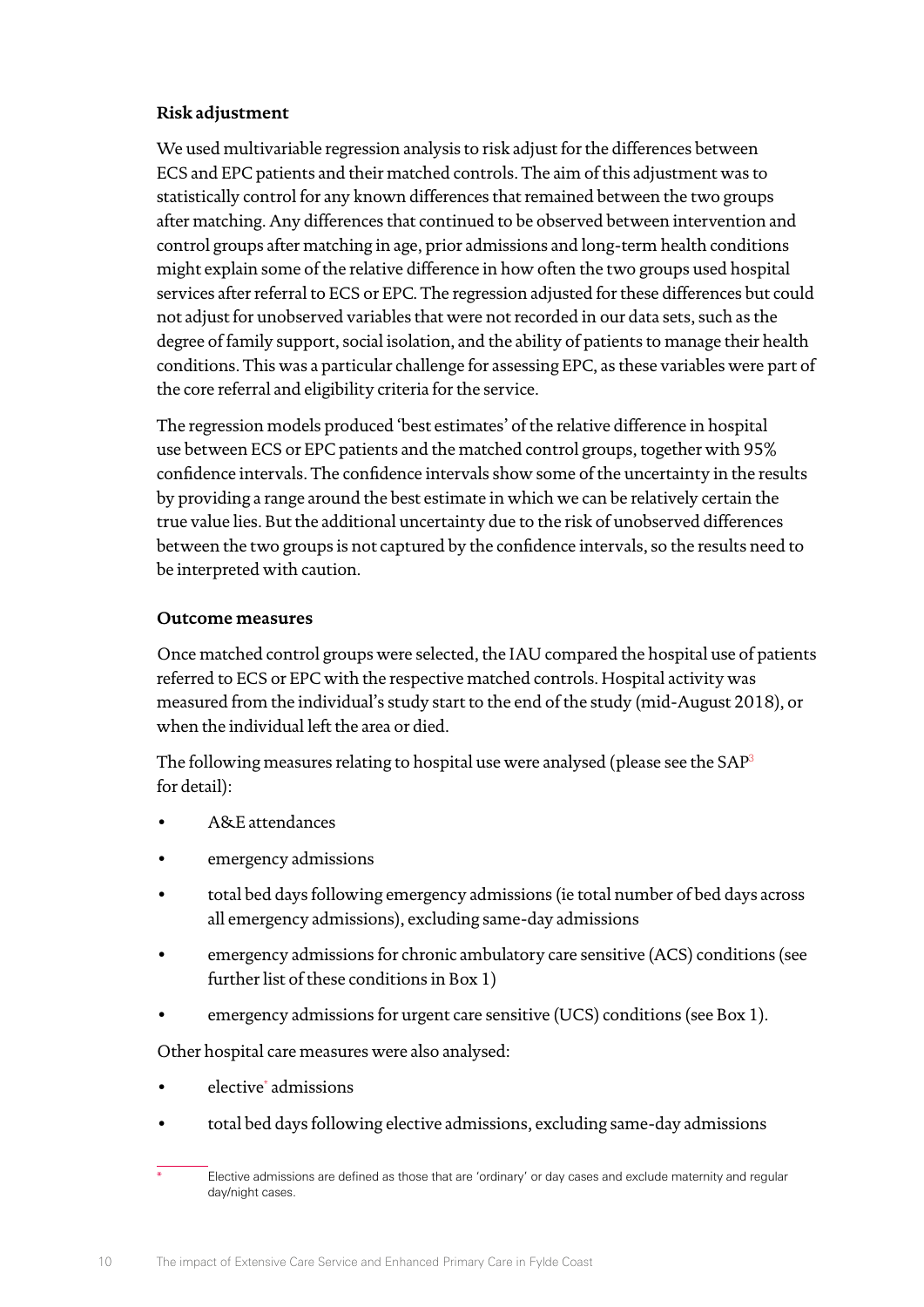- outpatient attendances (excluding appointments that the patient did not attend)
- proportion of deaths in hospital (as a proxy for dying in preferred place of death, where it is assumed that individuals prefer not to die in hospital).

# **Box 1: Conditions for which emergency admissions may be avoidable**

The analysis included two outcome measures relating to emergency admissions that could potentially have been avoided, with further detail on data definitions in the SAP.<sup>[3](#page-46-2)</sup> However, sometimes people need to be admitted to hospital for these conditions, regardless of the quality of the care offered. Although these measures are not perfect, we would expect ECS and EPC to have greater impact on admissions for these conditions than others.

The measures, which have overlapping conditions, are defined in the CCG Improvement and Assessment Framework.

Chronic ambulatory care sensitive conditions are long-term conditions for which the risk of emergency admissions may be reduced by timely and effective primary and community care. These include:

- chronic viral hepatitis B
- diabetes
- anaemia
- dementia
- epilepsy
- cardiovascular disease, such as heart failure and angina
- respiratory disease, such as asthma and bronchitis.

Urgent care sensitive conditions are conditions that may sometimes be dealt with effectively by the urgent and emergency care system (such as ambulance services or A&E) without emergency hospital admission. These include:

- chronic obstructive pulmonary disease
- acute mental health crisis
- non-specific chest pain
- falls (patients aged 74 and over)
- non-specific abdominal pain
- cellulitis (infections of the skin and subcutaneous tissue)
- blocked tubes, catheters and feeding tubes
- hypoglycaemia
- urinary tract infection
- angina
- epileptic fit
- minor head injury.

We identified admissions for chronic ambulatory care sensitive conditions and urgent care sensitive conditions using the primary diagnosis in the admission record. There is some limited overlap in these definitions, so it is possible though rare for one admission record to be both.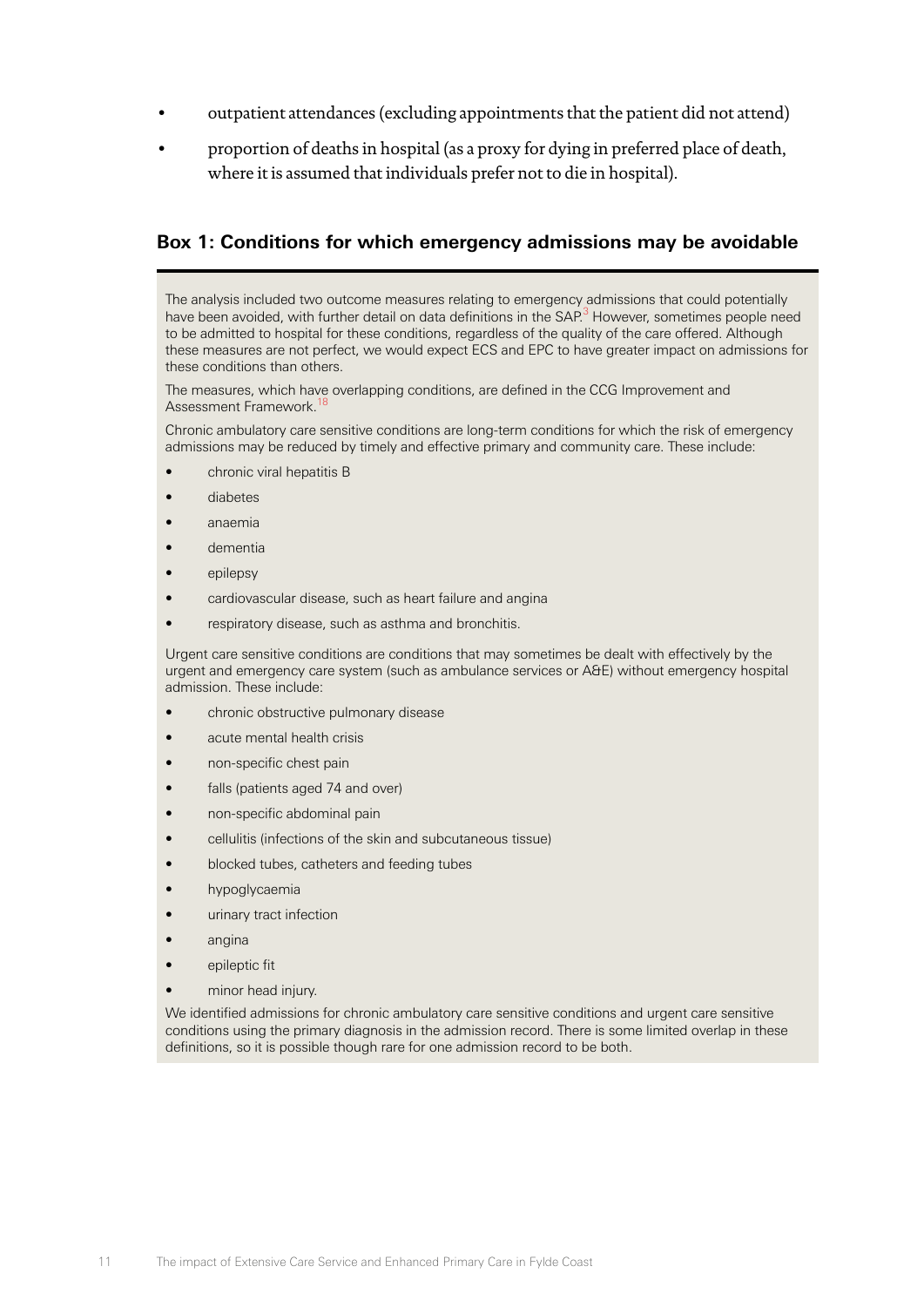# Results of the Extensive Care Service (ECS) evaluation

# **Baseline characteristics for ECS and matched controls**

Patients who used the ECS model were on average 80 years old and 51% were male. They had an average predicted risk score (based on the Combined Predictive Model) of 51.4 out a maximum of 100, a broad range of pre-existing health conditions, and significant history of using hospital services prior to ECS. In particular, 43% had mental ill health and 33% had suffered from renal failure.

Compared with the group of potential control patients (before matching), ECS patients were on average much older, more likely to be male, more likely to have white ethnicity, and less likely to live in a rural setting. Reflecting the risk stratification criteria used to determine which patients were referred into ECS, ECS patients had a much higher average number of LTCs associated with frailty (1.03, SD 1.22 as opposed to 0.37, SD 0.78).

As expected, patients in the matched control group had similar characteristics to ECS patients with an average age of 80 (vs 80 for ECS patients) and 0.91 LTCs linked to frailty (vs 1.03) – see Table 1. A small proportion (260 people, or 16%) of ECS patients had also used EPC either before or after ECS enrolment. In most cases, EPC was used as a step-down for ECS, and so people received this service after EPC. After matching, a very similar proportion of the controls (13.7%) had been enrolled on EPC.

Looking at individual LTCs and types of hospital activity, ECS patients and matched controls were generally similar, within a standardised mean difference (SMD) under 10% for most variables.\* For nearly all LTCs and historic activity measures, ECS patients nevertheless had slightly higher hospital use or more LTCs than matched controls. Some of these differences were more substantial and showed an SMD between the intervention and control groups of more than 10% even after the matching algorithm was applied:

- **Long-term conditions:** ECS patients were more likely than matched controls to have a recorded diagnosis of cognitive impairment, anxiety or depression, functional dependence, mobility problems, complicated diabetes, fluid and electrolyte disorders, uncomplicated hypertension, liver disease, obesity, and hemiplegia or paraplegia.
- **Historic hospital use:** ECS patients recorded on average more A&E attendances in the year and 2 months prior to being enrolled onto ECS than matched controls, as well as more emergency admissions in the 2 years prior, and more urgent care sensitive admissions in the 2 months and 2 years prior.

In later statistical analysis, we adjusted for these differences using regression techniques.

On average, ECS patients were observed for 393 days after their ECS start date and matched controls were observed for 375 days. This equates to about 13 months for both ECS patients and matched controls. For more detail on how similar the two groups were across demographic, LTC, and historic activity characteristics at baseline, see Table 1.

The SMD is defined as the difference in means as a proportion of the pooled standard deviation. Please see the SAP for details here: [https://www.health.org.uk/sites/default/files/2020-01/fylde\\_coast\\_nhs\\_vanguard\\_statistical\\_](https://www.health.org.uk/sites/default/files/2020-01/fylde_coast_nhs_vanguard_statistical_analysis_protocol.pdf) [analysis\\_protocol.pdf](https://www.health.org.uk/sites/default/files/2020-01/fylde_coast_nhs_vanguard_statistical_analysis_protocol.pdf)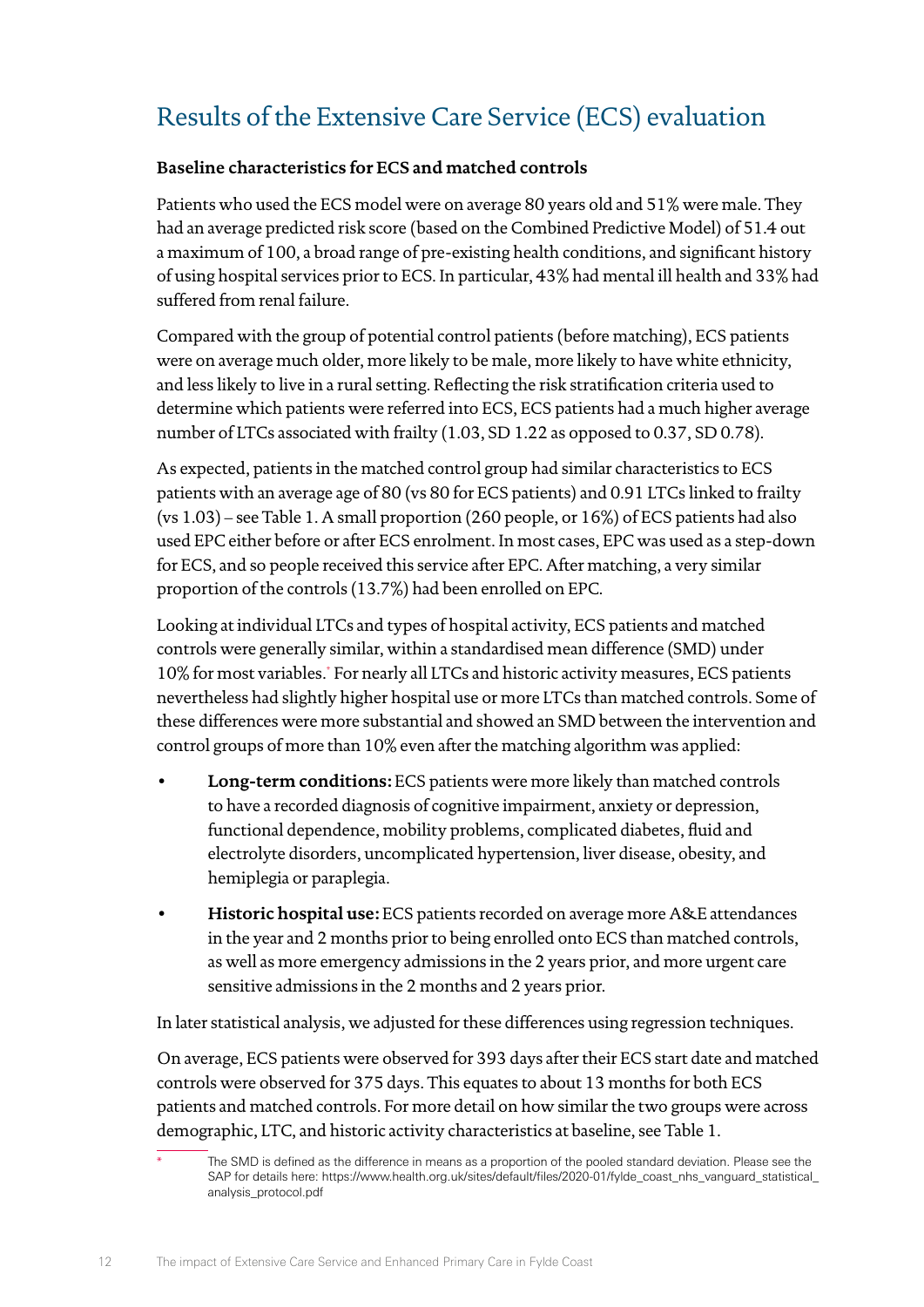| <b>Variable</b>                     | <b>Intervention</b><br>group - ECS<br>$[IQR]$ (SD) | <b>Matched</b><br>control<br>group <sup>*</sup><br>$[IQR]$ (SD) | <b>Potential</b><br>controls<br>before<br>matching<br>[95% CI] (SD) |
|-------------------------------------|----------------------------------------------------|-----------------------------------------------------------------|---------------------------------------------------------------------|
| Total number of records             | 1,626                                              | 1,626                                                           | 57,954                                                              |
| Age                                 | 80 [73, 85]                                        | 80 [73, 85]                                                     | 72 [64, 80]                                                         |
| Male                                | 50.7%                                              | 50.9%                                                           | 47.0%                                                               |
| White                               | 94.9%                                              | 96%                                                             | 89.4%                                                               |
| Rural setting                       | 8.1%                                               | 7.7%                                                            | 9.2%                                                                |
| Number of LTCs linked to frailty    | 1.03(1.22)                                         | 0.91(1.21)                                                      | 0.37(0.78)                                                          |
| Test bed telehealth monitoring flag | 8.7%                                               | 4.3%                                                            | 0.1%                                                                |
| Enrolment in EPC                    | 16.0%                                              | 13.7%                                                           | 2.3%                                                                |
| Cognitive impairment                | 22.9%                                              | 20.7%                                                           | 7.3%                                                                |
| Anxiety or depression               | 22.0%                                              | 19.1%                                                           | 9.5%                                                                |
| Delirium                            | 6.1%                                               | 5.6%                                                            | 1.6%                                                                |
| Dementia (frailty)                  | 18.1%                                              | 17.3%                                                           | 6.4%                                                                |
| Functional dependence               | 2.8%                                               | 2.6%                                                            | 0.6%                                                                |
| Fall or significant fracture        | 28.4%                                              | 27.1%                                                           | 11.7%                                                               |
| Incontinence                        | 8.3%                                               | 6.3%                                                            | 2.8%                                                                |
| Mobility problems                   | 10.4%                                              | 7.4%                                                            | 2.5%                                                                |
| Pressure ulcers                     | 4.0%                                               | 3.8%                                                            | 1.2%                                                                |
| Senility                            | 2.4%                                               | 1.8%                                                            | 0.5%                                                                |
| Dementia                            | 11.3%                                              | 12.8%                                                           | 4.6%                                                                |
| Rheumatoid arthritis                | 8.5%                                               | 6.9%                                                            | 3.2%                                                                |
| Cardiovascular disease              | 13.0%                                              | 9.7%                                                            | 4.9%                                                                |
| Mental ill health (generic)         | 42.7%                                              | 39.2%                                                           | 24.8%                                                               |
| Myocardial infarction               | 32.9%                                              | 26.1%                                                           | 8.9%                                                                |
| Miscellaneous cognitive dysfunction | 17.8%                                              | 14.6%                                                           | 6.2%                                                                |

**Table 1: Baseline characteristics derived from hospital data of ECS intervention patients, matched controls, and the potential control pool prior to matching**

Includes some individuals who were re-entered over different time periods for different intervention patients (ie in some cases the same control patient, over different follow-up periods, was matched to different ECS patients). These 1,626 follow-up records represent 1,438 unique individuals; the distribution of baseline characteristics is very similar between records and individuals.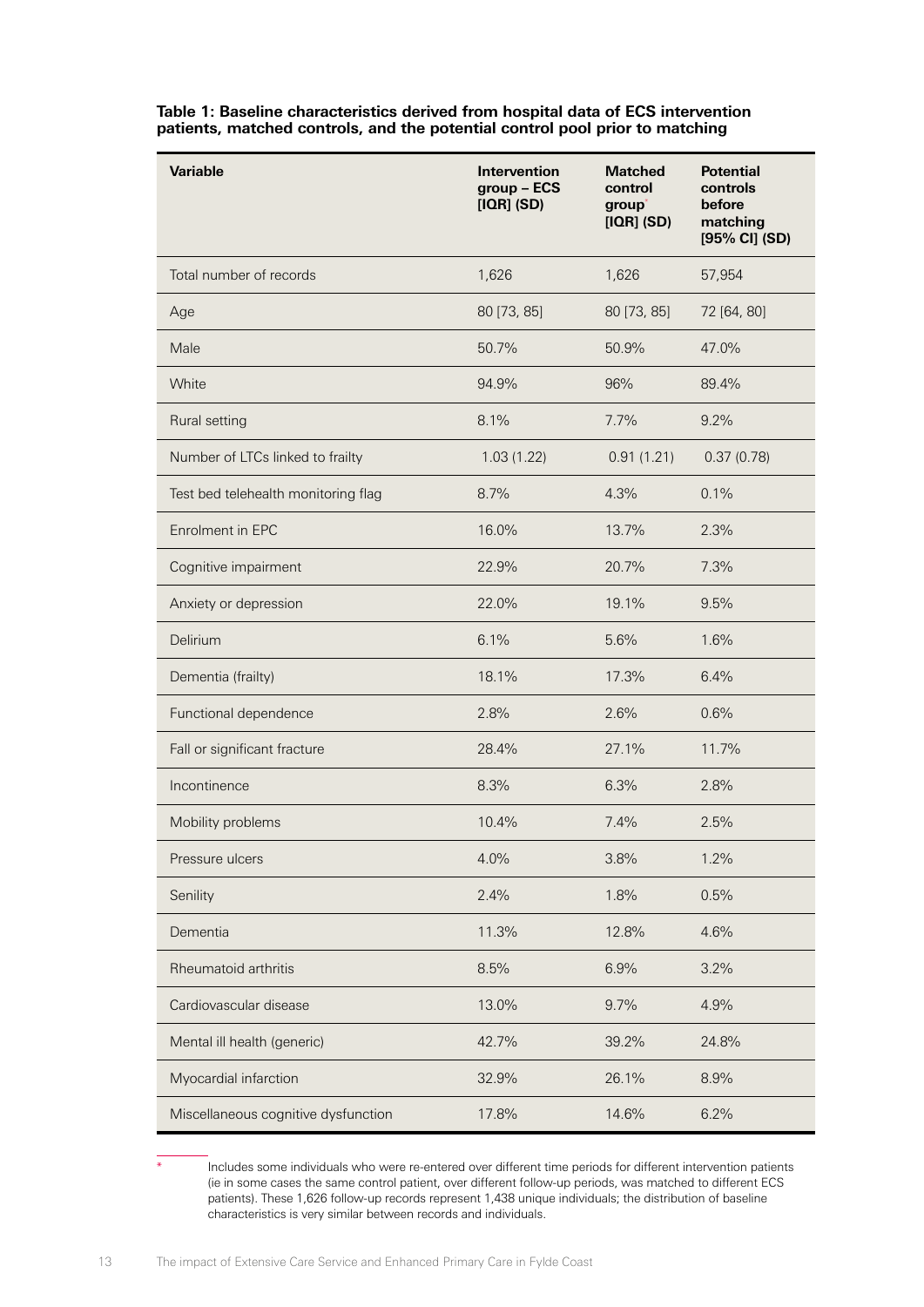| <b>Variable</b>                    | Intervention<br>group - ECS<br>$[IQR]$ (SD)  | <b>Matched</b><br>control<br>group <sup>*</sup><br>$[IQR]$ (SD) | <b>Potential</b><br>controls before<br>matching [95%<br>CI] (SD) |
|------------------------------------|----------------------------------------------|-----------------------------------------------------------------|------------------------------------------------------------------|
| Alcohol abuse                      | 6.4%                                         | 4.9%                                                            | 4.9%                                                             |
| Blood loss anaemia                 | frequency $<$ 10<br>individuals <sup>t</sup> | freq $<$ 10                                                     | 0.0%                                                             |
| Deficiency anaemia                 | 13.3%                                        | 8.5%                                                            | 2.8%                                                             |
| Cardiac arrhythmia                 | 51.7%                                        | 43.4%                                                           | 14.9%                                                            |
| Congestive heart failure           | 42.0%                                        | 34.4%                                                           | 6.7%                                                             |
| Coagulopathy                       | 1.7%                                         | 0.7%                                                            | 0.6%                                                             |
| Chronic pulmonary disease          | 48.1%                                        | 38.9%                                                           | 18.2%                                                            |
| Depression                         | 16.9%                                        | 14.7%                                                           | 7.2%                                                             |
| Diabetes, complicated              | 12.1%                                        | 9.7%                                                            | 1.9%                                                             |
| Diabetes, uncomplicated            | 42.9%                                        | 35.5%                                                           | 13.9%                                                            |
| Drug abuse                         | freq $<$ 10                                  | <b>NA</b>                                                       | 0.2%                                                             |
| Fluid and electrolyte disorders    | 25.5%                                        | 18.8%                                                           | 6.2%                                                             |
| Hypertension, complicated          | 0.9%                                         | freq $<$ 10                                                     | 0.2%                                                             |
| Hypertension, uncomplicated        | 74.0%                                        | 73.2%                                                           | 45.2%                                                            |
| Hypothyroidism                     | 12.5%                                        | 9.6%                                                            | 7.0%                                                             |
| Liver disease                      | 3.8%                                         | 2.0%                                                            | 1.6%                                                             |
| Lymphoma                           | freq $<$ 10                                  | freq $<$ 10                                                     | 0.7%                                                             |
| Other neurological disorders       | 10.1%                                        | 7.9%                                                            | 4.4%                                                             |
| Obesity                            | 9.6%                                         | 6.8%                                                            | 3.8%                                                             |
| Peptic ulcer disease excl bleeding | 3.3%                                         | 2.0%                                                            | 1.5%                                                             |
| Hemiplegia/paraplegia              | 2.0%                                         | 0.9%                                                            | 0.7%                                                             |
| Psychoses                          | 1.0%                                         | 0.7%                                                            | 0.7%                                                             |
| Pulmonary circulation disorders    | 5.8%                                         | 3.5%                                                            | 1.4%                                                             |
| Renal failure                      | 33.4%                                        | 26.8%                                                           | 8.1%                                                             |

Includes some individuals who were re-entered over different time periods for different intervention patients (ie in some cases the same control patient, over different follow-up periods, was matched to different ECS patients). These 1,626 follow-up records represent 1,438 unique individuals; the distribution of baseline characteristics is very similar between records and individuals.

† In line with national policy requirements and our data sharing agreements, the IAU suppresses these 'potentially disclosive' data with small counts to maintain patient confidentiality.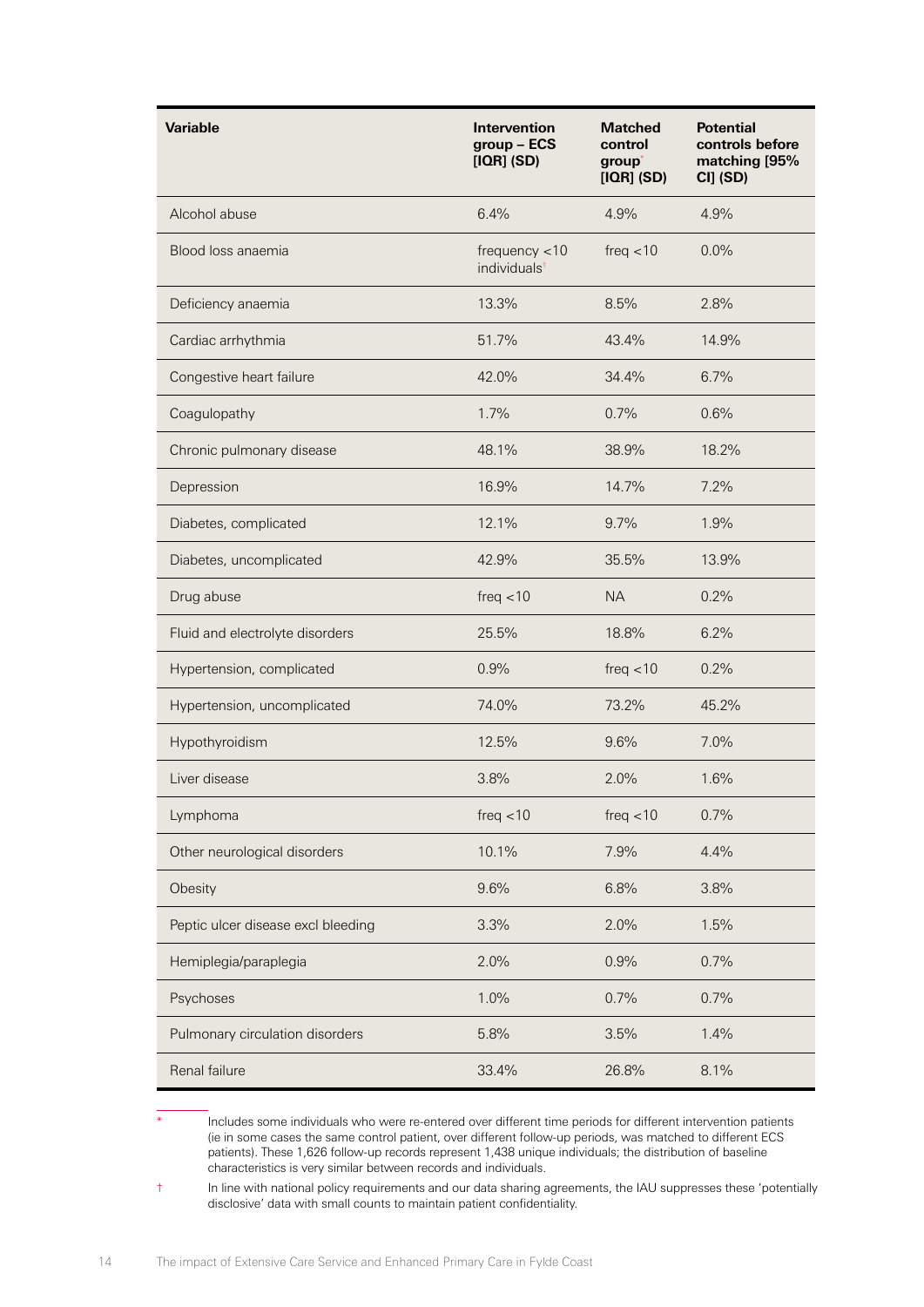| Variable                                                                            | Intervention<br>group - ECS<br>$[IQR]$ (SD) | <b>Matched</b><br>control<br>group <sup>*</sup><br>$[IQR]$ (SD) | <b>Potential</b><br>controls before<br>matching [95%<br>CI] (SD) |
|-------------------------------------------------------------------------------------|---------------------------------------------|-----------------------------------------------------------------|------------------------------------------------------------------|
| Rheumatoid arthritis                                                                | 10.8%                                       | 8.1%                                                            | 4.4%                                                             |
| Solid tumour with metastasis                                                        | 1.5%                                        | 1.1%                                                            | 2.1%                                                             |
| Solid tumour without metastasis                                                     | 9.4%                                        | 6.8%                                                            | 9.0%                                                             |
| Valvular disease                                                                    | 35.3%                                       | 29.7%                                                           | 8.4%                                                             |
| Weight loss (Elixhauser, 3 years look-back)                                         | 4.9%                                        | 3.4%                                                            | 1.9%                                                             |
| Peripheral vascular disease                                                         | 16.3%                                       | 11.4%                                                           | 4.1%                                                             |
| Emergency admissions in prior 2 months                                              | 0.31(0.62)                                  | 0.30(0.58)                                                      | 0.15(0.39)                                                       |
| Emergency admissions in prior year                                                  | 1.45(1.78)                                  | 1.26(1.43)                                                      | 0.37(0.78)                                                       |
| Emergency admissions in year before<br>prior year                                   | 0.88(1.36)                                  | 0.69(1.18)                                                      | 0.21(0.67)                                                       |
| Emergency chronic ambulatory care sensitive<br>admissions in prior 2 months         | 0.08(0.34)                                  | 0.08(0.31)                                                      | 0.02(0.13)                                                       |
| Emergency chronic ambulatory care sensitive<br>admissions in prior year             | 0.37(1.00)                                  | 0.31(0.79)                                                      | 0.04(0.24)                                                       |
| Emergency chronic ambulatory care sensitive<br>admissions in year before prior year | 0.18(0.61)                                  | 0.14(0.47)                                                      | 0.02(0.20)                                                       |
| Urgent care sensitive (UCS) emergency<br>admissions 2 months prior                  | 0.09(0.36)                                  | 0.08(0.32)                                                      | 0.03(0.16)                                                       |
| UCS emergency admissions in prior year                                              | 0.42(1.06)                                  | 0.32(0.83)                                                      | 0.07(0.34)                                                       |
| UCS emergency admissions before prior year                                          | 0.24(0.71)                                  | 0.17(0.54)                                                      | 0.05(0.29)                                                       |
| A&E attendances in year before prior year                                           | 1.14(1.96)                                  | 0.88(1.48)                                                      | 0.32(0.93)                                                       |
| A&E attendances in prior 2 months                                                   | 0.39(0.74)                                  | 0.34(0.65)                                                      | 0.19(0.45)                                                       |
| A&E attendances in prior year                                                       | 1.82(2.29)                                  | 1.52(1.79)                                                      | 0.52(1.07)                                                       |
| Outpatient appointments in prior year                                               | 6.44(6.27)                                  | 5.30(4.74)                                                      | 3.56(4.37)                                                       |
| Ordinary elective admissions in prior year                                          | 0.92(1.86)                                  | 0.76(1.24)                                                      | 0.83(2.18)                                                       |
| Number of emergency hospital bed days in<br>prior year                              | 13.49 (21.89)                               | 11.17<br>(19.37)                                                | 3.26 (13.52)                                                     |
| Number of elective hospital bed days in<br>prior year                               | 0.86(4.61)                                  | 0.49(3.41)                                                      | 0.49(4.02)                                                       |
| Predicted risk score                                                                | 51.40 (21.62)                               | 48.60<br>(19.46)                                                | 24.20 (15.68)                                                    |

\* Includes some individuals who were re-entered over different time periods for different intervention patients (ie in some cases the same control patient, over different follow-up periods, was matched to different ECS patients). These 1,626 follow-up records represent 1,438 unique individuals; the distribution of baseline characteristics is very similar between records and individuals.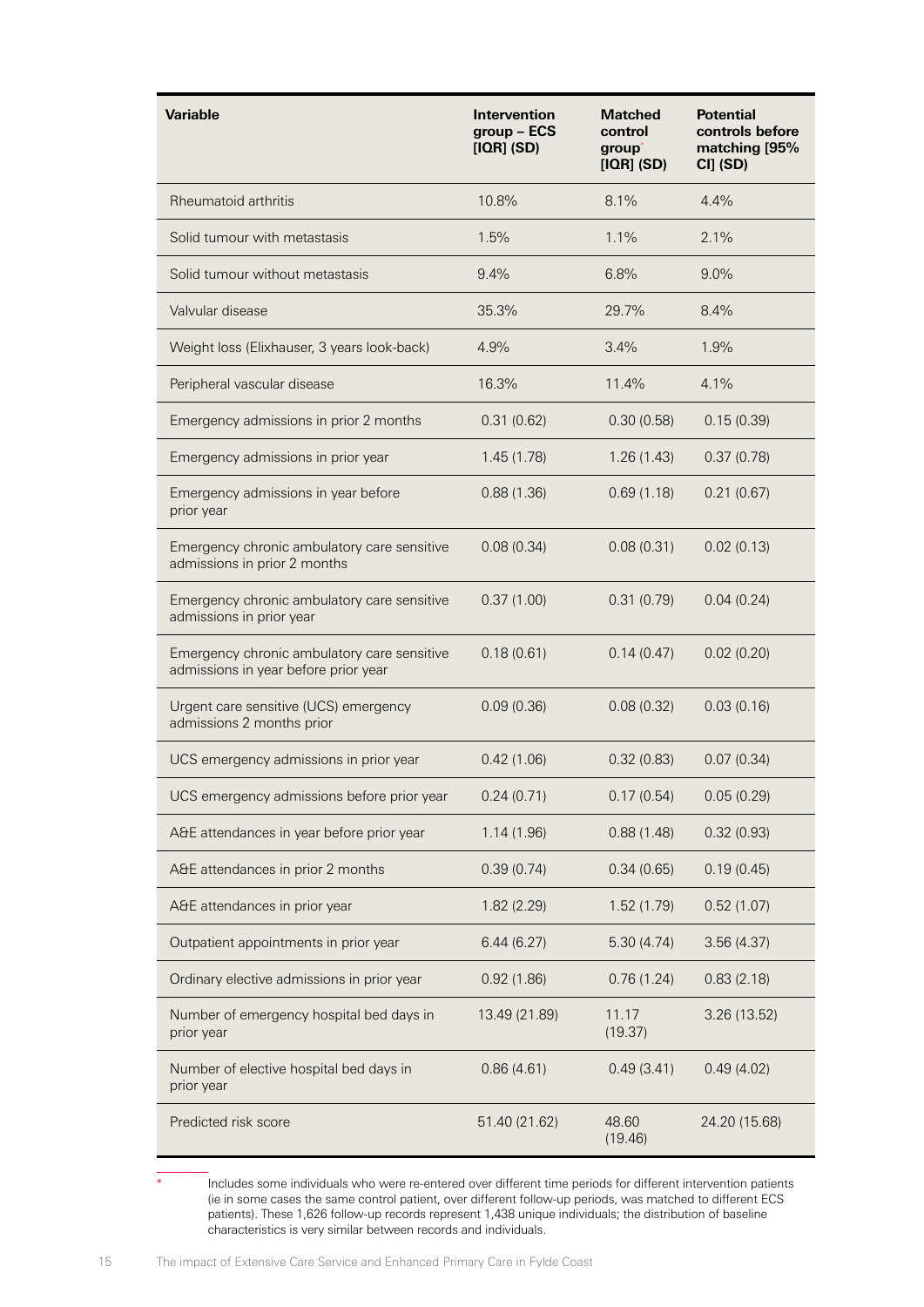#### **Figure 1: Standardised mean differences (SMD) of baseline characteristics between ECS intervention patients and controls, before and after matching**

**O** Before matching **O** After matching

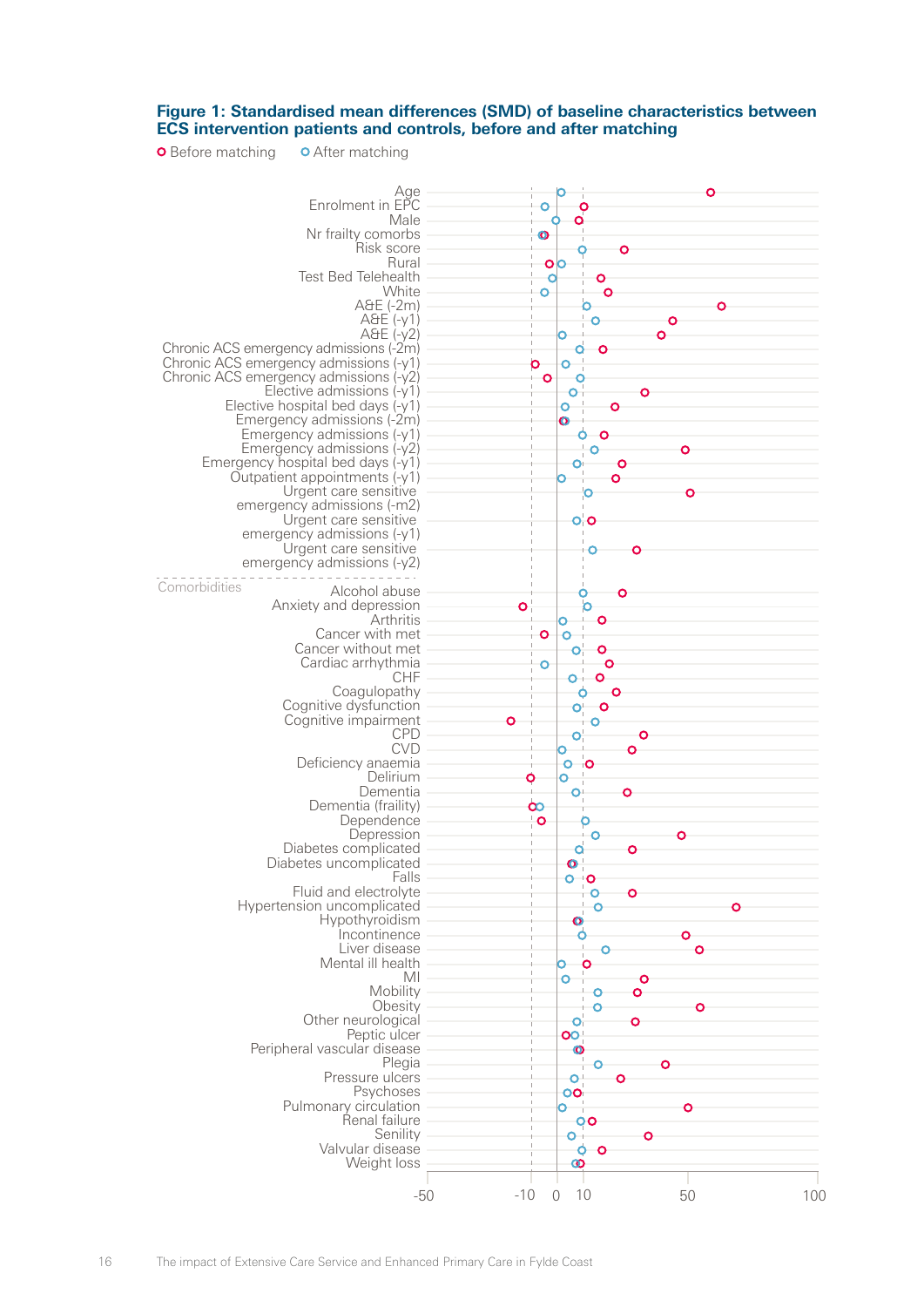

#### **Figure 2: Percentage of patients with various health conditions at time of ECS start, across intervention patients and matched controls**

Note: the figure is based on the diagnoses recorded on the inpatient record during the 3 years prior to starting ECS.

Between the time patients were enrolled onto the ECS service and the end of the period covered by the evaluation in mid-April 2018, 330 patients died, compared with 266 matched control individuals. Therefore, ECS users had a higher crude mortality rate than the matched controls (20.3% of ECS patients compared with 16.4% of matched controls). However, after adjusting for the remaining differences between the characteristics of the two groups, there was no evidence that ECS patients had a higher death rate than the matched control patients (4% higher odds of dying; 95% confidence interval: 16% lower to 28% higher, p-value=0.714). This finding gave us more confidence that we had found an appropriate matched control group, despite the differences in standardised mean differences seen in Figure 1. It does not preclude the possibility that ECS patients may have been different from matched controls in unobserved ways, such as in the availability of family support. This finding indicates that baseline risk associated with death was relatively similar and well balanced between the intervention and the matched control groups.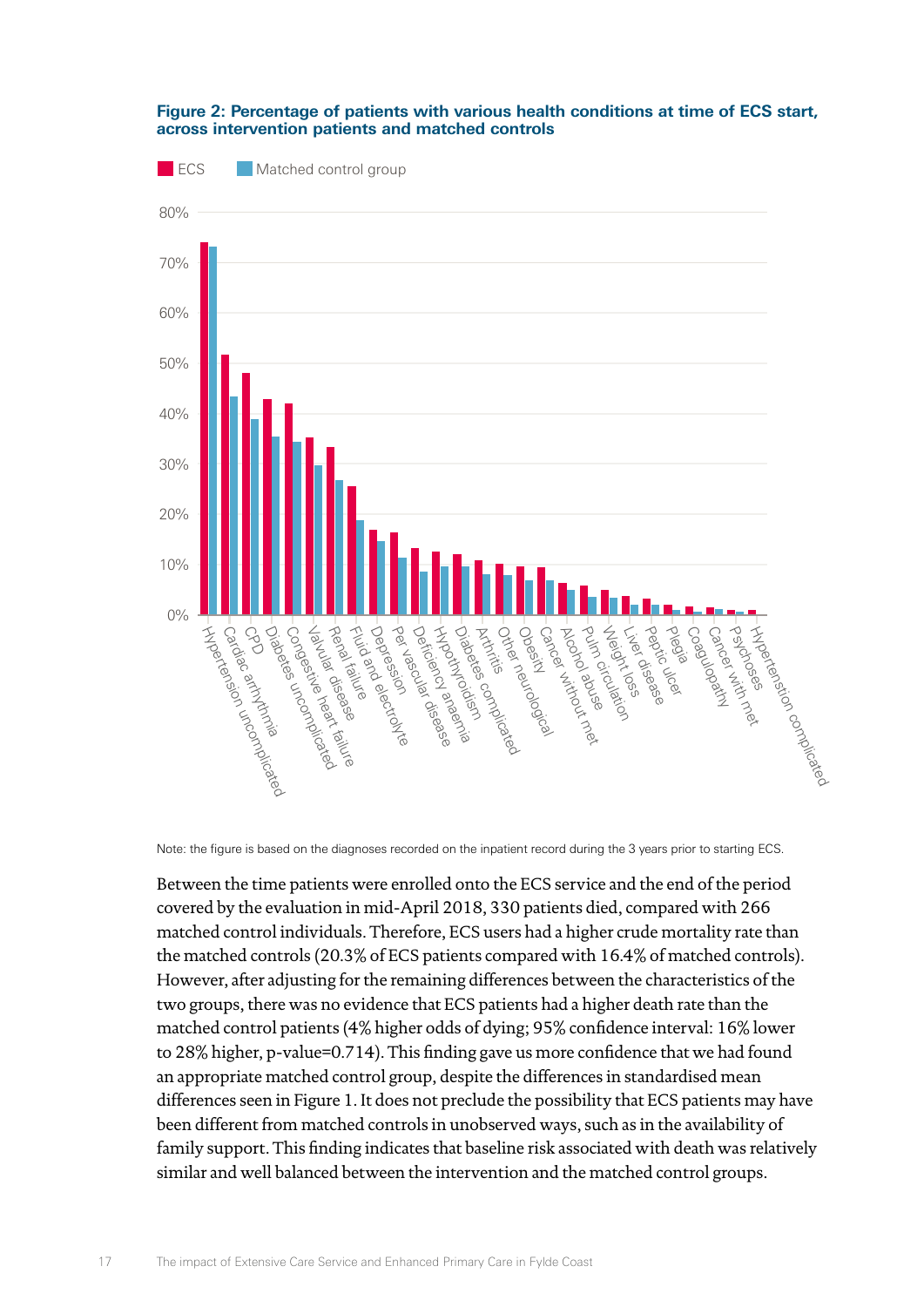# **Outcomes excluded from the report**

When comparing the ECS and matched control groups on the outcome measures for emergency bed days, elective bed days, ordinary elective attendances, and outpatient attendances, it was not possible to adjust for any of the observed differences that remained between the groups after matching. This was because of sparse data that made it technically unfeasible to fit statistical models for these outcomes. We do not consider findings for these outcomes to be informative, and thus do not present them for the ECS evaluation.

# **Trends in hospital use**

We assessed how ECS patients' hospital use changed over time. The left-hand side of each chart in Figure 3 shows crude rates of hospital use (per person per quarter) before they were enrolled into ECS. The intervention patients exhibited a steady increase in hospital use in the year before enrolment. This finding is consistent with GPs and other health care workers referring patients with high risk of going into crisis. The observation underlines the importance of using a control group, since we would expect patients with this profile to show reductions in hospital use over time as the acuity of their crisis reduces over time, due to a statistical phenomenon called 'regression to the mean'. Our matched control group showed a similar increase in hospital use to the ECS patients, which adds to our confidence that the two groups were similar.

The right-hand side of each chart shows hospital use after study entry. ECS patients appeared to use more emergency hospital care in the first 4 quarters after starting the service than the matched control patients. This pattern was seen for all of the outcome measures shown.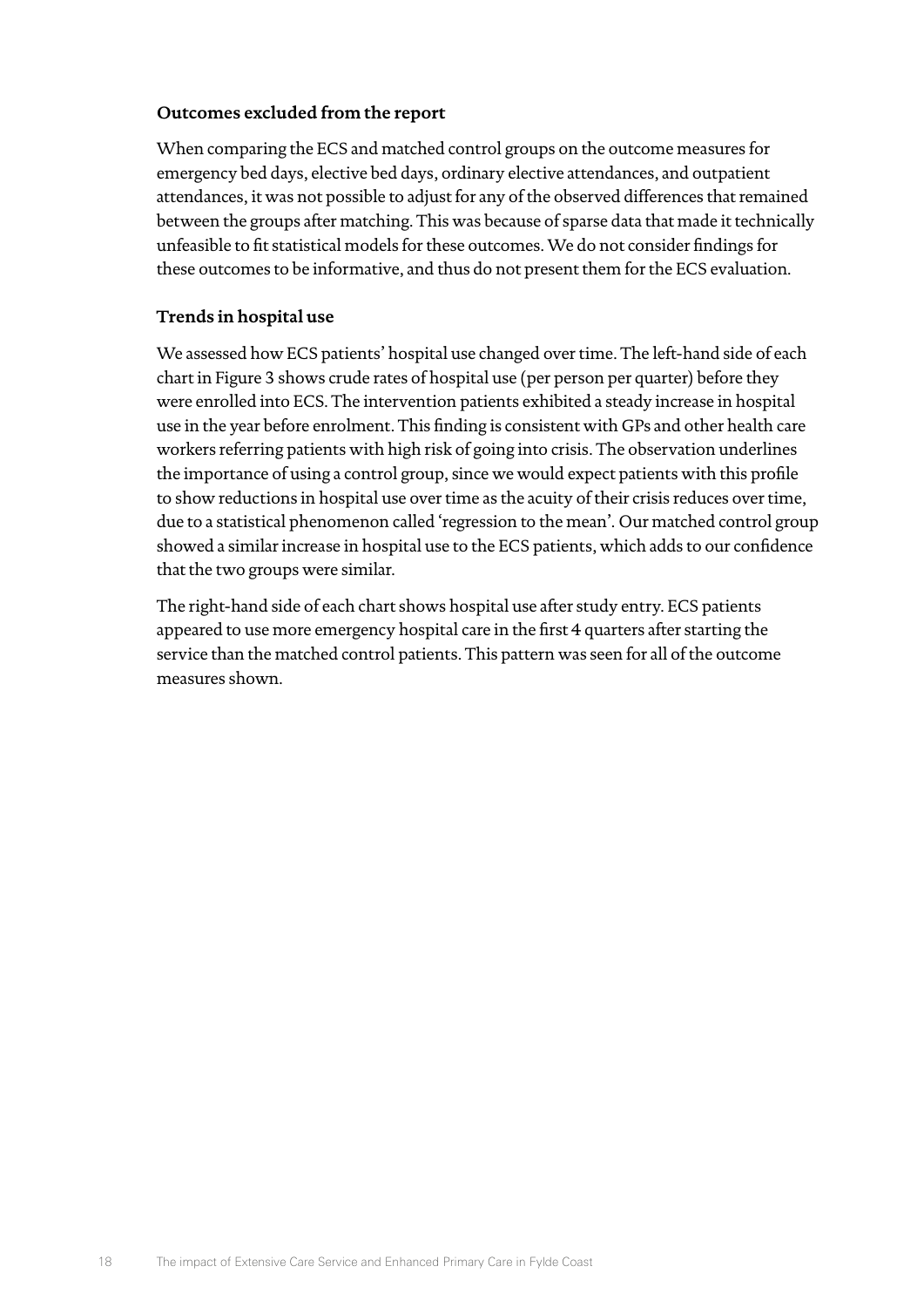

#### **Figure 3: Crude rates of hospital use in ECS patients and matched controls (number per patient per quarter)**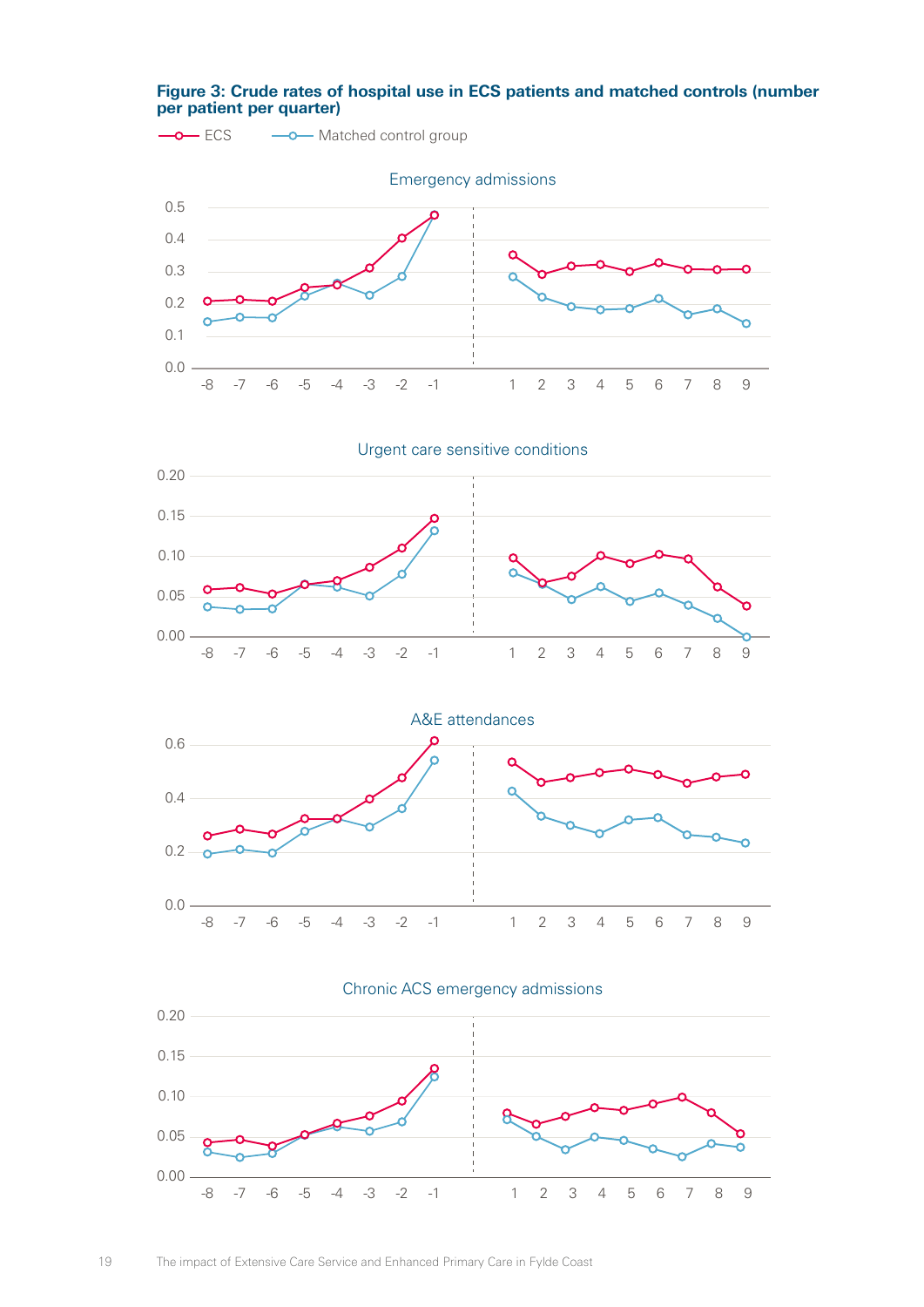# **ECS patients used hospital care more often than matched controls**

Table 2 compares the emergency hospital use of ECS patients after enrolment with the hospital use of matched control individuals over the same period. We found strong statistical evidence that after enrolment onto ECS, intervention patients had higher rates of A&E attendance, emergency admission, and chronic ACS admission than matched controls.

ECS patients attended A&E an average of 1.64 times per year, compared with 1.11 times per year among the matched control patients. After adjusting for remaining observed differences in the baseline characteristics of the two groups, ECS patients attended A&E 26% more often than the matched control patients (95% confidence interval: 15–38% more often). This means that ECS patients went to A&E on average 0.29 more times per person per year than the matched control patients (95% confidence interval: 0.16 to 0.42 more).

After enrolment, ECS patients were admitted to hospital as an emergency an average of 1.28 times per year, compared with 0.87 times for the matched control patients. After adjustment, ECS patients underwent emergency admission 27% more often (95% confidence interval: 15–41% more often) than the matched control patients, which is equivalent to ECS patients experiencing on average 0.24 more emergency admissions per person per year than the matched control patients (95% confidence interval: 0.13 to 0.35 more).

ECS patients had on average 0.32 admissions for chronic ambulatory care sensitive conditions per person per year, compared with 0.20 among matched control patients. After adjustment, these admissions were found to occur 62% more frequently among ECS patients than matched control patients (95% confidence interval: 33–98% more frequent), which equates to 0.12 more of these admissions per person per year (95% confidence interval: 0.07 to 0.20 more).

ECS patients had on average 0.35 emergency admissions for urgent care sensitive conditions per person per year, compared with 0.23 in the matched control group. After adjustment, ECS patients were admitted as an emergency for such conditions 24% more often than matched control patients (95% confidence interval: 3–48% more often), which equates to 0.05 more of these admissions per person per year (95% confidence interval: 0.01 to 0.11 more).

**Figure 4: Estimated effect on hospital use of ECS, compared to matched controls** Estimates and 95% confidence intervals shown for treatment effects are after regression adjustment for remaining differences after matching.

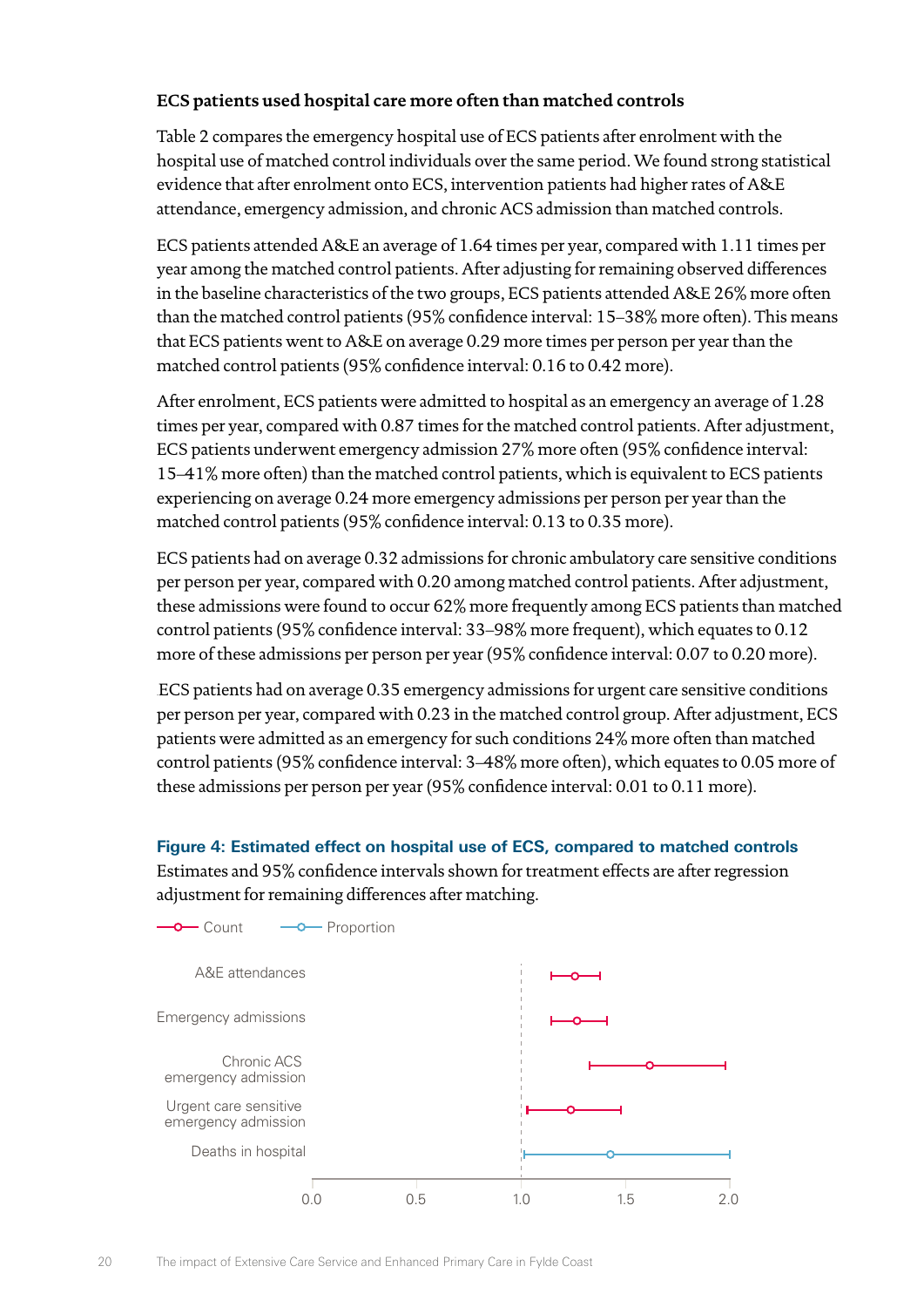|                                                           | <b>Crude rates</b><br>(number per<br>person per year) |                     | <b>Absolute differences</b><br>(per person per<br>year, adjusted) |                               | <b>Relative difference</b><br>(adjusted rate ratio) |                               | <b>P-value</b> |
|-----------------------------------------------------------|-------------------------------------------------------|---------------------|-------------------------------------------------------------------|-------------------------------|-----------------------------------------------------|-------------------------------|----------------|
|                                                           | <b>ECS</b><br>patients                                | Matched<br>controls | <b>Best</b><br>estimate                                           | 95%<br>confidence<br>interval | <b>Best</b><br>estimate                             | 95%<br>confidence<br>interval |                |
| <b>A&amp;E</b><br>attendances                             | 1.64                                                  | 1.11                | $0.29$ more                                                       | $0.16$ to $0.42$<br>more      | 26%<br>higher                                       | 15% to 38%<br>higher          | < 0.001        |
| <b>Emergency</b><br>admissions                            | 1.28                                                  | 0.87                | $0.24$ more                                                       | $0.13$ to $0.35$<br>more      | 27%<br>higher                                       | 15% to 41%<br>higher          | < 0.001        |
| <b>Chronic ACS</b><br>emergency<br>admission              | 0.32                                                  | 0.2                 | $0.12$ more                                                       | $0.07$ to 0.2<br>more         | 62%<br>higher                                       | 33% to 98%<br>higher          | < 0.001        |
| <b>Urgent care</b><br>sensitive<br>emergency<br>admission | 0.35                                                  | 0.23                | $0.05$ more                                                       | $0.01$ to $0.11$<br>more      | 24%<br>higher                                       | 3% to 48%<br>higher           | 0.022          |

**Table 2: Comparison of the rate of unplanned hospital use between ECS patients and matched control group**

### **There was no clear assocation between ECS and dying in hospital**

Of the patients who died, a higher percentage of people in the ECS group died in hospital (64.5%) than matched control individuals (54.9%). After adjustment, ECS patients were 43% more likely to die in hospital than matched controls (95% confidence interval: 2–100% higher; p-value: 0.037). ECS patients may have been more likely to die in hospital rather than in their preferred place of death, but this finding ought to be noted with caution as we are unable to adjust for all factors included in the matching.

| Table 3: Comparison of rates of death in hospital between ECS and matched |  |
|---------------------------------------------------------------------------|--|
| control groups                                                            |  |

|                       | Percentage of deaths in<br>hospital (unadjusted) |                          | <b>Relative difference</b><br>(adjusted odds ratio) | P-value                    |       |
|-----------------------|--------------------------------------------------|--------------------------|-----------------------------------------------------|----------------------------|-------|
|                       | <b>ECS</b> patients                              | Matched control<br>group | <b>Best</b><br>estimate                             | 95% confidence<br>interval |       |
| Deaths in<br>hospital | 213 (64.5%)                                      | 146 (54.9%)              | 43% higher                                          | 2% to 100% higher          | 0.037 |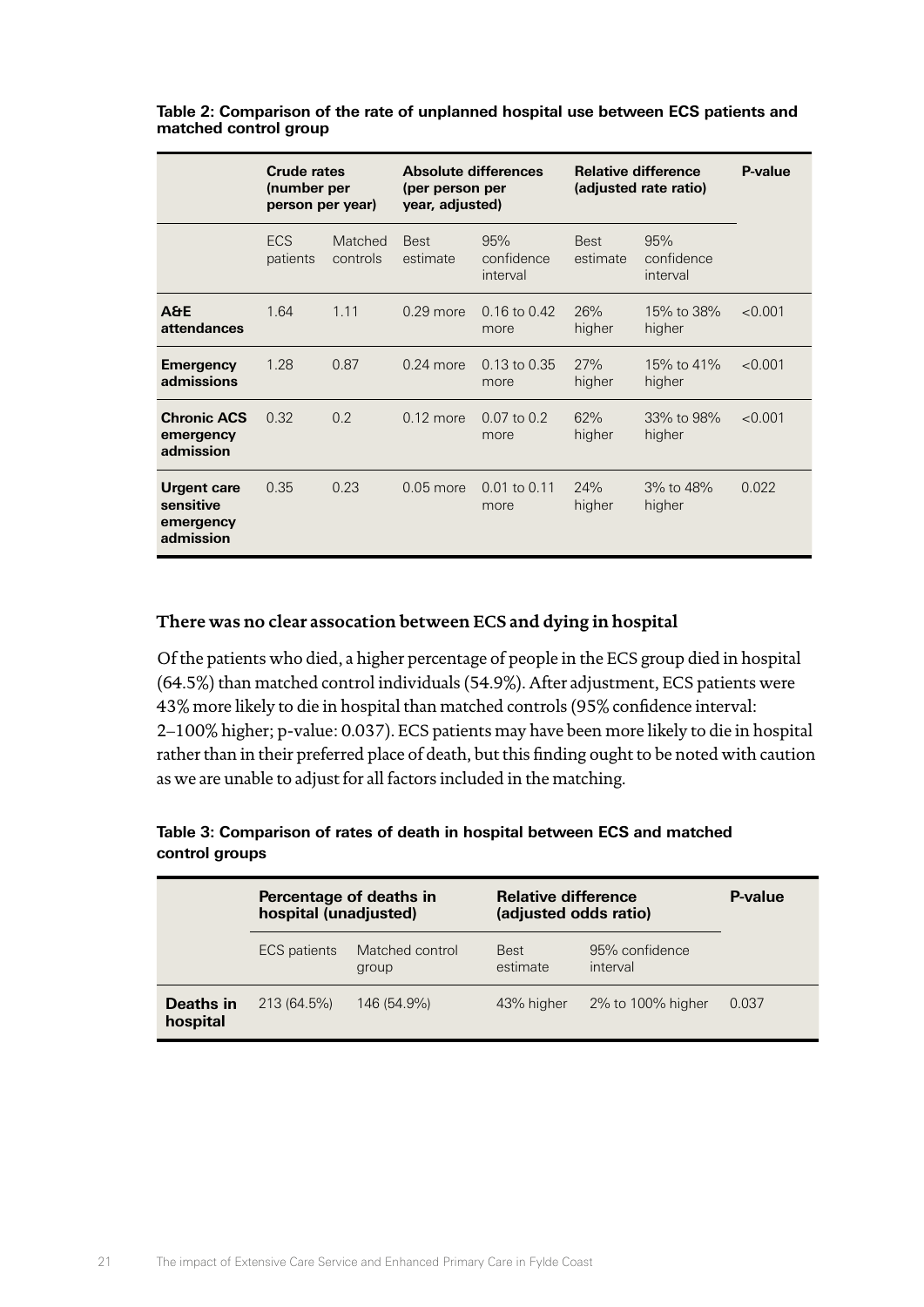# **Patterns do not appear to change when reducing follow-up time**

We conducted additional analysis to check whether ECS had a more time-limited impact on hospital use. We applied a 12-month cap to the follow-up period and examined whether intervention patients demonstrated a reduction in hospital use as compared to their matched controls over this shorter period. This analysis was used to identify whether there was a short-term effect of ECS on the outcome measures.

As we significantly reduced the total time for available patient observations in this further analysis, reliable statistical estimates could not be generated for all study outcomes. However, the analysis found indications of greater A&E attendance and emergency admissions even with shorter follow-up.

Detailed findings from this subgroup analysis are presented in Annex 1.

# Results of the Enhanced Primary Care (EPC) evaluation

### **Baseline characteristics for EPC and matched controls**

As planned under the Fylde Coast vanguard's population health strategy, patients who used EPC were somewhat younger and healthier than ECS patients. However, the EPC patients who met the inclusion criteria for our study exhibited substantial overlap in baseline characteristics with those who used ECS.

EPC patients were on average 76 years old, albeit with a somewhat wider distribution of ages than ECS. Their mean predicted risk score, reflecting many types of pre-existing chronic diagnosis and prior hospital activity, was 32.91 out a maximum of 100. In contrast to ECS where males formed a small majority of patients, only 41% of EPC patients were male. 43% of EPC patients had mental ill health and 52% had uncomplicated hypertension. 28% had a record of chronic pulmonary disease.

Compared with the general adult population in the Fylde Coast who were never referred to this service, EPC patients were on average more likely to be female, more likely to have white ethnicity, and less likely to live in a rural setting. EPC patients had more LTCs associated with frailty compared with all potential controls (average 0.89, SD 1.13 as opposed to 0.26, SD 0.62). Some differences in baseline characteristics persisted after matching, but balance was improved across nearly every risk indicator such as age, risk score, and within nearly all prior LTC flags and hospital use history.

Nearly all remaining gaps between the EPC and matched control groups fell within a standardised mean difference of 10% or less. Patients in the matched control group had an average age of 75 (vs 76 for EPC patients) and an average of 0.79 LTCs linked to frailty (vs 0.89). In contrast to ECS, a number of EPC patients had no hospital-recorded diagnosis of an LTC and/or hospital activity; but as EPC enrolment entails a clinical assessment and referral typically by GP or another professional, these patients might have an LTC diagnosed in primary care that we could not account for in our analysis.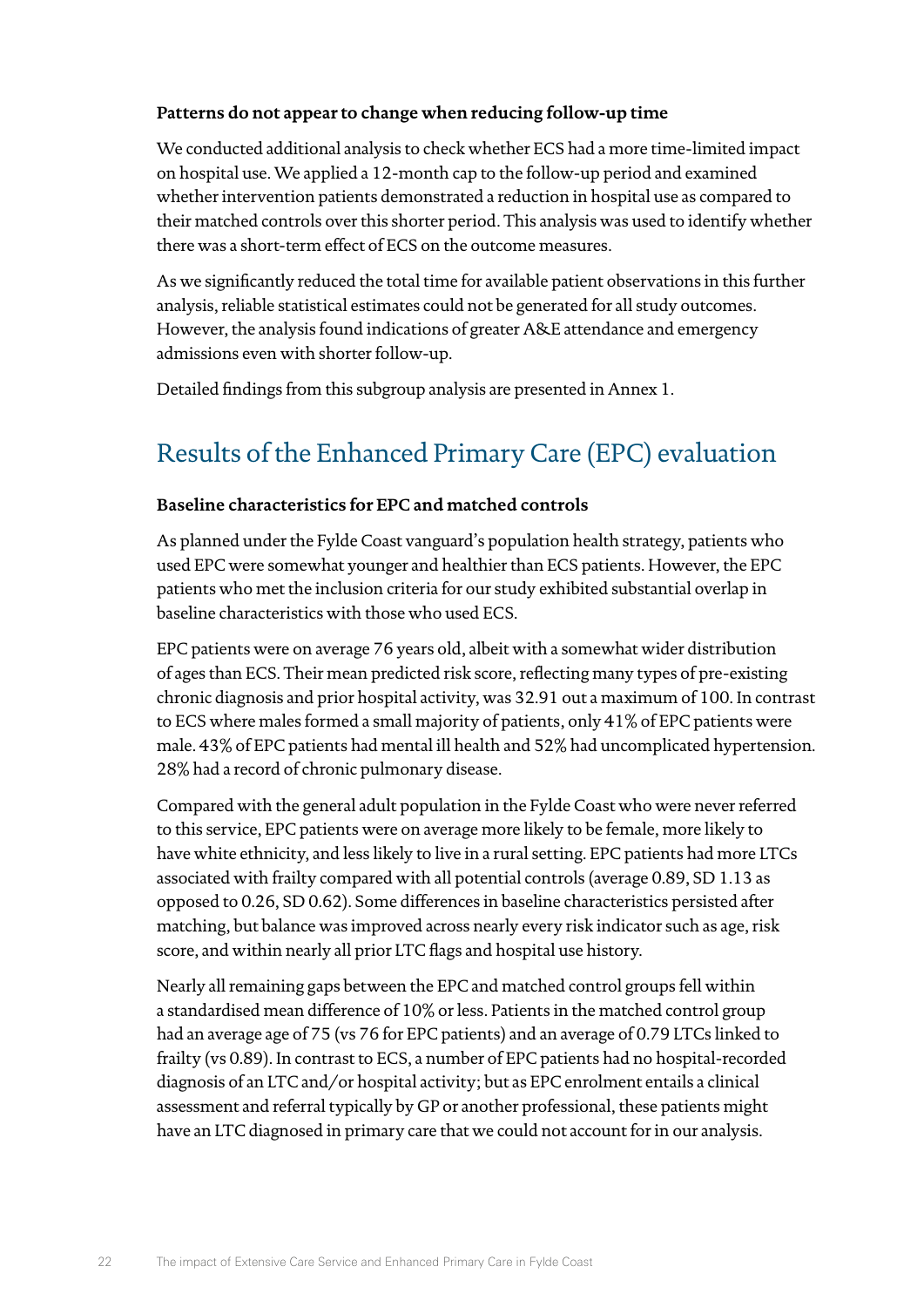For several factors the standardised mean difference between EPC patients and matched controls exceeded 10%:

- **Long-term conditions:** EPC patients were more likely than matched controls to have a recorded diagnosis of cognitive impairment, pressure ulcers, cancer without metastases, and valvular disease.
- **Historic hospital use:** EPC patients recorded more A&E attendances on average in the year prior to enrolment than matched controls.

In our subsequent statistical analysis, we adjusted for these remaining observed differences using regression techniques. However, there may still be unobserved differences between the groups.

On average, EPC patients were observed for 198 days and matched controls for 220 days. This is about 6.5 months of follow-up for EPC patients and 7.2 months for matched controls, with the small discrepancy arising from different rates of migration and death early in the study period. For more detail on how closely matched the two groups were across demographic, LTC, and historic activity characteristics at baseline, see Table 4.

| <b>Variable</b>                            | Intervention -<br>ECS [IQR] (SD)             | <b>Matched</b><br>control group <sup>*</sup><br>$[IQR]$ (SD) | <b>Potential controls</b><br>before matching<br>[95% CI] (SD) |
|--------------------------------------------|----------------------------------------------|--------------------------------------------------------------|---------------------------------------------------------------|
| Total number of unique records             | 3,011                                        | 6,022                                                        | 113,771                                                       |
| Total number of records                    | 3,011                                        | 6,022                                                        | 113,771                                                       |
| Age at study start                         | 76 [63, 85]                                  | 75 [62, 83]                                                  | 57 [42, 71]                                                   |
| Male                                       | 40.7%                                        | 39.5%                                                        | 46.5%                                                         |
| White                                      | 91.7%                                        | 93.2%                                                        | 87.3%                                                         |
| Rural setting                              | 6.5%                                         | 5.7%                                                         | 8.1%                                                          |
| Number of frailty-associated comorbidities | 0.89(1.13)                                   | 0.79(1.09)                                                   | 0.24(0.59)                                                    |
| Test bed telehealth monitoring flag        | frequency $<$ 10<br>individuals <sup>+</sup> | freq $<$ 10                                                  | 0.0%                                                          |
| Cognitive impairment                       | 17.3%                                        | 16.4%                                                        | 3.1%                                                          |
| Anxiety or depression                      | 21.0%                                        | 18.4%                                                        | 11%                                                           |
| Delirium                                   | 5.5%                                         | 5.4%                                                         | 0.6%                                                          |
| Dementia (frailty)                         | 14.1%                                        | 13.7%                                                        | 2.7%                                                          |

| Table 4: Baseline characteristics of EPC intervention patients, matched controls, and |
|---------------------------------------------------------------------------------------|
| the potential control pool prior to matching                                          |

Includes some individuals who were re-entered over different time periods for different intervention patients (ie in some cases the same control patient, over different follow-up periods, was matched to different EPC patients). These 6,022 follow-up records represent 3,722 unique individuals; the distribution of baseline characteristics is very similar between records and individuals; the summary figures given here are for records to maintain consistency with ECS reporting.

† In line with national policy requirements and our data sharing agreements, the IAU suppresses these 'potentially disclosive' data with small counts to maintain patient confidentiality.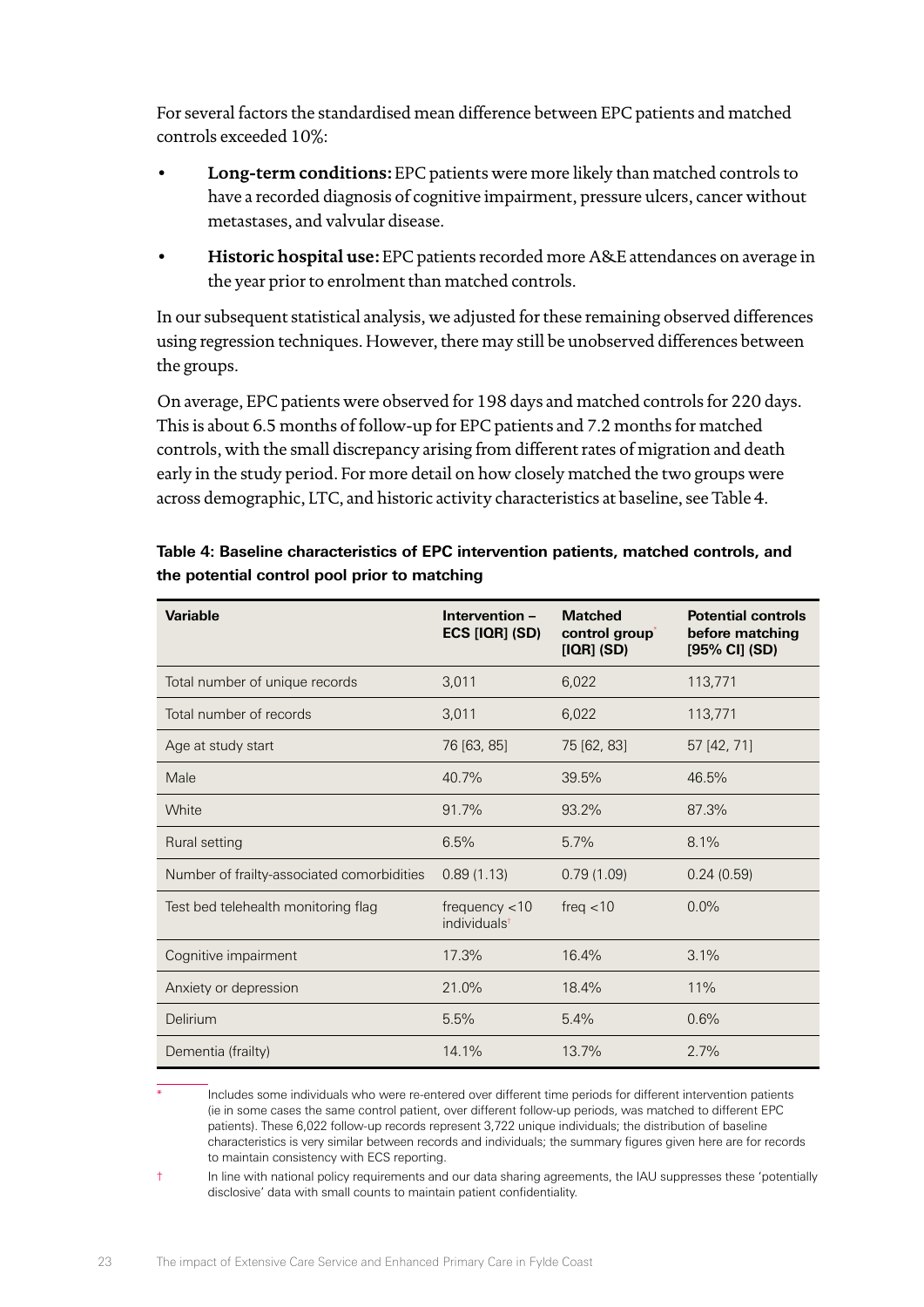| <b>Variable</b>                     | Intervention -<br>ECS [IQR] (SD) | <b>Matched</b><br>control group <sup>*</sup><br>$[IQR]$ (SD) | <b>Potential controls</b><br>before matching<br>[95% CI] (SD) |
|-------------------------------------|----------------------------------|--------------------------------------------------------------|---------------------------------------------------------------|
| Functional dependence               | 3.2%                             | 2.9%                                                         | 0.3%                                                          |
| Fall or significant fracture        | 24.8%                            | 21.9%                                                        | 6.7%                                                          |
| Incontinence                        | 7.8%                             | 7.0%                                                         | 1.4%                                                          |
| Mobility problems                   | 7.5%                             | 5.7%                                                         | 1.0%                                                          |
| Pressure ulcers                     | 4.2%                             | 3.4%                                                         | 0.5%                                                          |
| Senility                            | 0.9%                             | 0.8%                                                         | 0.2%                                                          |
| Dementia                            | 10.4%                            | 9.7%                                                         | 1.7%                                                          |
| Rheumatoid arthritis                | 5.6%                             | 4.3%                                                         | 1.6%                                                          |
| Cardiovascular disease              | 10.4%                            | 7.8%                                                         | 2.2%                                                          |
| Mental ill health (generic)         | 42.8%                            | 40.2%                                                        | 26.0%                                                         |
| Myocardial infarction               | 12.7%                            | 9.6%                                                         | 4.5%                                                          |
| Miscellaneous cognitive dysfunction | 13.1%                            | 10.8%                                                        | 4.8%                                                          |
| Alcohol abuse                       | 7.2%                             | 6.5%                                                         | 5.7%                                                          |
| Blood loss anaemia                  | freq $<$ 10                      | 0.2%                                                         | 0.0%                                                          |
| Deficiency anaemia                  | 8.3%                             | 5.5%                                                         | 1.7%                                                          |
| Cardiac arrhythmia                  | 23.9%                            | 19.7%                                                        | 7.6%                                                          |
| Congestive heart failure            | 14.2%                            | 11.4%                                                        | 3.2%                                                          |
| Coagulopathy                        | 1.4%                             | disclosive                                                   | 0.4%                                                          |
| Chronic pulmonary disease           | 28.3%                            | 24.7%                                                        | 13.6%                                                         |
| Depression                          | 16.1%                            | 14.3%                                                        | 8.6%                                                          |
| Diabetes, complicated               | 4.9%                             | 3.0%                                                         | 1.1%                                                          |
| Diabetes, uncomplicated             | 19.1%                            | 15.5%                                                        | 7.5%                                                          |
| Drug abuse                          | 1.3%                             | 1.3%                                                         | 1.7%                                                          |
| Fluid and electrolyte disorders     | 15.3%                            | 12.7%                                                        | 3.3%                                                          |
| Hypertension, complicated           | 0.4%                             | 0.2%                                                         | 0.1%                                                          |
| Hypertension, uncomplicated         | 51.9%                            | 49.0%                                                        | 22.4%                                                         |
| Hypothyroidism                      | 9.4%                             | 6.8%                                                         | 3.9%                                                          |
| Liver disease                       | 4.0%                             | 3.2%                                                         | 1.3%                                                          |
| Lymphoma                            | 0.9%                             | 0.3%                                                         | 0.4%                                                          |
| Other neurological disorders        | 13.2%                            | 8.5%                                                         | 3.2%                                                          |

\* Includes some individuals who were re-entered over different time periods for different intervention patients (ie in some cases the same control patient, over different follow-up periods, was matched to different EPC patients). These 6,022 follow-up records represent 3,722 unique individuals; the distribution of baseline characteristics is very similar between records and individuals; the summary figures given here are for records to maintain consistency with ECS reporting.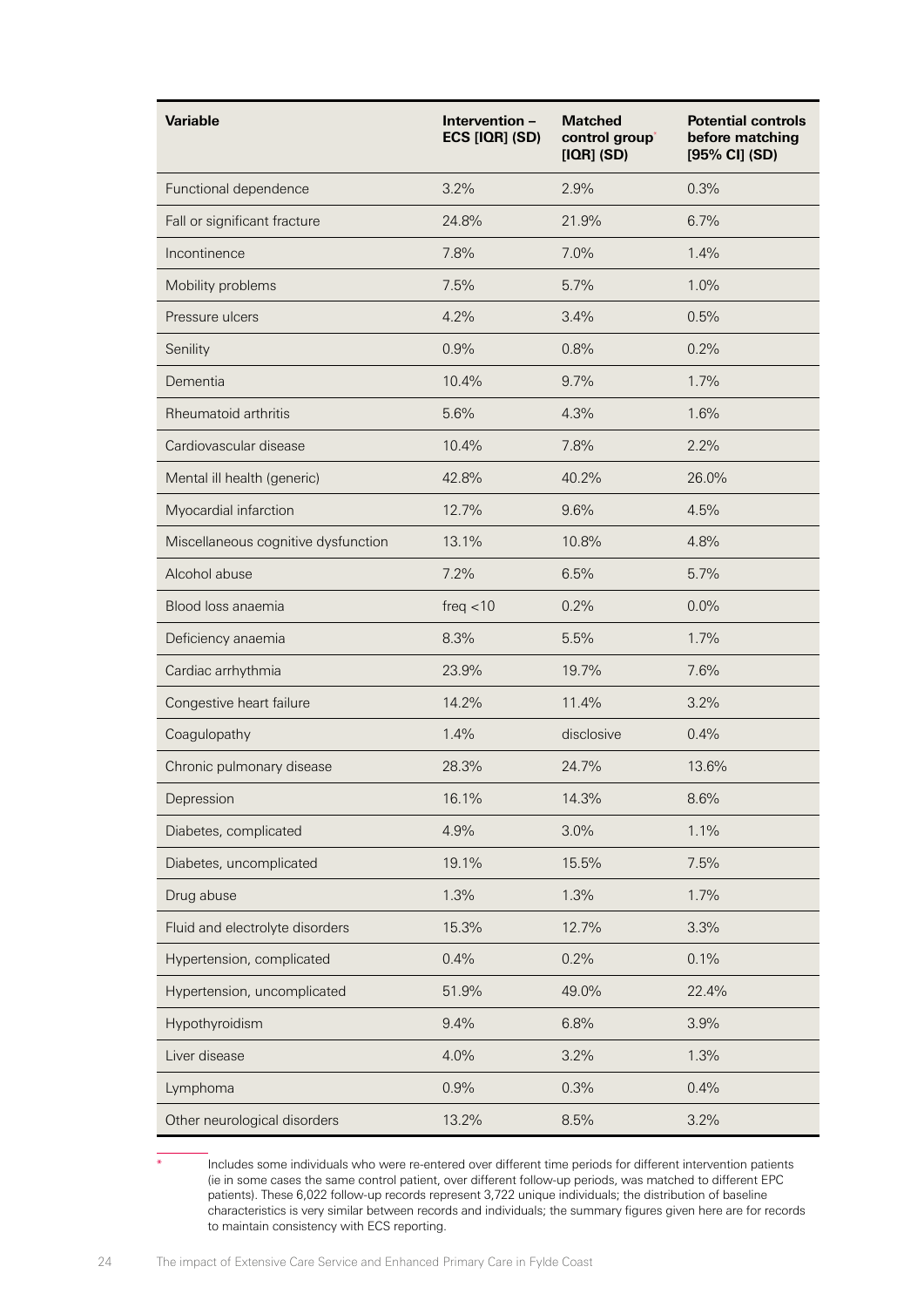| <b>Variable</b>                                                                        | Intervention -<br>ECS [IQR] (SD) | <b>Matched</b><br>control group*<br>$[IQR]$ (SD) | <b>Potential controls</b><br>before matching<br>[95% CI] (SD) |
|----------------------------------------------------------------------------------------|----------------------------------|--------------------------------------------------|---------------------------------------------------------------|
| Obesity                                                                                | 8.7%                             | 5.4%                                             | 3.7%                                                          |
| Peptic ulcer disease excluding bleeding                                                | 1.9%                             | 1.1%                                             | 0.9%                                                          |
| Hemiplegia/paraplegia                                                                  | 3.2%                             | 2.6%                                             | 0.4%                                                          |
| Psychoses                                                                              | 1.7%                             | 1.6%                                             | 1.0%                                                          |
| Pulmonary circulation disorders                                                        | 3.2%                             | 2.5%                                             | 0.7%                                                          |
| Renal failure                                                                          | 15.2%                            | 11.7%                                            | 3.7%                                                          |
| Rheumatoid arthritis                                                                   | 7.1%                             | 5.4%                                             | 2.4%                                                          |
| Solid tumour with metastasis                                                           | 4.1%                             | 3.8%                                             | 1.1%                                                          |
| Solid tumour without metastasis                                                        | 11.1%                            | 8.5%                                             | 4.5%                                                          |
| Valvular disease                                                                       | 14.4%                            | 12.0%                                            | 4.3%                                                          |
| Weight loss (Elixhauser, 3 years<br>look-back)                                         | 3.4%                             | 2.6%                                             | 1.2%                                                          |
| Peripheral vascular disease                                                            | 7.7%                             | 5.9%                                             | 2.0%                                                          |
| Emergency admissions in prior 2 months                                                 | 0.26(0.53)                       | 0.22(0.48)                                       | 0.10(0.33)                                                    |
| Emergency admissions in prior year                                                     | 0.84(1.25)                       | 0.73(0.99)                                       | 0.27(0.67)                                                    |
| Emergency admissions in year before<br>prior year                                      | 0.46(0.98)                       | 0.36(0.85)                                       | 0.19(0.61)                                                    |
| Emergency chronic ambulatory care<br>sensitive admissions in prior 2 months            | 0.04(0.19)                       | 0.03(0.18)                                       | 0.01(0.10)                                                    |
| Emergency chronic ambulatory care<br>sensitive admissions in prior year                | 0.11(0.41)                       | 0.08(0.32)                                       | 0.02(0.20)                                                    |
| Emergency chronic ambulatory care<br>sensitive admissions in year before<br>prior year | 0.07(0.34)                       | 0.05(0.27)                                       | 0.02(0.16)                                                    |
| Urgent care sensitive (UCS) emergency<br>admissions 2 months prior                     | 0.05(0.24)                       | 0.04(0.21)                                       | 0.02(0.15)                                                    |
| UCS emergency admissions in prior year                                                 | 0.19(0.66)                       | 0.15(0.46)                                       | 0.06(0.30)                                                    |
| UCS emergency admissions before<br>prior year                                          | 0.12(0.47)                       | 0.08(0.35)                                       | 0.04(0.27)                                                    |
| A&E attendances in year before prior year                                              | 0.69(1.55)                       | 0.55(1.23)                                       | 0.38(1.10)                                                    |
| A&E attendances in prior 2 months                                                      | 0.32(0.62)                       | 0.26(0.54)                                       | 0.12(0.40)                                                    |
| A&E attendances in prior year                                                          | 1.10(1.54)                       | 0.95(1.33)                                       | 0.46(1.12)                                                    |

-<br>Includes some individuals who were re-entered over different time periods for different intervention patients (ie in some cases the same control patient, over different follow-up periods, was matched to different EPC patients). These 6,022 follow-up records represent 3,722 unique individuals; the distribution of baseline characteristics is very similar between records and individuals; the summary figures given here are for records to maintain consistency with ECS reporting.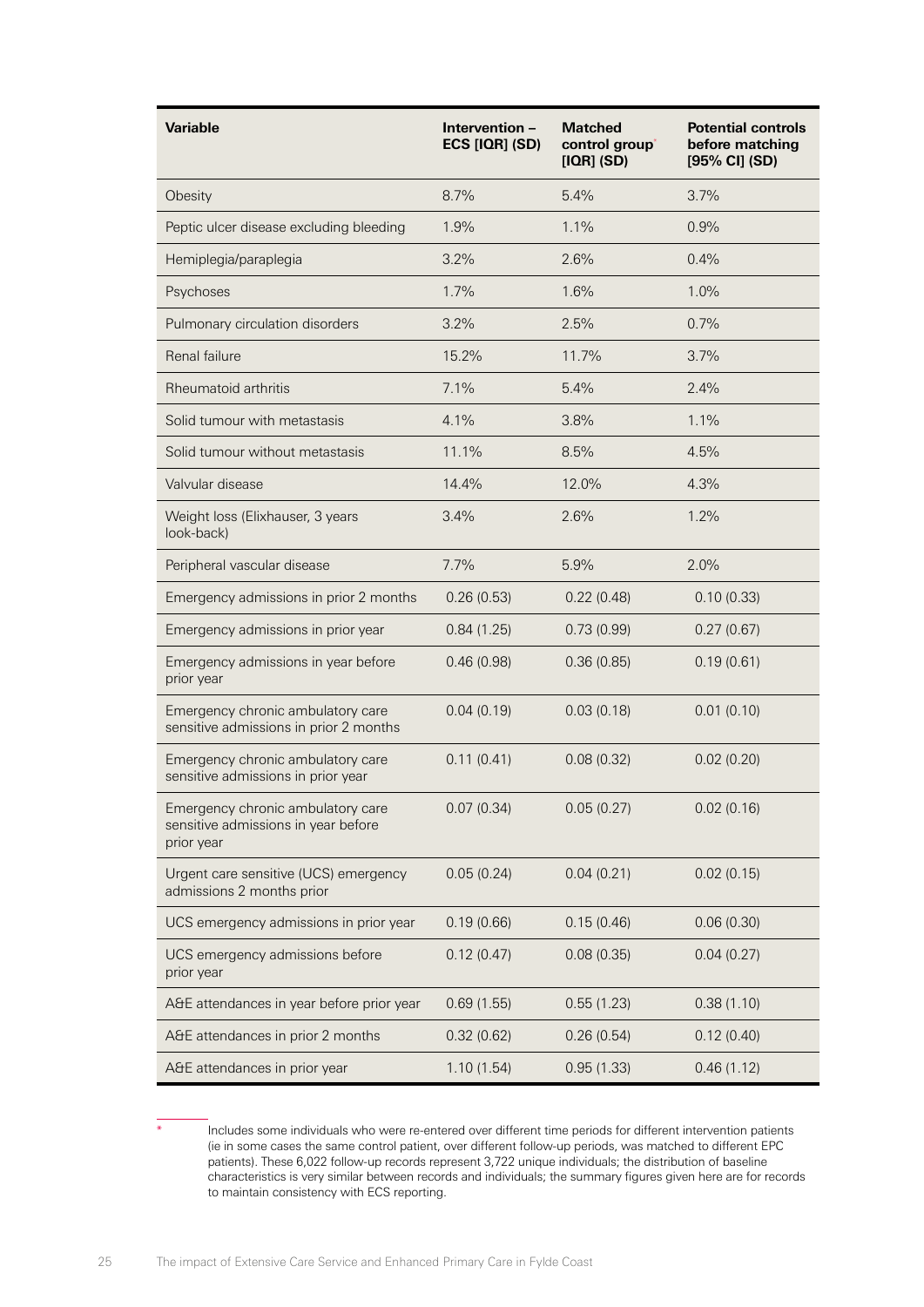| <b>Variable</b>                                        | Intervention -<br><b>ECS [IQR] (SD)</b> | <b>Matched</b><br>control group<br>$[IQR]$ (SD) | <b>Potential controls</b><br>before matching<br>$[95%$ CI] $(SD)$ |
|--------------------------------------------------------|-----------------------------------------|-------------------------------------------------|-------------------------------------------------------------------|
| Outpatient appointments in prior year                  | 4.76(5.64)                              | 3.95(4.38)                                      | 2.80(4.08)                                                        |
| Ordinary elective admissions in prior year             | 0.91(2.36)                              | 0.76(1.94)                                      | 0.63(1.61)                                                        |
| Number of emergency hospital bed days<br>in prior year | 10.84 (25.15)                           | 7.49 (20.17)                                    | 1.60(9.20)                                                        |
| Number of elective hospital bed days in<br>prior year  | 1.13(8.54)                              | 0.55(5.73)                                      | 0.31(3.99)                                                        |
| Risk score                                             | 32.91 (20.86)                           | 30.17 (17.80)                                   | 16.04 (12.02)                                                     |

Includes some individuals who were re-entered over different time periods for different intervention patients (ie in some cases the same control patient, over different follow-up periods, was matched to different EPC patients). These 6,022 follow-up records represent 3,722 unique individuals; the distribution of baseline characteristics is very similar between records and individuals; the summary figures given here are for records to maintain consistency with ECS reporting.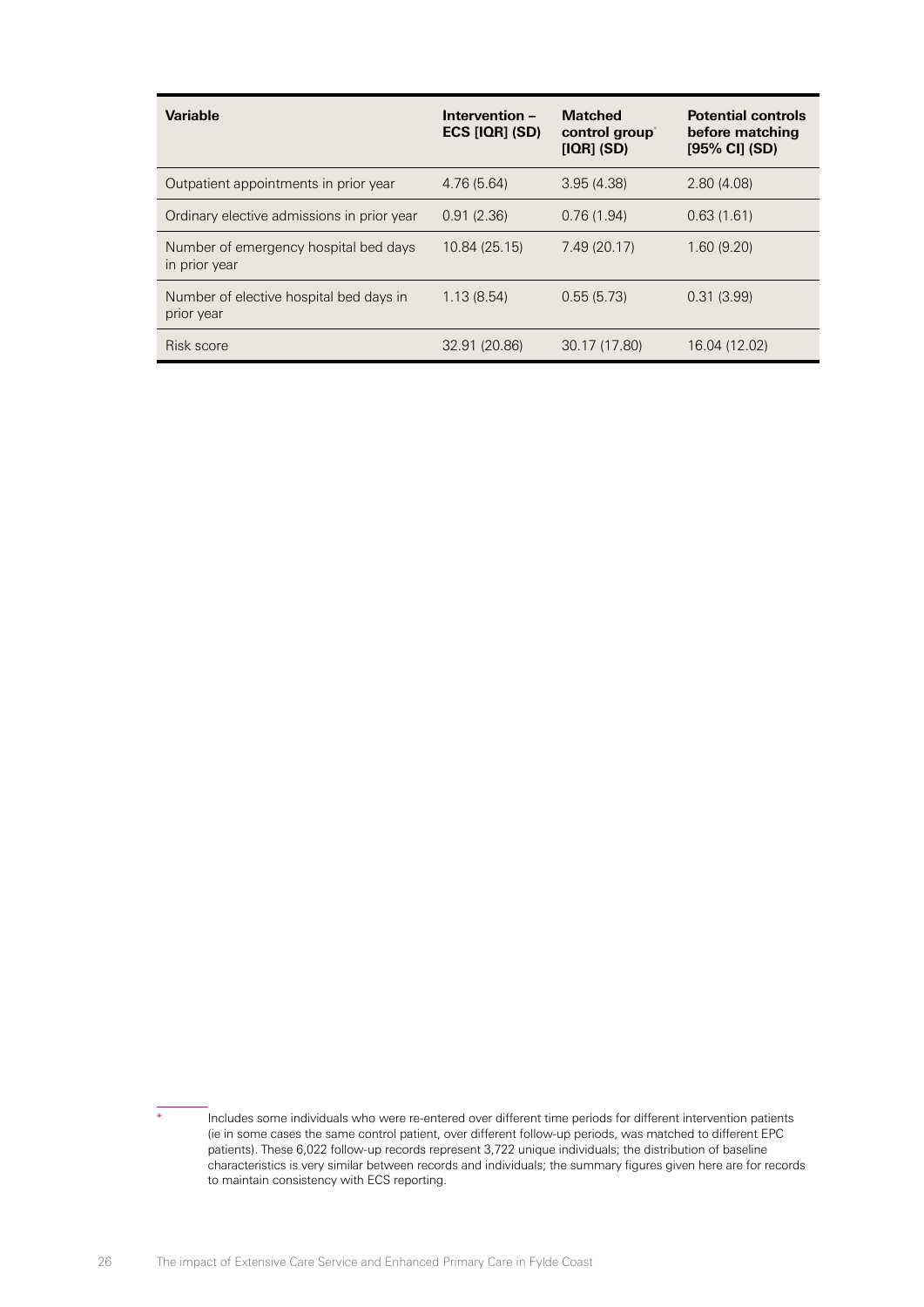#### **Figure 5: Standardised mean differences (SMD) of baseline characteristics between EPC intervention patients and controls, before and after matching**

**O** Before matching **O** After matching

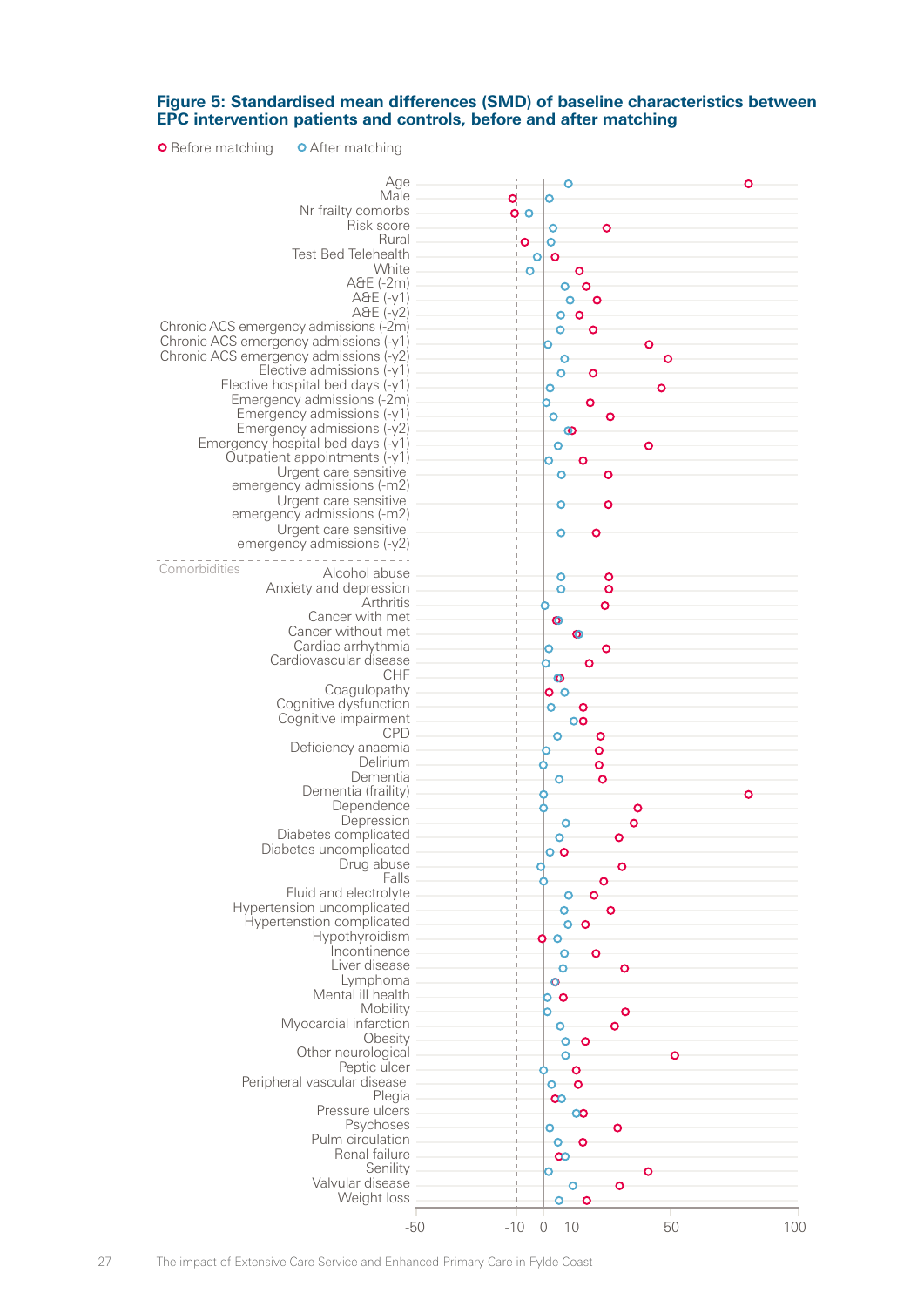

#### **Figure 6: Percentage of patients with various health conditions at time of EPC start**

Note: the figure is based on the diagnoses recorded on the inpatient record during the 3 years prior to referral to EPC.

Between the time EPC patients started the intervention and our study end in mid-April 2018, 319 out of 3,011 patients died, compared with 424 of 6,022 matched control records. EPC users had a higher crude mortality rate than the matched controls (10.6% EPC vs 7.0%). After adjusting for remaining differences between the characteristics of the two groups, there was strong evidence that EPC patients had a higher death rate than the matched control patients (58% higher odds of dying; 95% confidence interval: 33–89% higher, p-value<0.001).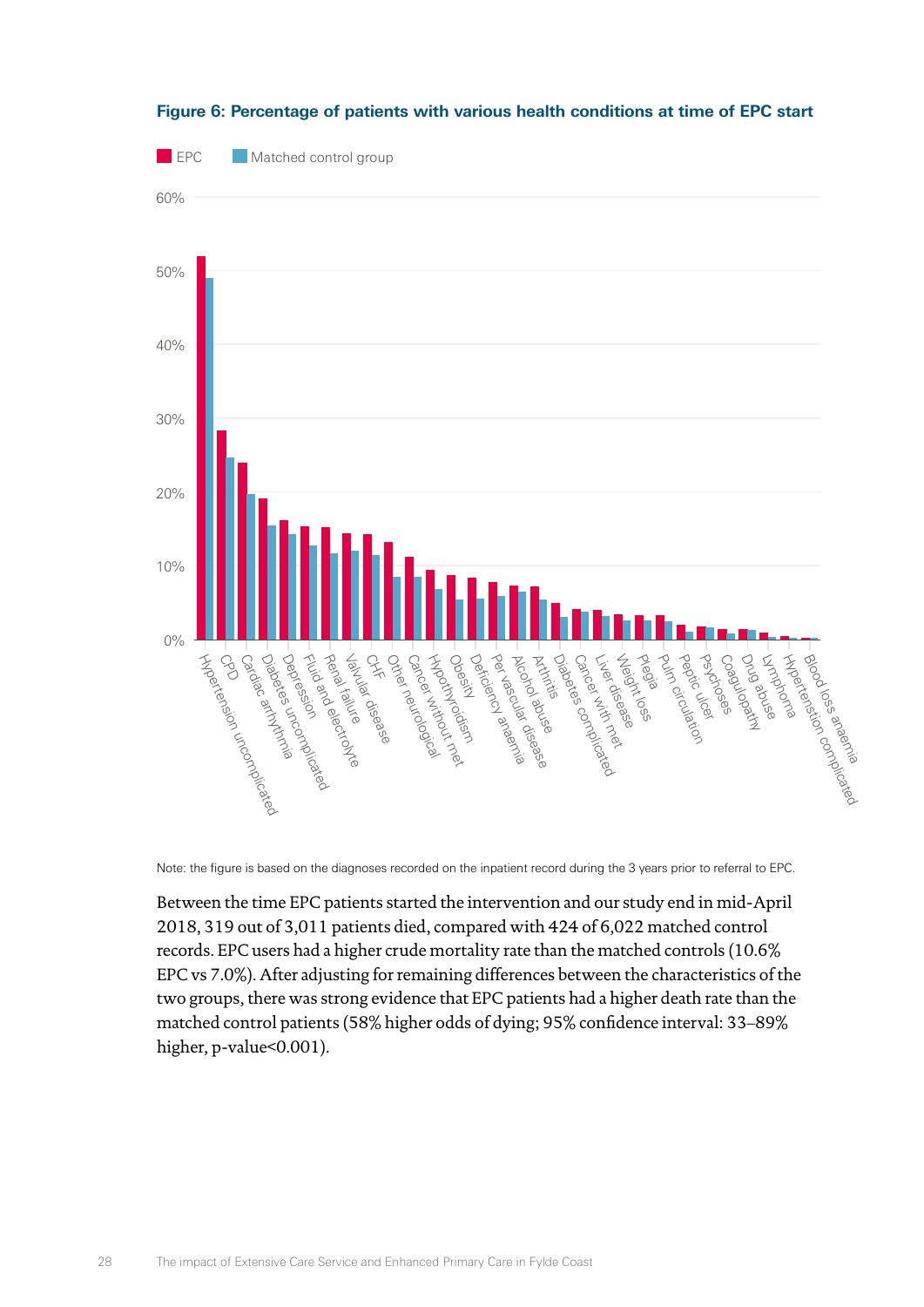As previously discussed, mortality rate is a diagnostic check on the robustness of our statistical techniques. The remaining mortality difference we observe between EPC users and their matched controls during our follow-up strongly suggests other unobserved differences in baseline risk, even after matching. Notably, this significant gap in the death rate is similar if slightly larger in magnitude to the differences we observed between the groups in hospital use, at least for our primary study outcomes. Thus, we interpret the results for EPC with a great deal of caution as the diagnostic suggests that EPC users had unobserved but fundamentally important starting risks that were greater than for their matched controls; for example, disease severity or social isolation.

### **Trends in hospital use**

We assessed how EPC patients' hospital use changed over time. The left-hand side of each chart in Figure 7 shows crude rates of hospital use (per patient per quarter) before they started using EPC. To a similar but less pronounced extent than the ECS cohort, EPC patients exhibited a steady increase in hospital use in the year prior to being enrolled and a gradual decline afterward. Reflecting the same trends observed for ECS, our matched control group also saw increasing hospital activity in the prior period. The right-hand side of each chart shows hospital use after enrolment. After starting the intervention, EPC patients experienced slightly more emergency admissions (including admissions for urgent care sensitive conditions) than matched control patients, as well as more A&E attendances and emergency hospital bed days.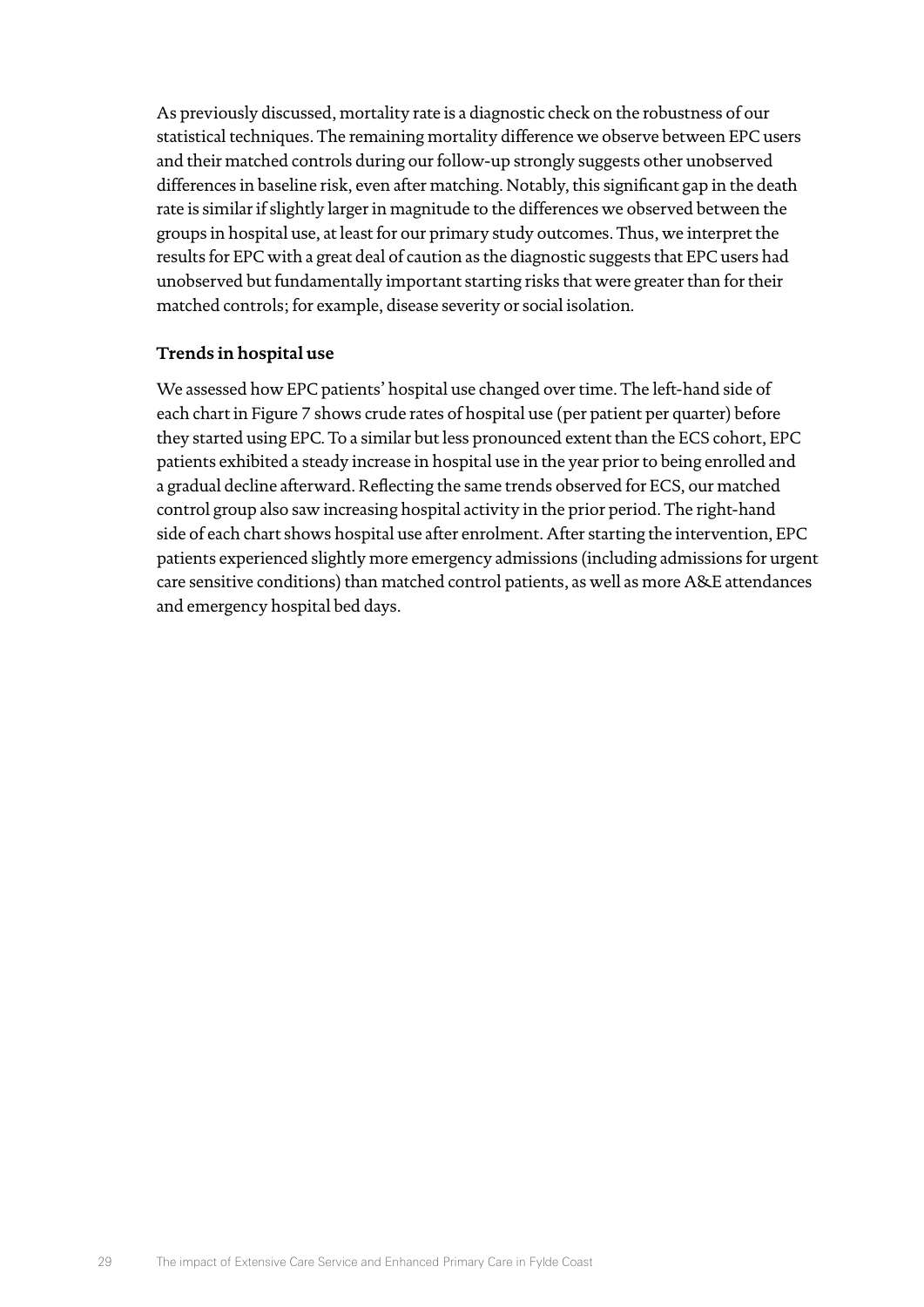

**Figure 7: Crude rates of hospital use for EPC patients and matched controls**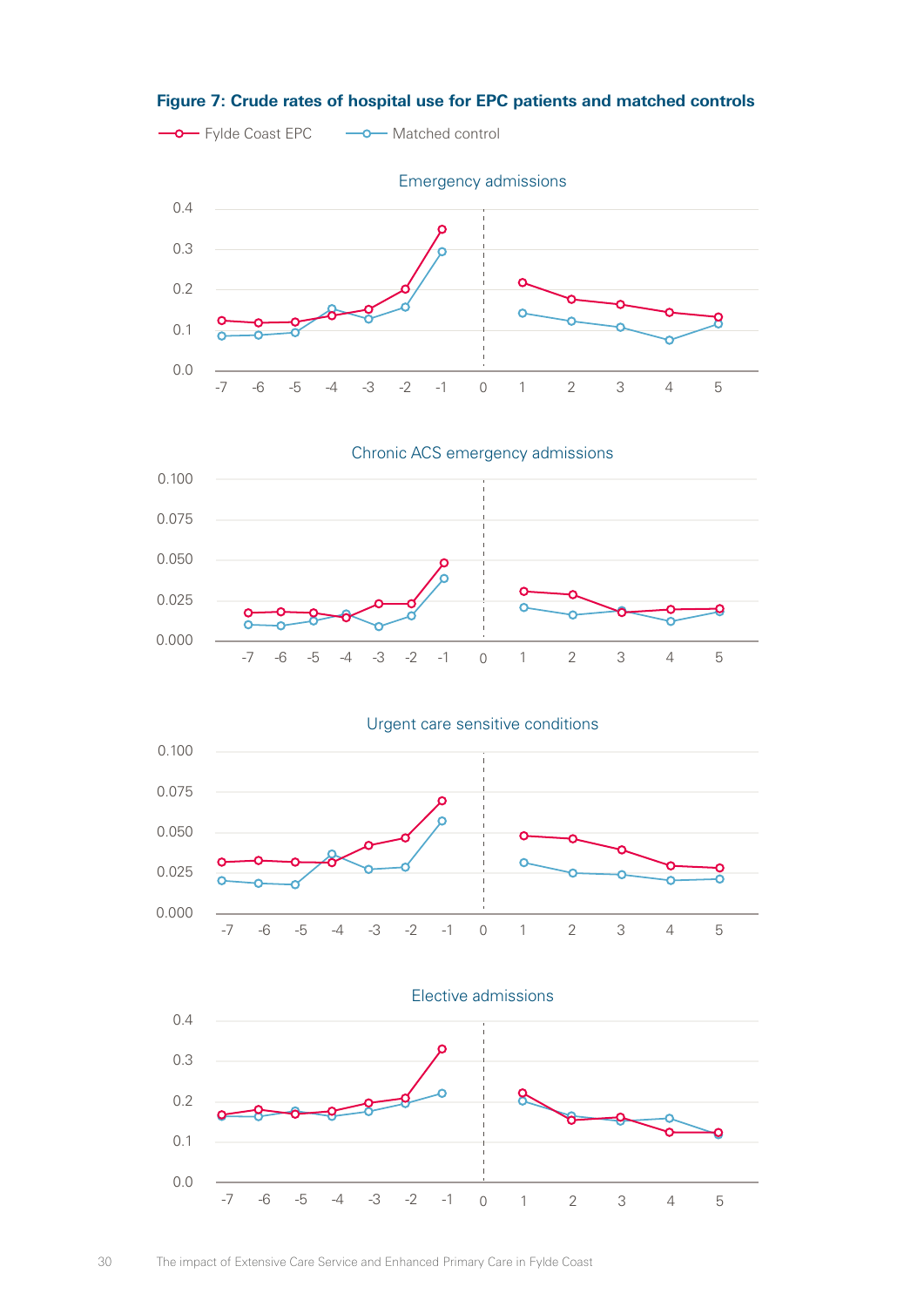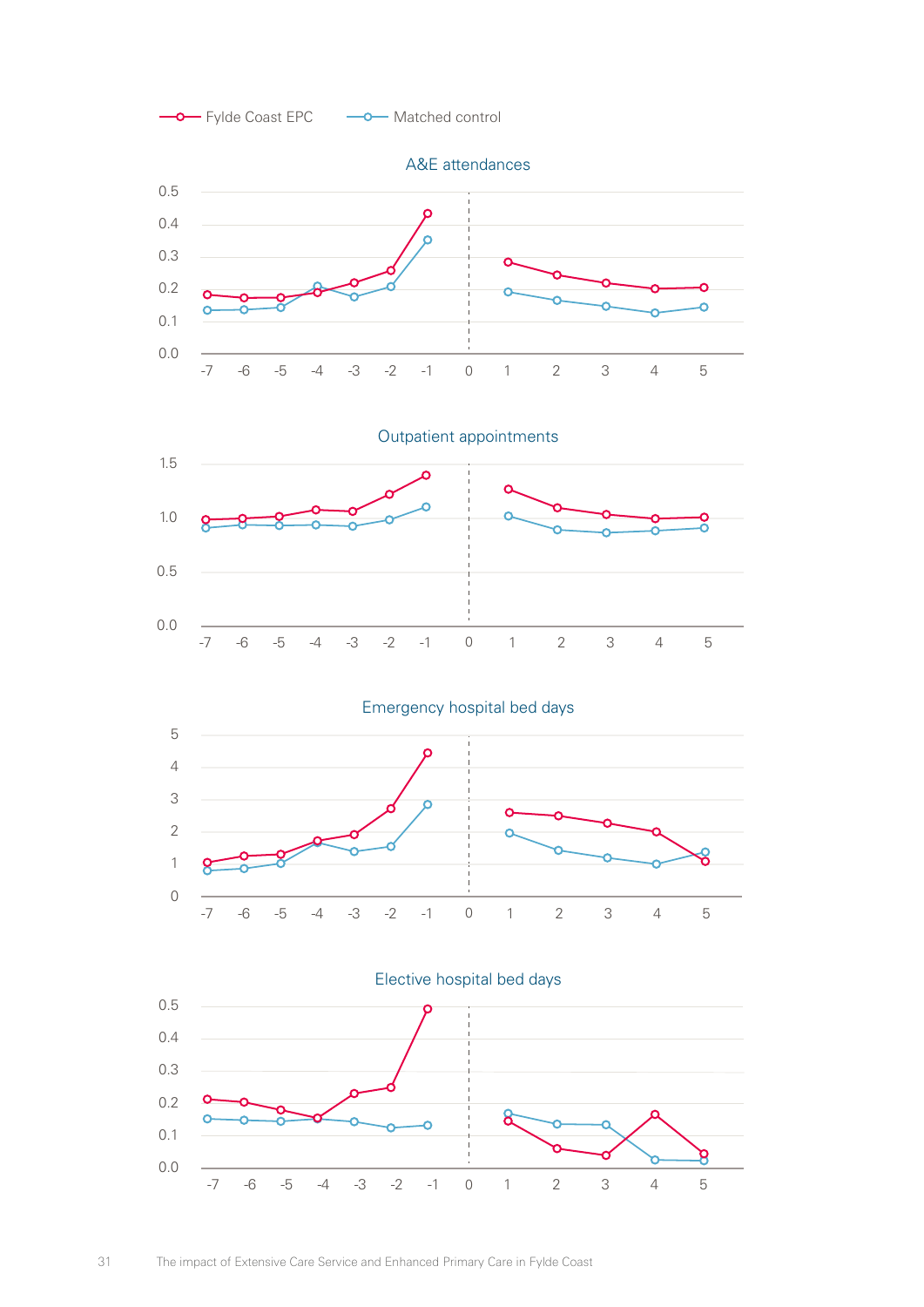# **EPC patients used hospital care more than matched controls**

We found strong evidence that after using EPC, intervention patients had higher hospital use than matched controls, a trend that was consistent across nearly every outcome measure. However, there was also strong evidence (p<0.001) that EPC patients had fewer elective bed days than matched controls (18% lower rate, 95% confidence interval: 10–25% lower). Table 5 shows the adjusted secondary care rates of EPC patients after starting the intervention, compared with matched control individuals over the same period. The absolute difference in hospital use was relatively small between EPC patients and matched controls for chronic ACS and urgent care sensitive emergency admissions. As discussed in detail below, all outcomes ought to be interpreted with caution as we also observed strong evidence (p<0.001) for a difference in death rates between EPC users and matched controls. This strongly suggests that other unobserved factors such as social isolation or severity of illness account for some of the observed increases in hospital use among EPC users.

EPC patients attended A&E an average of 1.01 times per year, compared with 0.67 times per year among the matched control patients. After adjusting for remaining observed differences in the baseline characteristics of the two groups, EPC patients attended A&E 40% more often than the matched control patients (95% confidence interval: 28–52% more often). This means that EPC patients went to A&E on average 0.18 more times per person per year than the matched control patients (95% confidence interval: 0.13 to 0.24 more).

After using the service, EPC patients were admitted to hospital as an emergency an average of 0.75 times per year, compared with 0.49 times for the matched control patients. After adjustment, EPC patients underwent emergency admission 42% more often (95% confidence interval: 29–56% more often) than the matched control patients, which is equivalent to EPC patients experiencing on average 0.14 more emergency admissions per person per year than the matched control patients (95% confidence interval: 0.10 to 0.19 more).

For chronic ambulatory care sensitive (ACS) conditions, EPC patients had on average 0.11 admissions per person per year, compared with 0.07 among matched control patients. After adjustment, chronic ACS admissions were 32% more frequent among EPC patients than matched control patients (95% confidence interval: 4–66% more frequent), which equates to approximately 0.02 more of these admissions per person per year (95% confidence interval: 0.00 to 0.03 more).

For urgent care sensitive conditions (UCS), EPC patients had on average 0.17 emergency admissions per person per year, compared with 0.11 in the matched control group. After adjustment, EPC patients were admitted as an emergency for such conditions 46% more often than matched control patients (95% confidence interval: 21–75% more often), which equates to 0.03 more UCS admissions per person per year (95% confidence interval: 0.01 to 0.05 more).

There was no evidence that ordinary elective attendances were different between EPC patients and matched controls (95% confidence interval: 14% less – 10% more), but there was statistical evidence for a difference in the other outcome measures. EPC patients had on average 0.27 more outpatient attendances (95% confidence interval: 0.13 to 0.42 more), 2.46 more emergency hospital bed days (95% confidence interval: 1.35 to 3.80 more), and 0.06 fewer elective hospital bed days than matched controls (95% confidence interval: 0.04 to 0.09 fewer).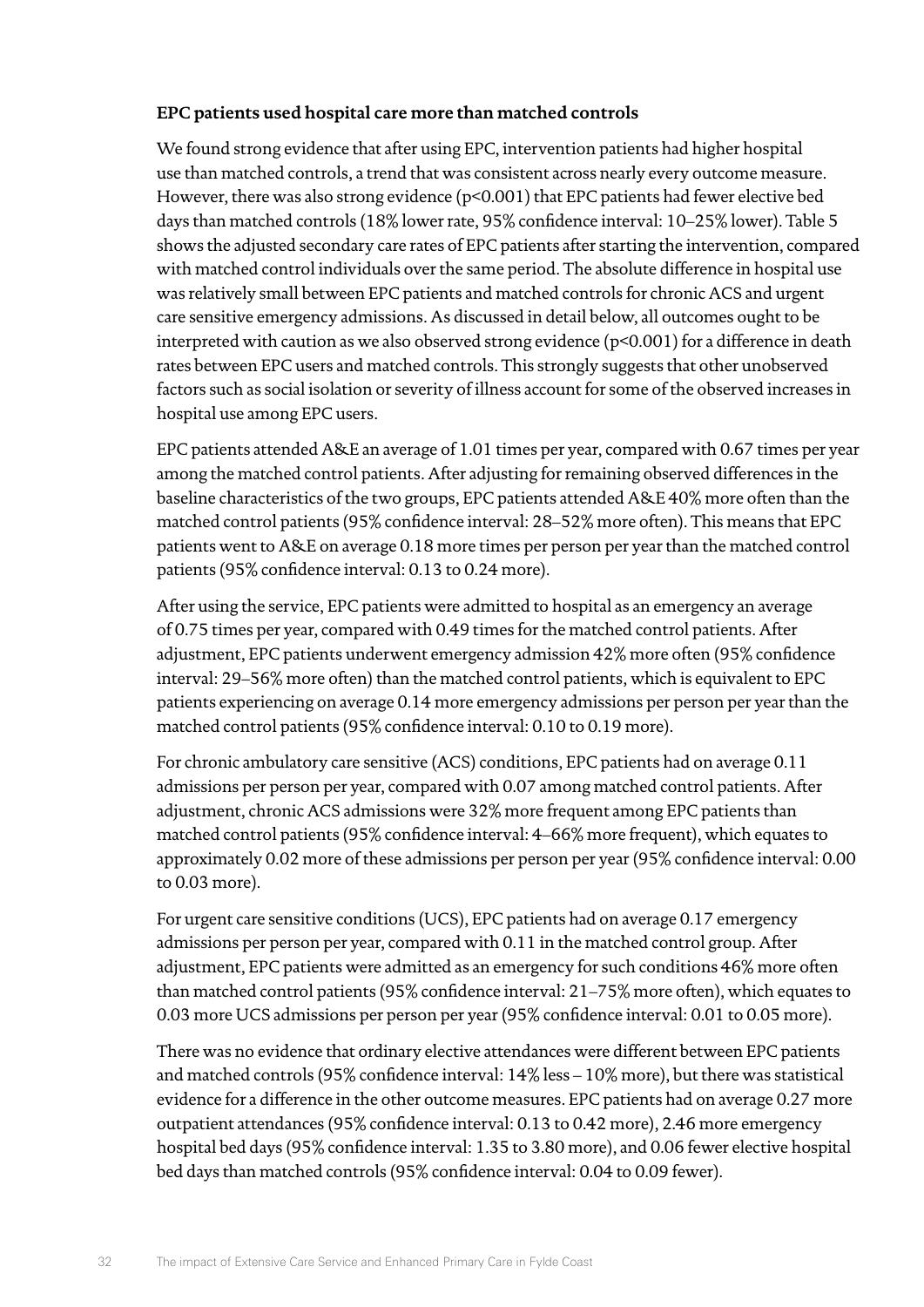Across all of the above outcome metrics, the differences between EPC users and matched control group are consequential for population health management, although they translate into small absolute differences. This is due to the fact that the majority of EPC users and their matched controls did not have inpatient activity or admissions.

#### **Figure 8: Effect on hospital use for EPC patients, compared with matched controls**



Estimates and 95% confidence intervals shown for treatment effects are after regression adjustment for remaining differences after matching.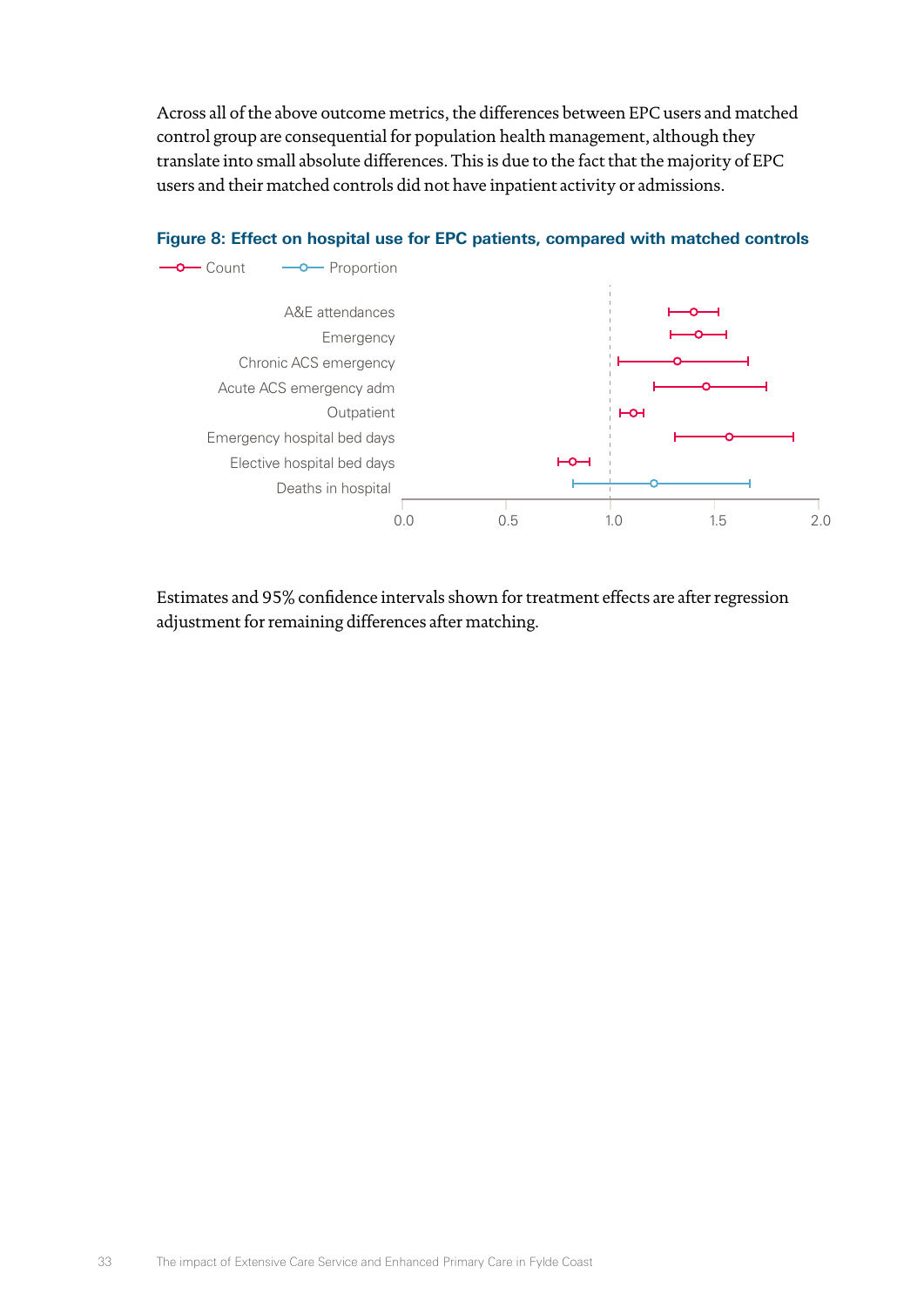|                                                            | <b>Crude rates</b> | (for number per<br>person per year) | (per person per<br>year, adjusted) | <b>Absolute differences</b>    | <b>Relative difference</b><br>(adjusted rate ratio) |                            | P-value |
|------------------------------------------------------------|--------------------|-------------------------------------|------------------------------------|--------------------------------|-----------------------------------------------------|----------------------------|---------|
|                                                            | EPC                | Matched                             | <b>Best</b>                        | 95%                            | <b>Best</b>                                         | 95% confidence             |         |
|                                                            |                    | control<br>group                    | estimate                           | confidence<br>interval         | estimate                                            | interval                   |         |
| <b>A&amp;E</b><br>attendances                              | 1.01               | 0.67                                | 0.18<br>more                       | $0.13$ to $0.24$<br>more       | 40%<br>higher                                       | 28% to 52%<br>higher       | < 0.001 |
| <b>Emergency</b><br>admissions                             | 0.75               | 0.49                                | 0.14<br>more                       | $0.1 \text{ to } 0.19$<br>more | 42%<br>higher                                       | 29% to 56%<br>higher       | < 0.001 |
| <b>Chronic ACS</b><br>emergency<br>admissions              | 0.11               | 0.07                                | 0.02<br>more                       | $0$ lower to<br>$0.03$ more    | 32%<br>higher                                       | 4% to 66%<br>higher        | 0.02    |
| <b>Urgent care</b><br>sensitive<br>emergency<br>admissions | 0.17               | 0.11                                | 0.03<br>more                       | $0.01$ to $0.05$<br>more       | 46%<br>higher                                       | 21% to 75%<br>higher       | < 0.001 |
| <b>Ordinary</b><br>elective<br>attendances                 | 0.74               | 0.72                                | 0.01<br>fewer                      | $0.07$ lower to<br>$0.05$ more | 2% lower                                            | 14% lower to<br>10% higher | 0.689   |
| <b>Outpatient</b><br>attendances                           | 4.6                | 3.77                                | 0.27<br>more                       | $0.13$ to $0.42$<br>more       | 11%<br>higher                                       | 5% to 16%<br>higher        | < 0.001 |
| <b>Emergency</b><br>hospital<br>bed days                   | 0.034<br>(0.101)   | 0.024<br>(0.095)                    | 2.46<br>more                       | 1.35 to 3.8<br>more            | 57%<br>higher                                       | 31% to 88%<br>higher       | < 0.001 |
| <b>Elective</b><br>hospital<br>bed days                    | 0.001<br>(0.015)   | 0.002<br>(0.02)                     | 0.06<br>fewer                      | $0.09$ to $0.04$<br>fewer      | 18%<br>lower                                        | 25% to 10%<br>lower        | < 0.001 |

#### **Table 5: Comparison of the rate of unplanned hospital use between EPC and matched controls**

# **Uncertain impact of EPC on deaths in hospital**

There was no evidence that EPC patients had a different rate of death in hospital to matched controls. It is possible that our study was underpowered to detect differences in EPC patients and matched controls, as numbers of deaths in hospital were relatively low. Comparative figures for deaths in hospital are shown in Table 6.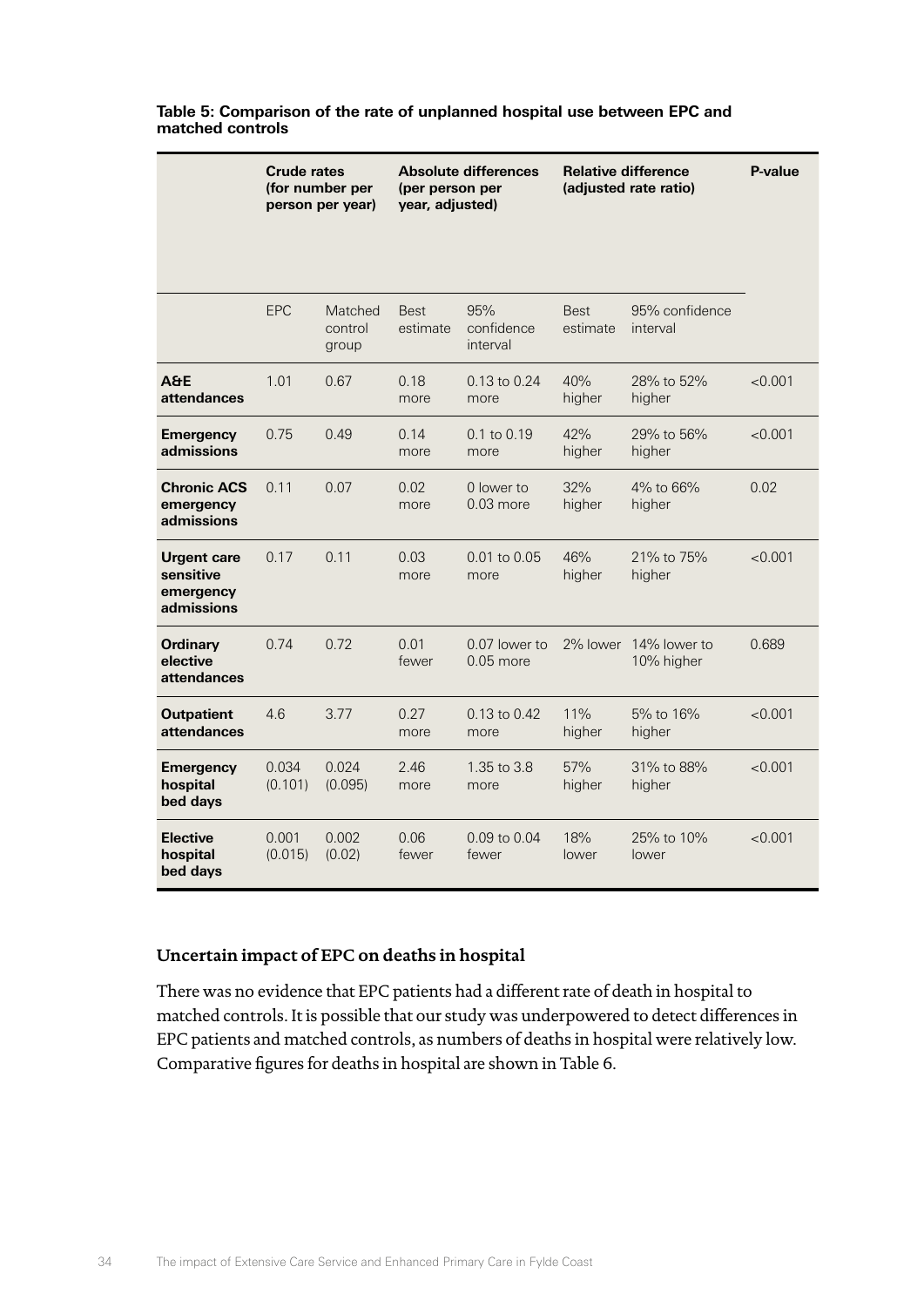|                       | Percentage of deaths in<br>hospital (unadjusted) |                          | <b>Relative difference</b><br>(adjusted odds ratio) | P-value                    |       |
|-----------------------|--------------------------------------------------|--------------------------|-----------------------------------------------------|----------------------------|-------|
|                       | EPC.                                             | Matched control<br>group | <b>Best</b><br>estimate                             | 95% confidence<br>interval |       |
| Deaths in<br>hospital | 152/319 (47.6%)                                  | 186/424 (43.9%)          | 21% higher                                          | 12% lower to<br>67% higher | 0.238 |

**Table 6: Comparison of rates of death in hospital between EPC and matched control groups**

# **The differences in hospital use were similar for people with mental health conditions**

We conducted pre-specified analysis to check whether a subset of EPC patients with mental ill health showed any difference in impact as compared to all EPC users. Because EPC was designed to cater for individuals with social and personal as well as medical needs (for instance, financial hardship), it was plausible that the service would be more beneficial to patients with mental health conditions than other users. It was also plausible that weaker or worse effects would be shown, given the many links between mental ill health with long-term social determinants and personal factors.<sup>[18](#page-46-17)</sup>

A relatively large number (n=1,512, or 50.2%) of EPC users had a recorded long-term mental condition. Similarly, a large number of matched control patients had these conditions (2,787 or 46.3% of follow-up records). Within the subgroup of individuals who had a history of mental ill health, we again found greater unplanned hospital use among EPC users compared with matched controls. Patterns in outcome measures were very consistent with the above results for the overall study population.

Detailed findings from this subgroup analysis are presented in Annex 2.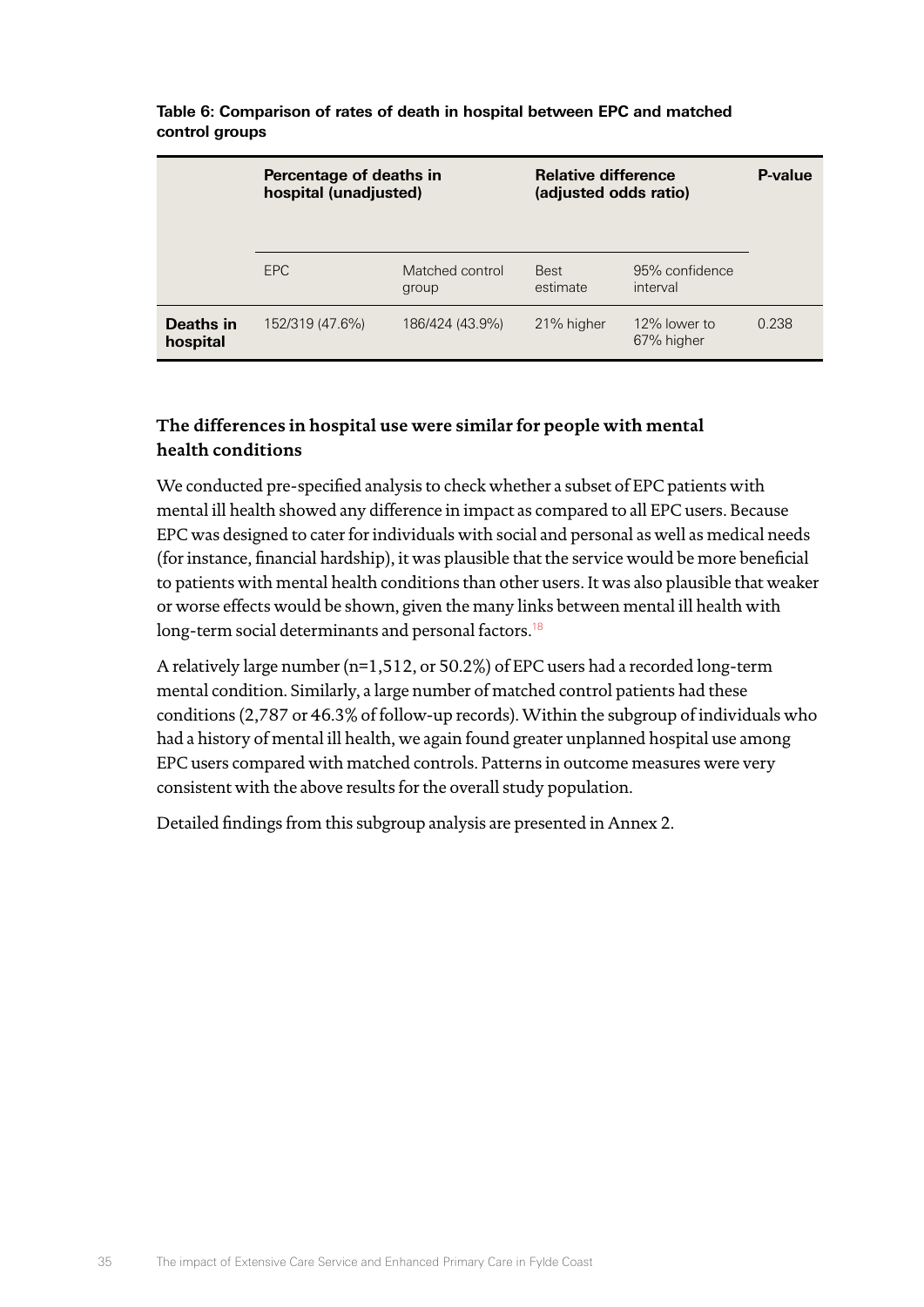# Discussion

Evaluating the impact of complex changes to service delivery can be challenging. It is often not possible to introduce service changes through a randomised controlled trial (RCT) that would allow an unbiased comparison between an intervention group and a control group. This means that patients who are selected for an intervention often differ markedly from those who are not. In this study, we attempted to select a subset of 'matched controls' that more closely resembled the intervention patients than the population as a whole. However, this method relies on a number of assumptions that must be considered carefully.

We applied a series of diagnostic tests to assess whether these assumptions are likely to be true; for example we looked carefully at the similarity of the matched control group to the intervention patients, and we also compared the death rates of the two groups. These diagnostic tests did not provide the level of reassurance for this study that we have seen in other studies. For example, many of the baseline differences exceeded our 10% threshold for the standardised difference. For the EPC evaluation (though not the ECS evaluation) the matched control group experienced significantly lower mortality than the intervention group. This means that compared with other studies we have produced, we can be less confident that the differences detected in hospital use represent the impact of the care models being evaluated, particularly for EPC.

In light of these limitations, it is important to be cautious when drawing conclusions from this work. One possible interpretation is that ECS did not reduce (but may have increased) hospital activity during the study period we examined. It is harder to interpret the EPC findings though it is possible this intervention also did not reduce hospital use.

### **Strengths and limitations**

# *Differences between intervention and matched control groups*

The matched control residents had broadly similar age, gender, health conditions and previous hospital use to ECS and EPC users. They lived in the same Fylde Coast region, and sub-regional neighbourhoods, which were broadly similar in terms of provision of health care and access to similar services. By choosing matched control residents living in the same Fylde Coast vanguard area and even neighbourhood hub, we ensured that the two groups were more likely to be similar in ways that could not be observed or measured and also that both groups had access to the same health services. Furthermore, our statistical evaluation used sophisticated matching of intervention patients to control patients and risk-adjusted analyses, which control for known factors that can impact hospital use. However, there are likely to be unobserved differences between the ECS and EPC patients and their respective matched controls that were not (or could not be) measured, such as presence or absence of informal care received at home, severity of illness, and quality of hospital care. Such factors almost certainly played a role in a GP or other professional's decision to refer individuals to ECS and EPC.

In the ECS evaluation we found that intervention patients had largely similar rates of long-term conditions to the matched control group and similar rates of secondary care activity, but with some significant differences. Compared with their matched controls,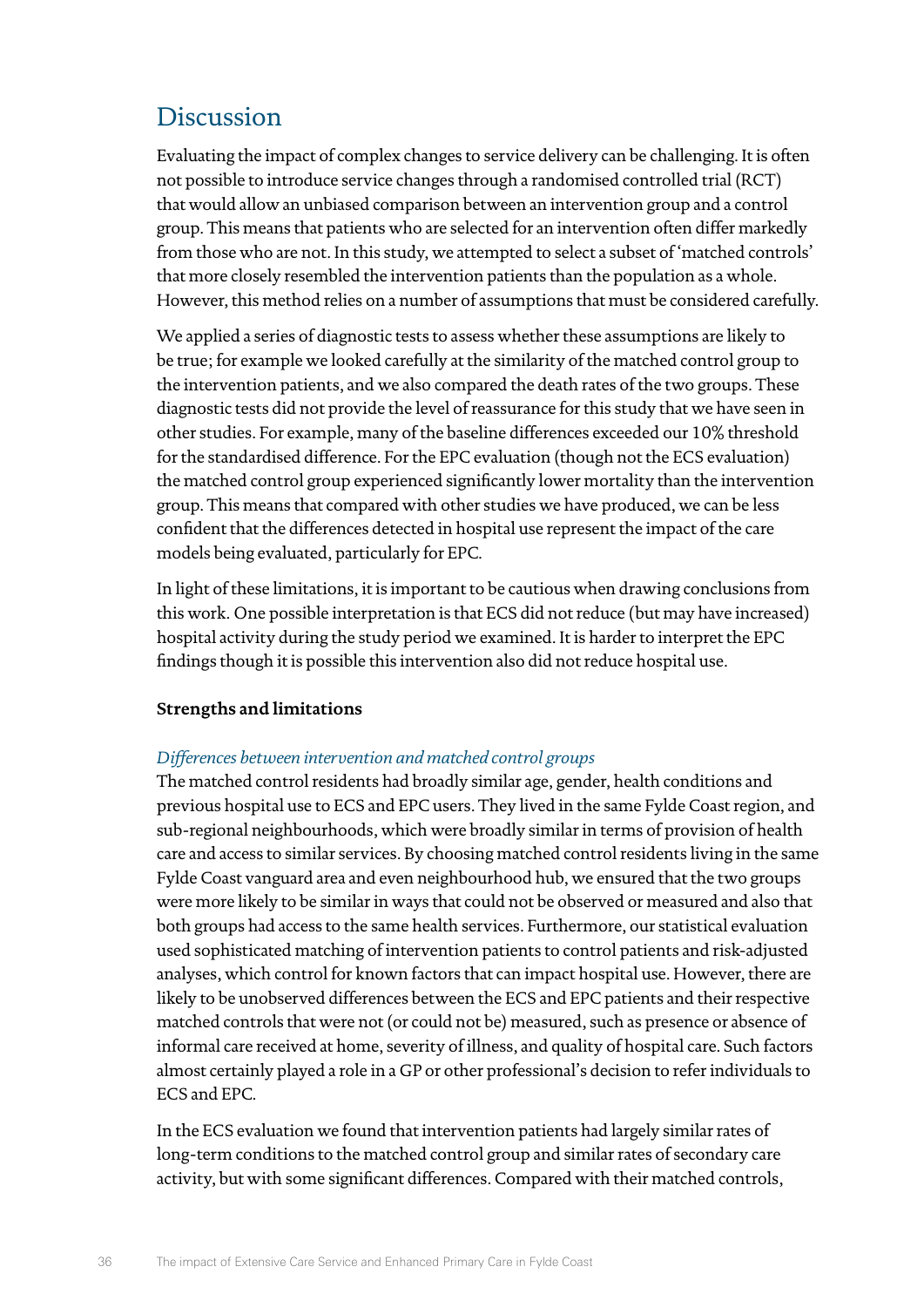intervention patients were more likely to have cognitive impairment, anxiety or depression, functional dependence, mobility problems, complicated diabetes, fluid and electrolyte disorders, uncomplicated hypertension, liver disease, obesity, and hemiplegia or paraplegia. Intervention patients had higher levels of A&E attendance than matched controls in the year prior to being enrolled onto ECS, as well as slightly higher rates of emergency admissions and urgent care sensitive admissions. As the subsequent risk adjustment might not completely control for these remaining differences between the two groups in addition to the risk of further unobserved differences between the two groups, we cannot say for sure that the differences in hospital use after enrolment onto ECS are a result of the intervention.

In the EPC evaluation, there was a slightly but consistently higher prevalence of LTCs and higher hospital use across most indicators for the intervention group than the matched controls, even though the differences were relatively small. This systemic difference was smaller in magnitude than observed in ECS. We did see a difference in death rate between service users and matched controls, which strongly suggests that this evaluation suffered from unobserved differences between the intervention patients and their matched controls prior to the intervention. Due to the remaining differences in mortality between EPC patients and matched controls, we cannot conclude that all of the observed differences in hospital use are attributable to the intervention. It is not uncommon for patients to have a number of emergency admissions in the period prior to death, and this fact could account for some of the additional admissions seen in the intervention group. The higher death rate might also indicate a generally higher level of health need among the intervention group, again potentially explaining the higher emergency admissions. However, it is possible that the higher mortality does not explain all of the observed difference in hospital use between EPC patients and their matched controls.

It is not uncommon for integrated care initiatives to have limited impact on hospital utilisation, or in fact lead to an increase of hospital use, at least in the early stages. An inconclusive result or increase in hospital use has been found in many previous evaluations of community-based ICTs,<sup>[15,](#page-46-14)[16](#page-46-15),[17,](#page-46-16)[19,](#page-46-18)[20](#page-46-19)</sup> including other IAU studies.<sup>[21](#page-46-20),[22](#page-47-0)</sup> There are several plausible explanations for why both ECS and EPC might increase hospital use, which are borne out by local accounts. In many instances staff discovered previously unmet needs. Through their work, they improved patient access to care by streamlining referrals and coordinating care plans, and this might have led to more admissions. Fylde Coast managers have expressed concerns about the potential for care dependency among ECS patients who receive a more intensive and comprehensive service than routine primary care.<sup>[10](#page-46-9)</sup> One explanation for the observed increase in hospital use is the patient acuity cited by staff.<sup>[10](#page-46-9)</sup> The potential to reduce hospital use for these patients may be limited compared with patients with less acute health needs and a slightly lower risk of admission.

The observed increase in hospital use may be inherent to the way ECS and EPC patients were targeted and intensively managed. The teams delivering both models of care, as well as hospital staff, may have been more risk averse and applied a lower clinical threshold when making decisions about hospital referral and admission for patients who were known to be using these services, particularly as ECS may have introduced some discontinuity in the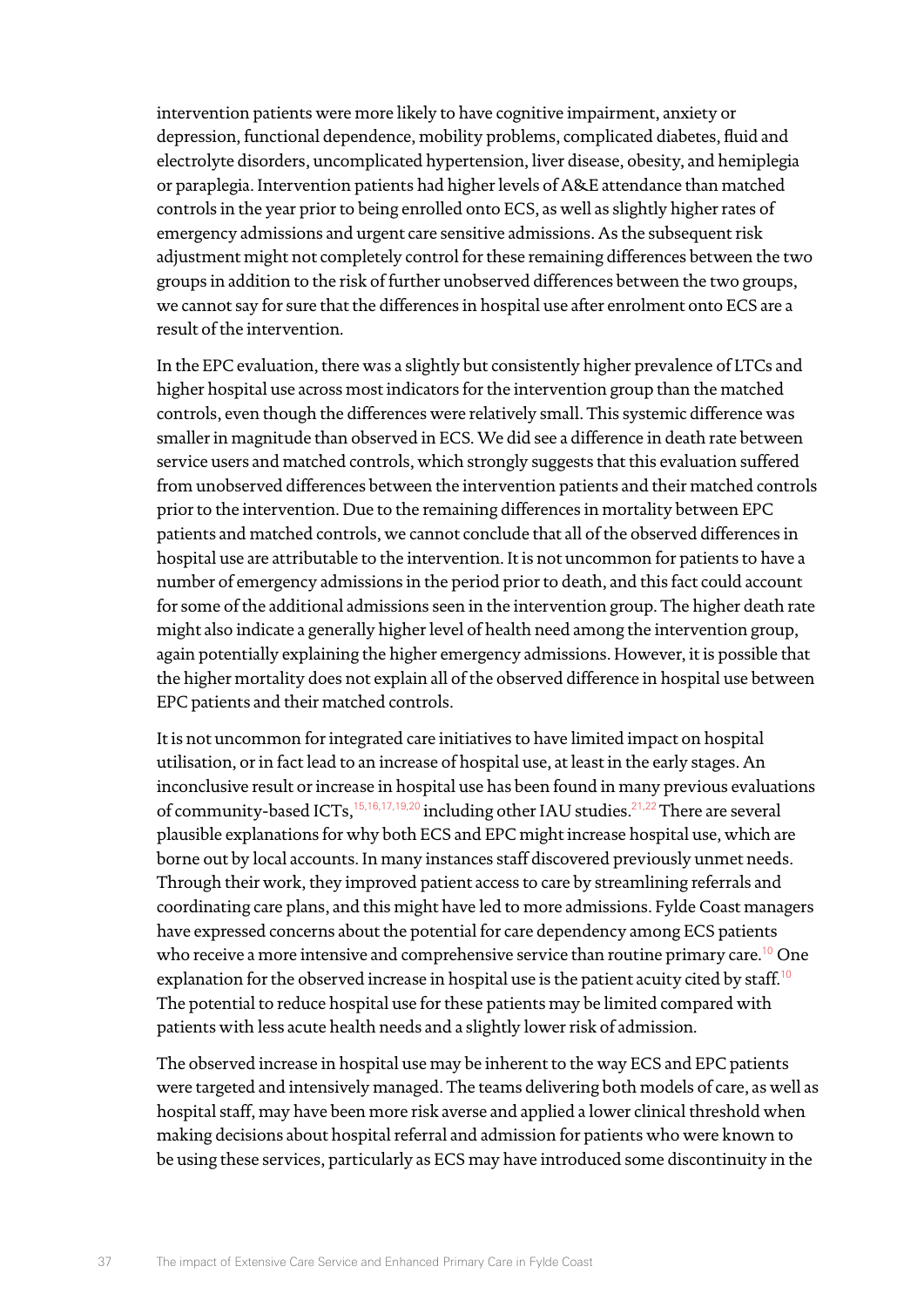provision of primary care. ECS and EPC faced initial delays in staff recruitment and delays in setting up operational processes,  $6,10$  $6,10$  which may have meant that some care had to be delivered in hospital.

Another limitation to our study is the relatively short average follow-up periods (13 months and 7 months respectively). It is possible that reductions in hospital use from integrated care initiatives such as ECS and EPC would only materialise after a longer follow-up period. ECS was inspired by the American CareMore model, which required nearly 8 years to observe sufficient reduction in hospital outcomes to be self-financing.<sup>[23](#page-47-1)</sup> Recent analysis from the Improvement Analytics Unit shows a delayed effect on hospital use in Mid Nottinghamshire, where it was not till years 5 and 6 after their integrated care transformation programme started that we observed a reduction in A&E attendance and emergency admissions.<sup>[24](#page-47-2)</sup>

# **Other strengths and limitations**

This evaluation focused on hospital use, since one of the objectives of the Fylde Coast vanguard was to reduce the use of unplanned emergency care. It does not tell us how ECS and EPC affected other parts of the care system such as primary or social care, whether these care models achieved against their aims to improve individuals' wellbeing or quality of life, or whether the introduction of the ECS and EPC services affected staff satisfaction and capability. Local mixed method evaluation was carried out over the course of 1 year by the vanguard's internal team with advisory support from Lancaster University. The internal formative and summative evaluation found:

*'[For ECS], data and evidence gathered through patient and carer surveys, narratives (the 'lived experience'), the Friends and Family Test (FFT) and reports from staff, evidence a high level of patient satisfaction and experience in ECS.*

*Perceptions held by staff suggested that patients didn't benefit enough due to their level of acuity. However, patients have told us, in their feedback, that small differences in how they feel and improved motivation are significant positive outcomes to them. Patients cited a number of benefits, including; the support given by their wellbeing worker, the responsiveness of the service, and the continuity of care.*

*Overall the findings suggest that the most positive accounts of change are linked primarily to the commitment of the workforce to meet the vision. The provision of a seamless, proactive service that meets the full spectrum of health and wellbeing needs of each neighbourhood… have combined to make a real difference…* 

*[For] EPC, [the programme] has emerged from a traditional community service and is still developing as a model of care. Despite its infancy, … [patients] have benefited by new approaches to referral and triage, resulting in more efficient and timely pathways of care for patients with fewer 'handoffs'… The patient survey and patient narratives indicate that patients' overall experiences of the service were very positive. They appear to value the service and particularly individuals within the service that were*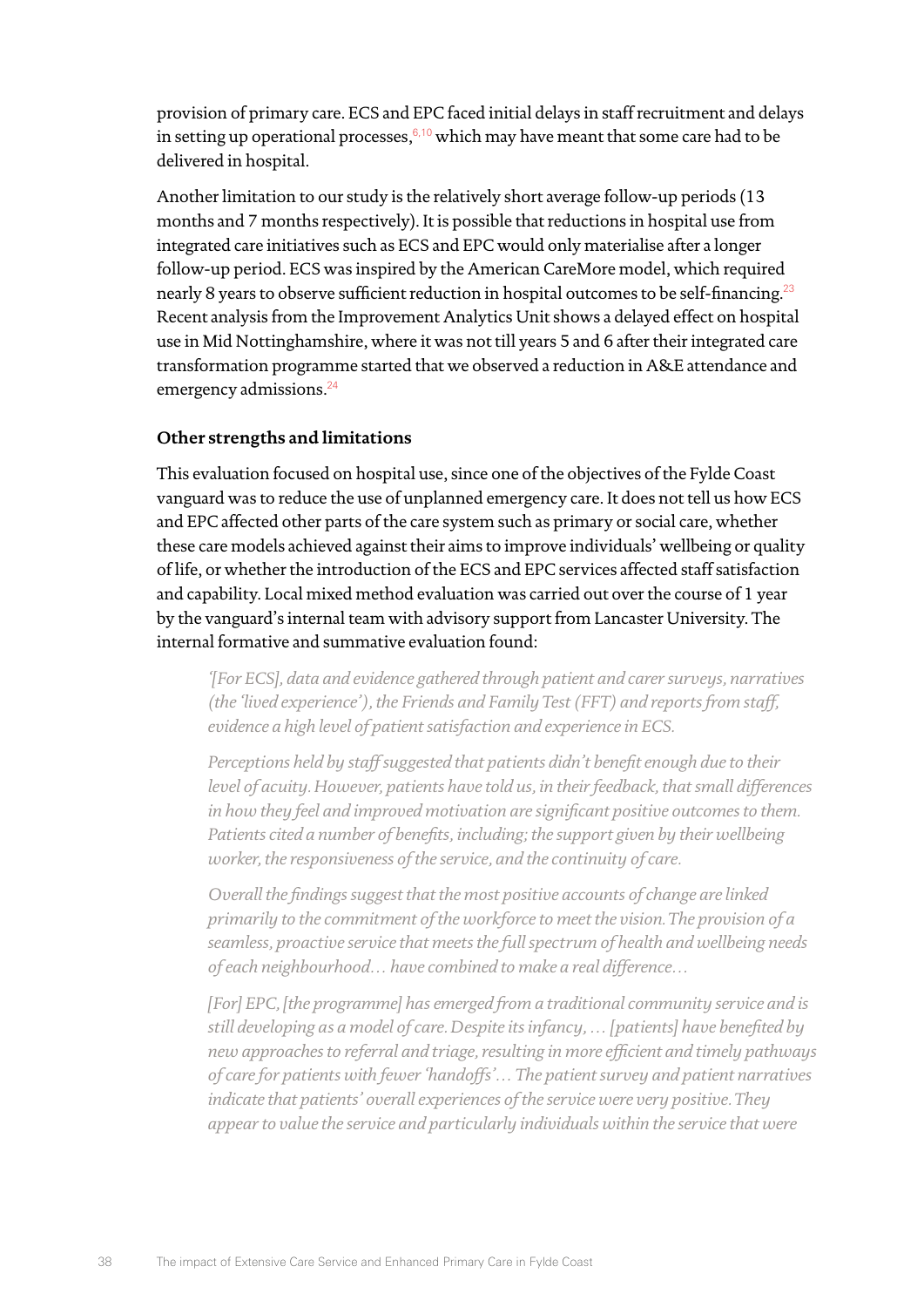*named. The role of the Wellbeing Worker and Care Coordinator appear to be highly valued and instances where staff acted as an advocate, around housing benefits and attending appointments with their patients, seem to be appreciated.'*[10](#page-46-9)

This suggests the programme may have resulted in more streamlined referral pathways with fewer care handoffs; greater 'patient activation' or capability to self-manage health; more positive subjective experience and patient satisfaction with care; and improvements in staff satisfaction, confidence in skills, and morale from introducing these services in Fylde Coast, particularly ECS.<sup>[10](#page-46-9)</sup> All these impacts were important policy objectives alongside the vanguard ambition to reduce unplanned hospital use. The observed increases in rates of A&E attendances and emergency needs for ECS and EPC patients might also reflect a positive effect on the health and wellbeing of patients by identifying unmet need.

Finally, the finding of a difference in death rates is more likely to signal the presence of important unseen differences such as more severe illness or social isolation among EPC patients compared to the control group, even after matching. For both models of care, referrals made by care professionals may be based on information that was not available in our data sets, such as the acuity of a patient's condition, access to care provided in the community or access to informal care. Social isolation is another factor not captured in routine data that is known to be associated with hospital use among some patients.<sup>[13](#page-46-12),[19](#page-46-18),[25](#page-47-3)</sup> This is a general limitation of all observational study designs and firmer conclusions would likely only be available from qualitative studies or through a randomised trial.

#### **Conclusion**

After statistically adjusting for differences between the two groups we found that ECS and EPC patients had higher use of most hospital care than matched control patients. For example, emergency admissions were 27% (95% confidence interval: 15% to 41%) higher for ECS and 42% (29% to 56%) higher for EPC patients than their respective matched controls. Similar trends were apparent across other measures of hospitalisation. The study has some limitations, most notably that even after using robust statistical methods, there were remaining observable differences between intervention and matched control groups. Matched control individuals were slightly but notably less ill than the intervention patients. The death rate was higher in the EPC intervention group than in matched controls, which strongly suggests greater baseline risk in this group prior to receiving EPC that could not be accounted for in the accessible data. We cannot be sure whether the higher rates of hospital use could be explained by unobserved differences in the characteristics of the ECS, EPC and the respective matched control groups. However, it appears unlikely that unobserved differences could explain all of the much higher hospital activity among ECS and EPC patients.

We interpret the findings to show that ECS did not reduce (but may have increased) hospital activity. Although the uncertainty around EPC is somewhat higher, it is possible this initiative also did not reduce hospital use in the period covered by this study. The possibility that these care models reduce emergency hospital use over a longer follow-up period, for specific patient subgroups, or when adjusted for social isolation, is being explored in further IAU research on three multidisciplinary teams including ECS and EPC.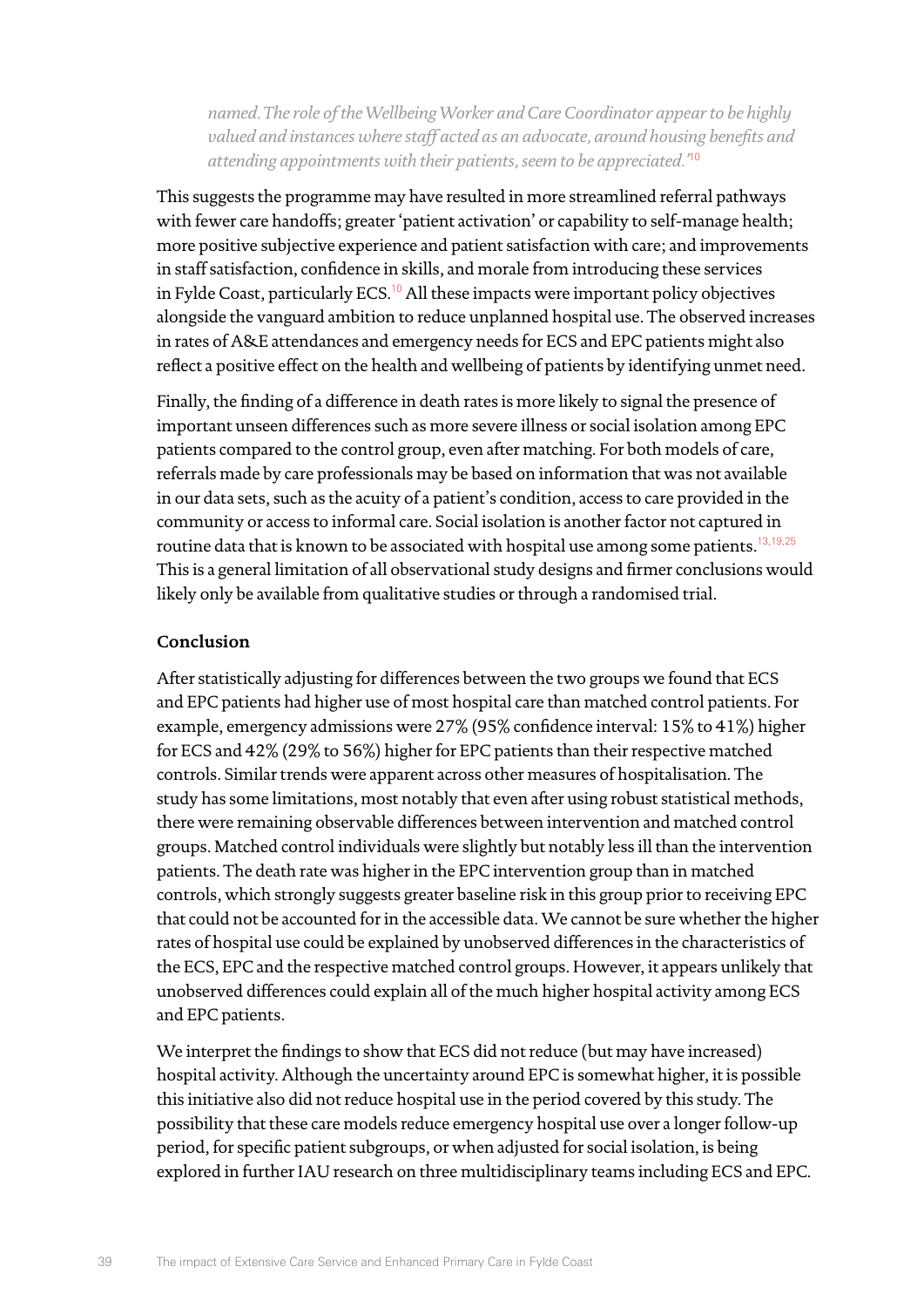Although this evaluation cannot provide a definitive answer to the question of how these new models of care have impacted on hospital use, the considerations set out above will be useful for NHS teams and decision-makers across the broader care system when exploring the use of integrated care teams (ICTs) in the community for high risk individuals.

Increases in hospitalisation outcome measures were observed for both ECS and EPC, and the consistency of these results and similar findings from many other evaluations suggests caution in setting and managing short-term performance objectives when introducing ICTs, for instance in the primary care networks set out in the NHS Long Term Plan: '£4.5bn of new investment will fund expanded community multidisciplinary teams'.[26](#page-47-4) Longer-term benefits may well be realised, but our previous work shows it may take up to 6 years before integrated care initiatives translate to a reduction in hospital use.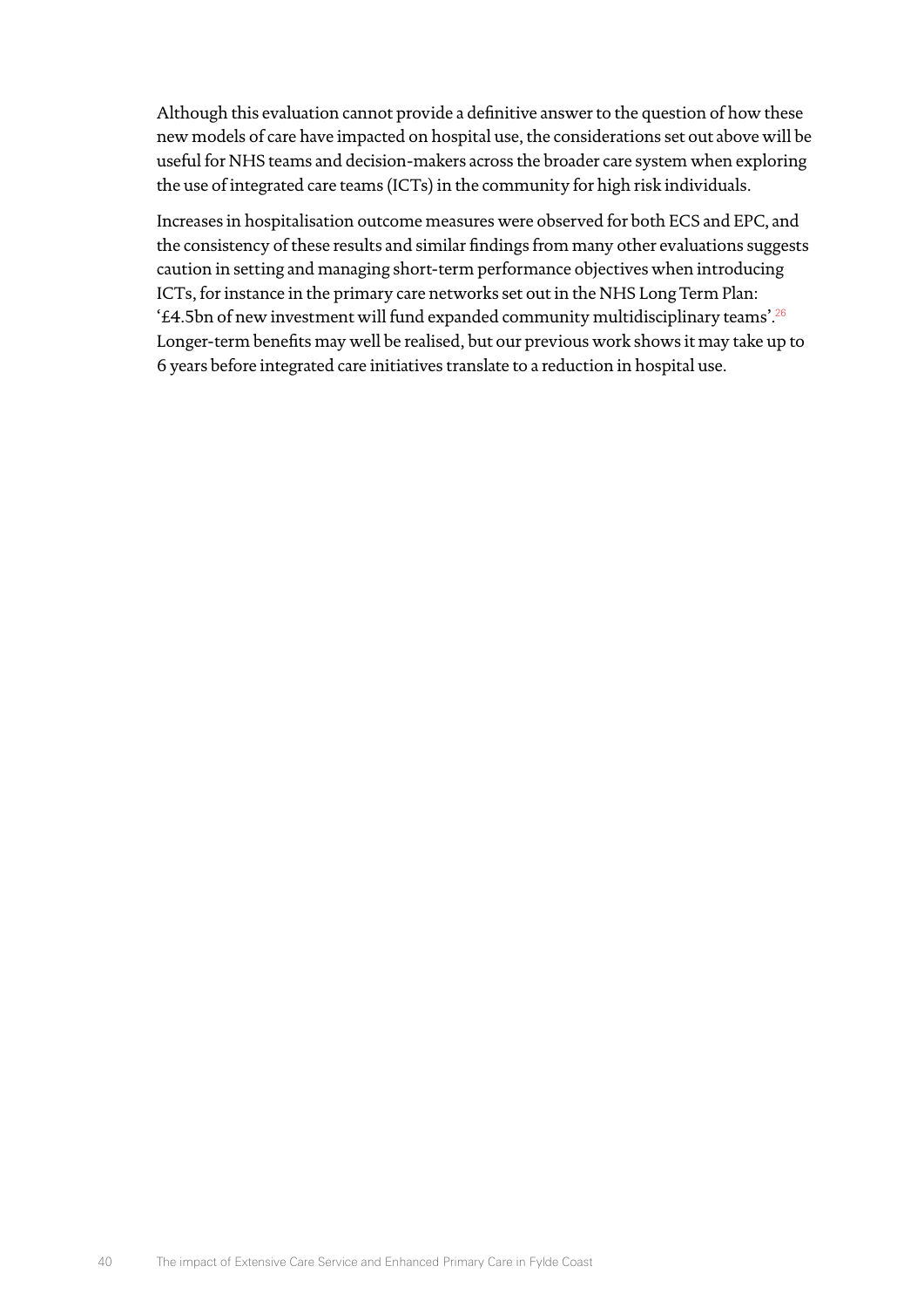# Annex 1: ECS further analyses

# **ECS patients used hospital more than matched controls in the 12 months after starting the service**

Fylde Coast vanguard managers raised the possibility that most of the beneficial impact of the programmes might only be seen during and immediately after use of the service, particularly for ECS. The IAU consequently conducted 'post hoc' analyses restricting the study follow-up period to 3, 6 and 12 months after the ECS team accepted an intervention patient, as compared to their matched controls over the same shortened period. As designed by the Fylde Coast vanguard, the normal period of care under ECS is 6 months.<sup>[15](#page-46-14)</sup> However, initial cohorts of service users were enrolled on ECS for somewhat longer as programme implementation was refined. We show results for a 12-month maximum follow-up here, in light of this, and because 3- and 6-month periods were relatively too short to reliably observe statistical differences in outcomes between ECS users and matched controls.

As restrictions on the follow-up period reduce the outcome data points that can be included, statistical power is weaker in this subgroup analysis and we did not find reliable estimates for all outcome measures as in the main study. However, where this was possible, the outcomes showed that ECS patients had more unplanned hospital use, consistent with our overall findings. The outcomes found for a 12-month maximum follow-up period are shown here.

As expected, we had the same sample (n=1,626) of intervention periods and matched controls. However, with maximum follow-up capped at 12 months after entering the study, the average follow-up time is shorter for this subgroup analysis, with ECS patients followed for an average of 8.9 months and matched control individuals for 9.9 months.

Without further adjustment, the crude rates of unplanned hospital use are notably higher among ECS patients than matched controls in the 12 months following intervention, across all the primary outcome measures. The crude death rate was very similar (204 deaths or 12.5% among ECS patients vs 202 or 12.4% among controls), suggesting the two groups had similar baseline risk of needing medical care and implying that the adjusted estimates are robust to unobserved differences. Within 12 months of follow-up, there was no evidence of a difference in the adjusted death rate between ECS patients and their matched controls (best estimate: 2% lower death rate among ECS patients; 95% confidence interval: 21% lower to 22% higher; p-value=0.845).

After regression adjustment for known baseline differences, we found strong statistical evidence that after acceptance into ECS, intervention patients had higher A&E attendances, emergency admissions, and chronic ACS admissions than matched controls. There was no evidence of a difference for urgent care sensitive (UCS) admissions. Table A1 compares the unplanned hospital use of ECS patients after intervention with matched control individuals over the same period, and details absolute as well as relative differences in the primary outcomes that we evaluated.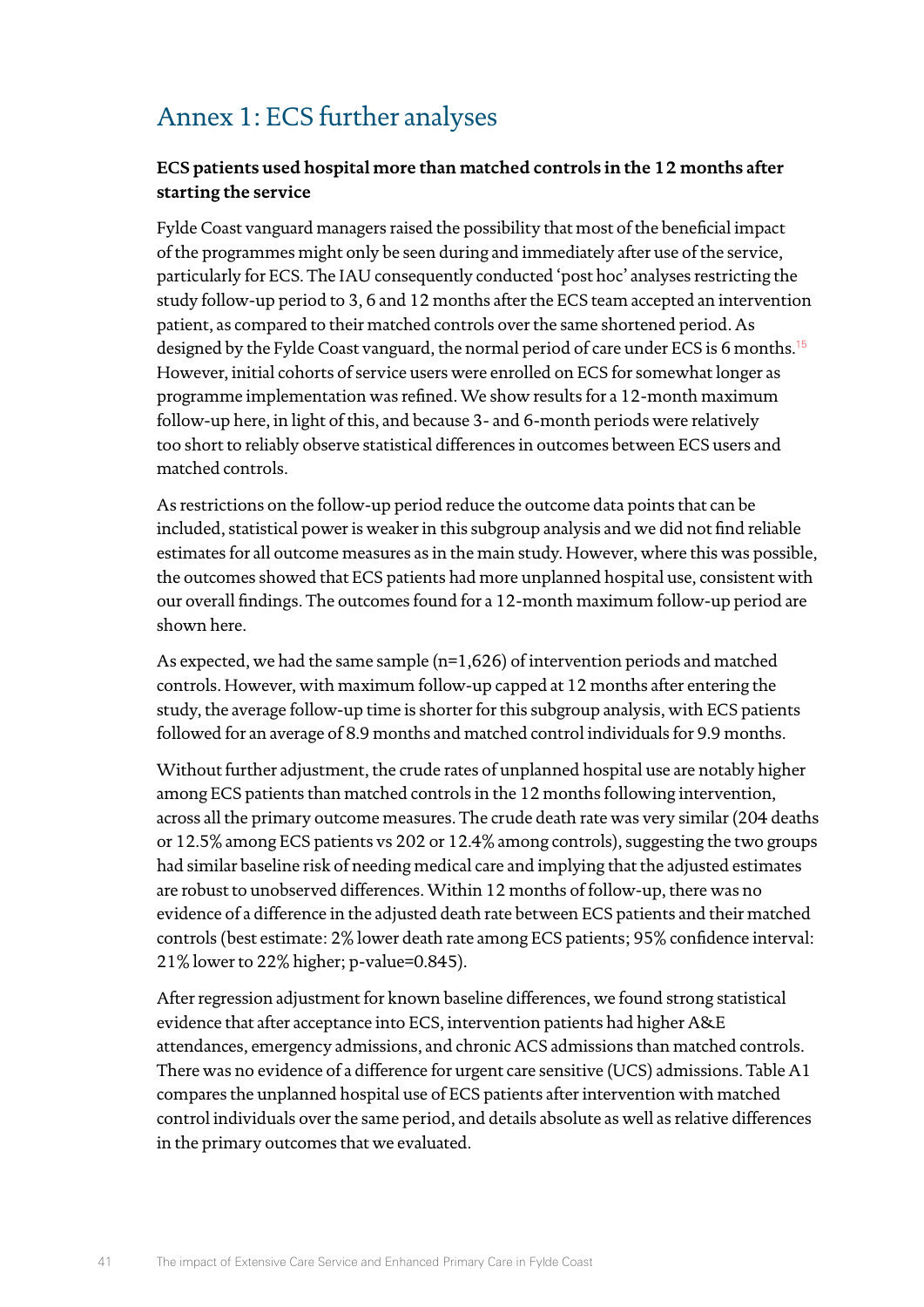|                                                            | <b>Crude rates</b><br>(for (number per<br>person per year) |                                    | <b>Absolute</b><br>differences<br>(per person per<br>year, adjusted) |                                | <b>Relative difference</b><br>(adjusted rate ratio) |                                  | P-value |
|------------------------------------------------------------|------------------------------------------------------------|------------------------------------|----------------------------------------------------------------------|--------------------------------|-----------------------------------------------------|----------------------------------|---------|
|                                                            | <b>ECS</b><br>$(n=1,626)$                                  | Matched<br>controls<br>$(n=1.626)$ | <b>Best</b><br>estimate                                              | 95%<br>confidence<br>interval  | <b>Best</b><br>estimate                             | 95%<br>confidence<br>interval    |         |
| $A$ &E<br>attendances                                      | 1.66                                                       | 1.15                               | $0.14$ more                                                          | $0.07$ to $0.21$<br>more       | 24%<br>higher                                       | 12% to 38% <0.001<br>higher      |         |
| <b>Emergency</b><br>admissions                             | 1.30                                                       | 0.92                               | $0.11$ more                                                          | $0.05$ to $0.18$<br>more       | 25%<br>higher                                       | 12\% to 39\% < $0.001$<br>higher |         |
| <b>Chronic ACS</b><br>emergency<br>admissions              | 0.31                                                       | 0.22                               | $0.04$ more                                                          | 0.01 to 0.08<br>more           | 39%<br>higher                                       | 12\% to 72\% 0.002<br>higher     |         |
| <b>Urgent care</b><br>sensitive<br>emergency<br>admissions | 0.35                                                       | 0.23                               | $0.01$ more                                                          | $0.01$ fewer<br>to $0.04$ more | 9% higher                                           | 11% lower<br>to 33%<br>higher    | 0.408   |

**Table A1: Comparison of the rate of unplanned hospital use between ECS and matched controls for a maximum 12-month follow-up period**

# **No association between death in hospital and ECS in the 12 months after starting the service**

As noted in the SAP,<sup>[3](#page-46-2)</sup> the IAU uses dying in hospital as a proxy measure for not dying in one's preferred place. Of the patients who died in the shorter follow-up period, the crude rate of deaths in hospital was higher for ECS patients (134 events or 65.7% of deaths) than for matched controls (106 events or 52.5% of deaths). However, this sample size is insufficient for a conclusive interpretation. After regression adjustment for the baseline factors associated with dying in hospital, there was no statistical evidence for a difference between the ECS and control groups.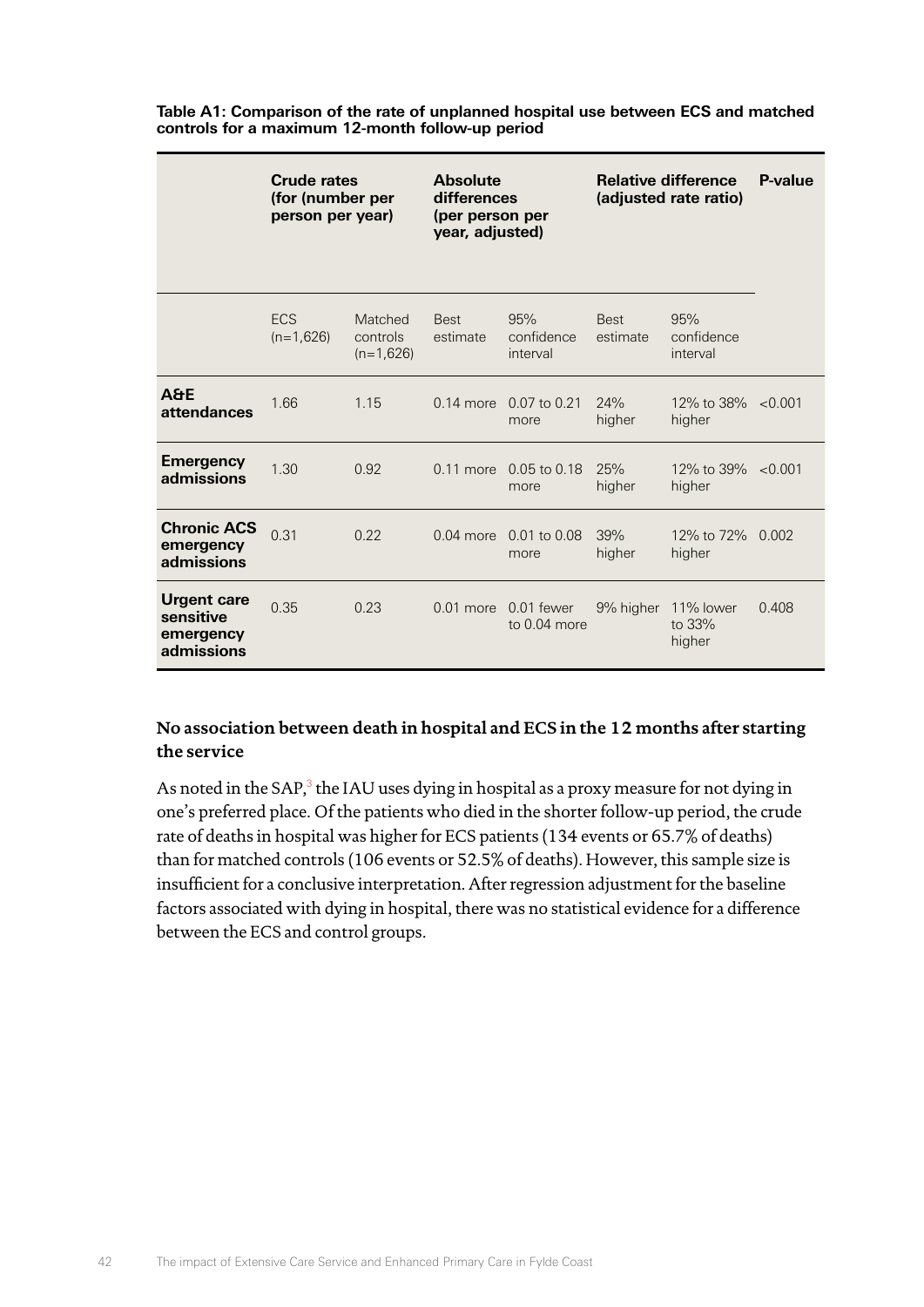# Annex 2: EPC further analyses

# **Half of EPC patients had hospital-recorded diagnoses of mental ill health**

The IAU created an overarching flag for mental ill health, which applied to individuals if they had a hospital-recorded diagnosis in the 3 years prior for at least one of any of the following codes:

- Alcohol abuse
- Anxiety or depression
- Cognitive dysfunction
- Cognitive impairment
- Delirium
- Dementia
- **Depression**
- Drug abuse
- Mental ill health (generic)
- **Psychoses**
- **Senility**

The codes are a composite of indicators routinely collected in NHS secondary data, across Elixhauser and Charlson indices, as well as the inpatient-outpatient-A&E-GP (IPOPAEGP) data set that is used to calculate risk scores by the Combined Predictive Model. We used this group of codes because we found that this improved sensitivity compared to use of the generic mental ill health flag on its own. 172 individuals across the matched data set of both EPC patients and matched control individuals did not have a positive record for the generic flag but had other hospital-recorded diagnoses as above.

Using this combined flag for a history of mental ill health diagnoses, we found 1,512 EPC patients in this subgroup (or 50.2% out of 3,011 in the overall study). Among the group of matched controls, 2,787 or 46.3% of unique follow-up records were retained in the flag, representing 1,682 or 44.6% of the unique individuals.

After adjusting for some of the remaining observed differences between the mental ill health subgroup of EPC users and matched controls, there was weak borderline evidence that EPC users had a higher risk of death (29% higher odds of dying; 95% confidence interval: 1% to 64% higher). This suggests important unseen baseline differences between the two groups. Such factors, such as social isolation before and during EPC treatment, are likely to explain at least part of the observed increase in unplanned hospital use among EPC patients.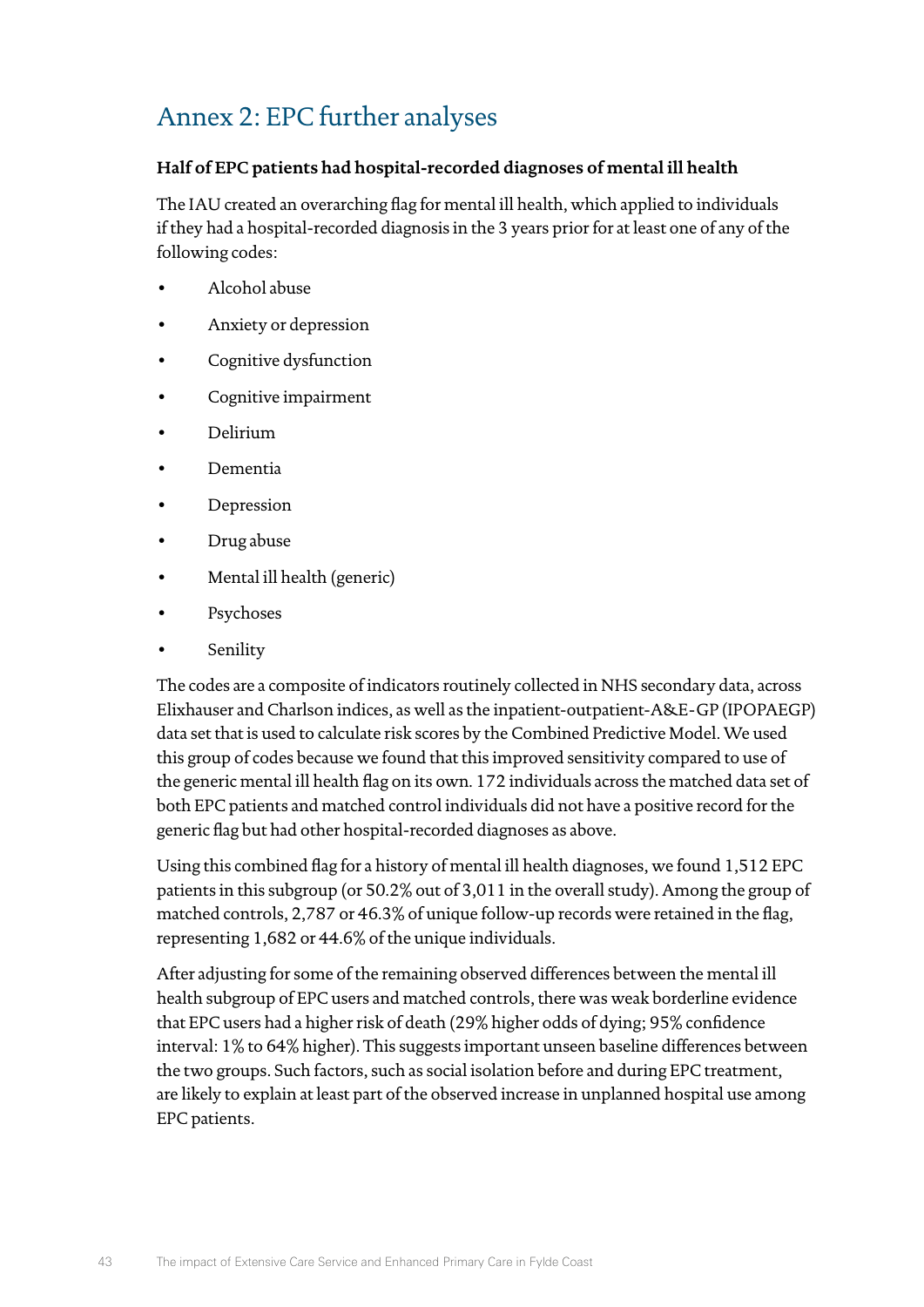# **EPC patients with mental ill health used hospital more than matched controls**

The sample size was large enough in this subgroup to support reliable statistical estimates for all outcome measures, though individuals with mental ill health tended to have a slightly shorter follow-up time than the overall study population. EPC patients in this subgroup had an average follow-up period of 6.4 months, while the matched control individuals were followed for an average of 7.0 months. The slight discrepancy in follow-up time arises from random variation in early study exits, and the same control individual potentially being matched to different EPC users for different follow-up periods.

Without further adjustment, the crude rates of unplanned hospital use were higher among EPC patients than matched controls for all outcome measures. The crude death rate was relatively similar (172 deaths or 11.4% among EPC patients vs 256 deaths or 9.2% among controls). There was borderline statistical evidence that this gap persisted even after regression adjustment for baseline risk factors. Consistent with the overall findings for EPC, this points to a 'confounding' role from important unseen factors, meaning that impact results ought to be interpreted with considerable caution.

The results for this subgroup were very consistent with the findings for all EPC users. After adjusting for known baseline differences, we found strong statistical evidence (p<0.001) that after using EPC, intervention patients with a history of mental ill health had higher A&E attendances and emergency admissions as compared to matched controls, as well as a greater number of emergency bed days. There was also some evidence (p<0.02) for a higher rate of urgent care sensitive (UCS) emergency admissions and outpatient attendances in EPC patients. There was no statistical evidence of a difference between groups for the other outcome measures. Table A2 gives full results comparing EPC users with controls, when both have a history of mental ill health. Notably, while the increase in unplanned hospital use across the primary outcomes is consistent with the overall findings for EPC, the magnitude of these increases is lower for those with mental ill health.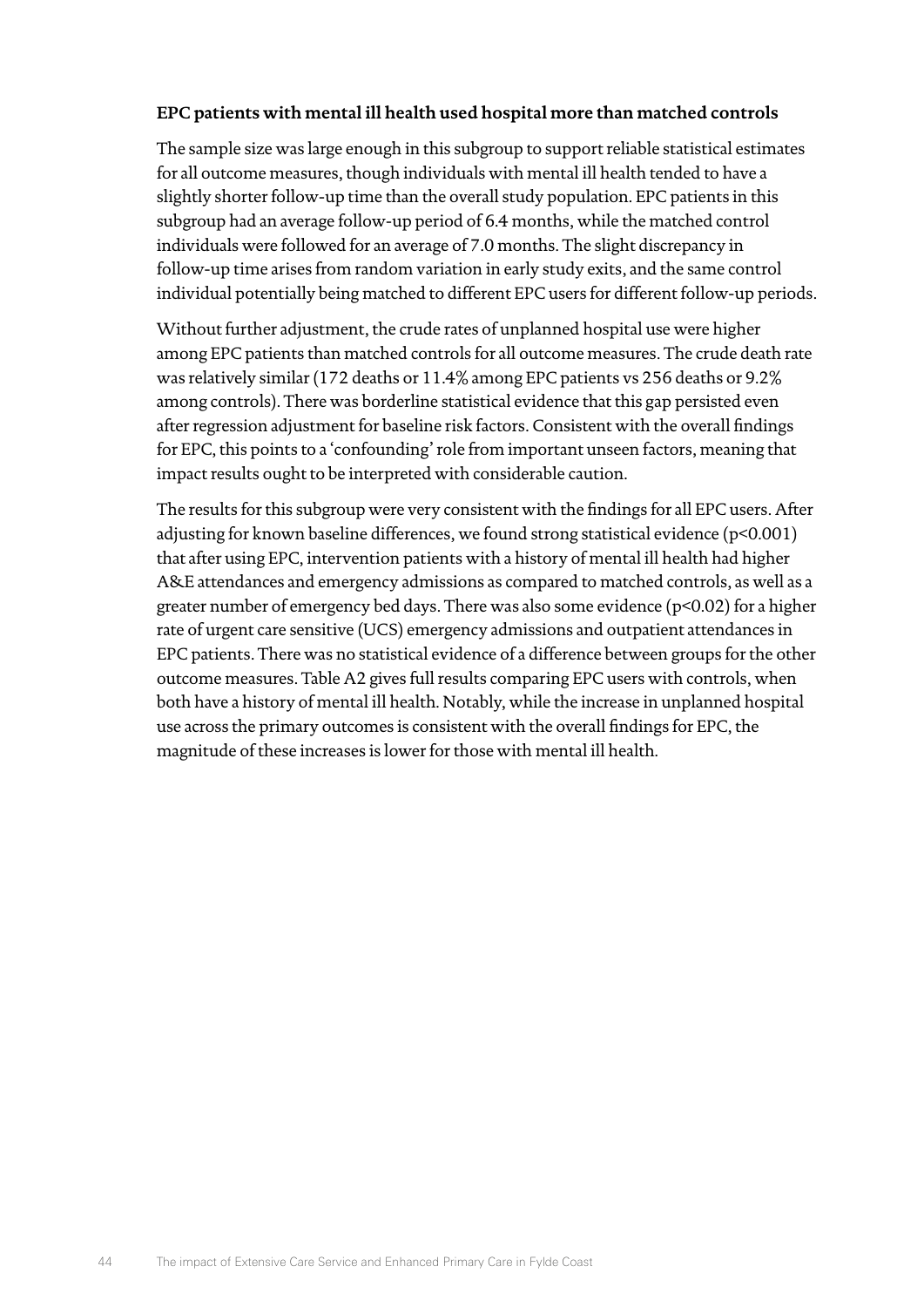|                                                            | number per       | <b>Crude rates (for</b><br>person per year) | adjusted)               | <b>Absolute differences</b><br>(per person per year, | <b>Relative difference (adjusted</b><br>rate ratio) |                             | P-value |
|------------------------------------------------------------|------------------|---------------------------------------------|-------------------------|------------------------------------------------------|-----------------------------------------------------|-----------------------------|---------|
|                                                            | <b>EPC</b>       | Matched<br>controls                         | <b>Best</b><br>estimate | 95%<br>confidence<br>interval                        | <b>Best</b><br>estimate                             | 95% confidence<br>interval  |         |
| <b>A&amp;E</b><br>attendances                              | 1.29             | 0.88                                        | $0.23$ more             | $0.14 \text{ to}$<br>$0.32$ more                     | 39%<br>higher                                       | 25% to 55% higher           | < 0.001 |
| <b>Emergency</b><br>admissions                             | 0.95             | 0.61                                        | $0.18$ more             | $0.11$ to<br>$0.26$ more                             | 44%<br>higher                                       | 27% to 63% higher           | < 0.001 |
| <b>Chronic ACS</b><br>emergency<br>admissions              | 0.13             | 0.08                                        | $0.01$ more             | $0.01$ lower to<br>$0.04$ more                       | 21%<br>higher                                       | 11% lower to 63%<br>higher  | 0.216   |
| <b>Urgent care</b><br>sensitive<br>emergency<br>admissions | 0.24             | 0.15                                        | $0.03$ more             | $0$ lower to<br>$0.06$ more                          | 31%<br>higher                                       | 4% to 64% higher            | 0.019   |
| <b>Ordinary</b><br>elective<br><b>attendances</b>          | 0.64             | 0.63                                        |                         | 0.01 fewer 0.08 lower to<br>$0.08$ more              | 2% lower                                            | 18% lower to<br>18% higher  | 0.846   |
| <b>Outpatient</b><br><b>attendances</b>                    | 4.48             | 3.45                                        | $0.24$ more             | $0.06$ to<br>$0.43$ more                             | 10%<br>higher                                       | 2% to 19% higher            | 0.01    |
| <b>Emergency</b><br>hospital bed<br>days                   | 0.041<br>(0.112) | 0.034<br>(0.116)                            | 4.11 more               | $2.02$ to 6.8<br>more                                | 67%<br>higher                                       | 33% to 111% higher          | < 0.001 |
| <b>Elective</b><br>hospital bed<br>days                    | 0.002<br>(0.02)  | 0.001<br>(0.025)                            | $0.05$ more             | $0.13$ lower to<br>$0.42$ more                       | 15%<br>higher                                       | 38% lower to<br>119% higher | 0.661   |

**Table A2: Comparison of the rate of unplanned hospital use between EPC users with a history of mental ill health and matched controls**

# **Uncertain impact of EPC on deaths in hospital among patients with a history of mental ill health**

There was insufficient statistical evidence for any difference in the rate of deaths in hospital, as a proxy for dying in one's preferred place. There is no indication from this study that EPC patients with a history of mental ill health had a different rate of death in hospital to matched controls, though the comparison is between small sample sizes. There were 76 deaths in hospital among EPC patients in this study, as compared to 100 among the matched control group that was approximately twice as large. Comparative figures for deaths in hospital are shown in Table A3.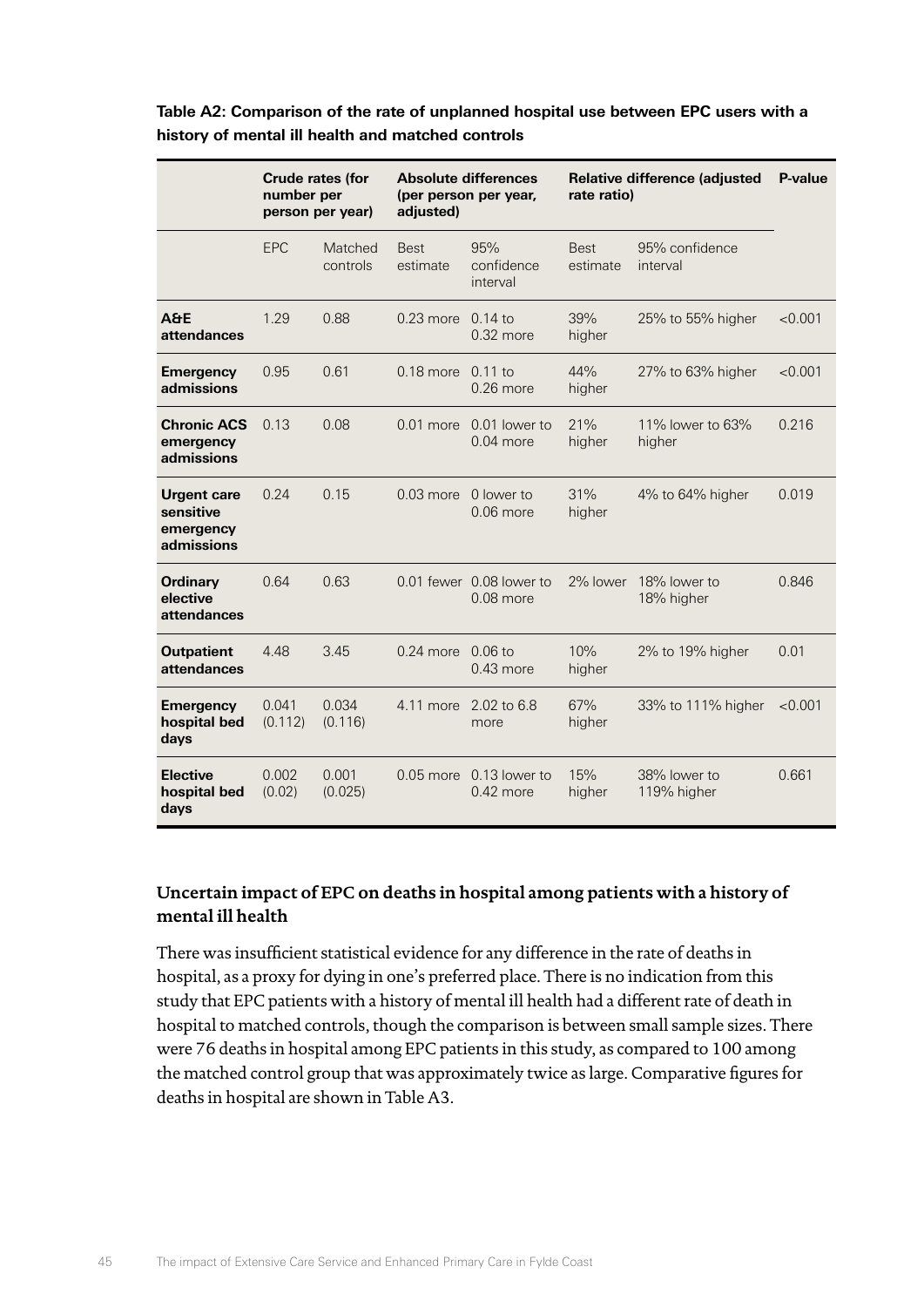### **Table A3: Comparison of rates of death in hospital between EPC users with a history of mental ill health and matched control groups**

|                       | Crude rates (for number<br>per person per year) |                  | <b>Relative difference</b><br>(adjusted odds ratio) | P-value                    |       |
|-----------------------|-------------------------------------------------|------------------|-----------------------------------------------------|----------------------------|-------|
|                       | EPC.                                            | Matched controls | Best estimate                                       | 95% confidence<br>interval |       |
| Deaths in<br>hospital | 76/172(44.2%)                                   | 100/256(39.1%)   | 23% higher                                          | 17% lower to<br>83% higher | 0.291 |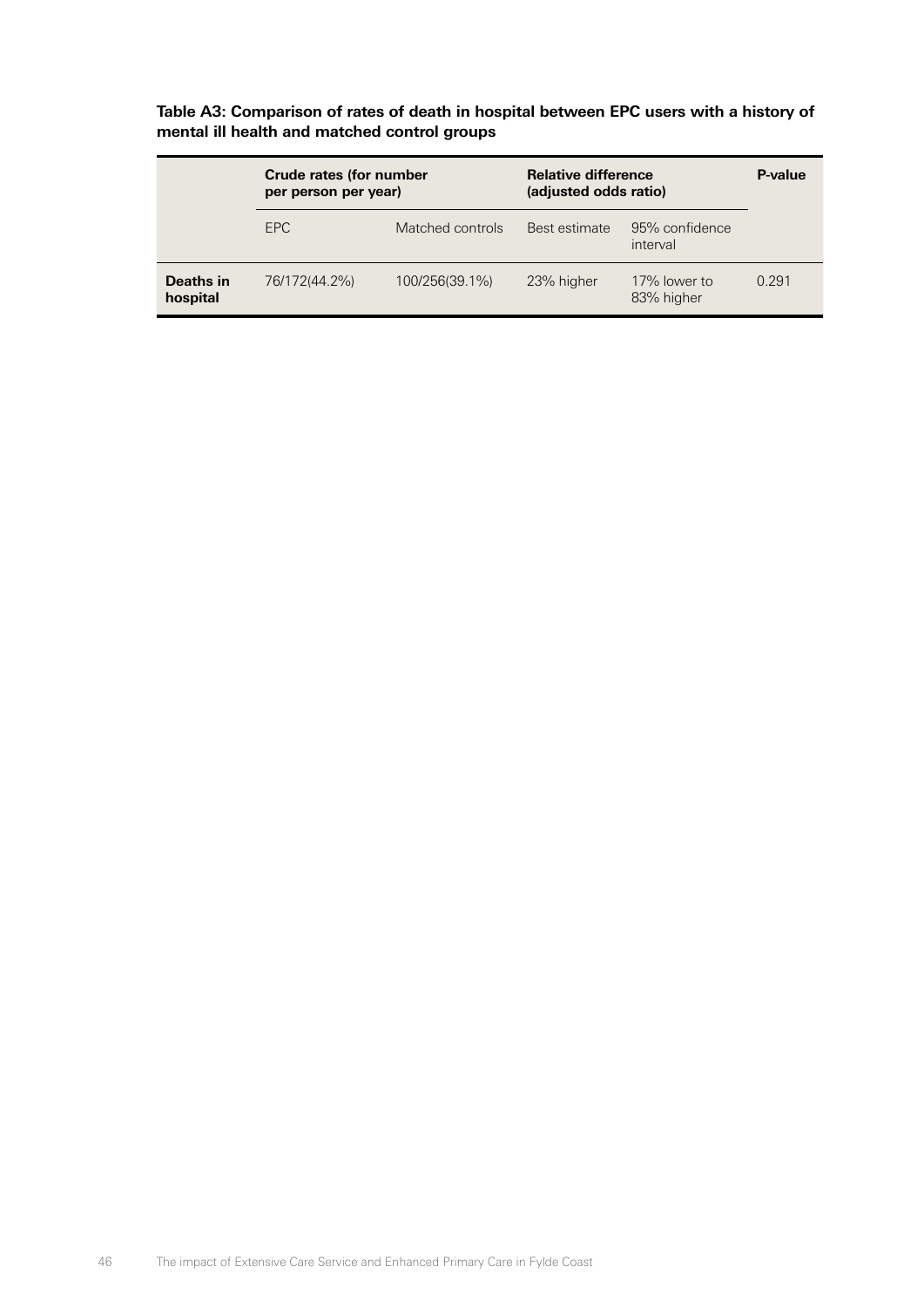# References

- <span id="page-46-0"></span>1. Dowling M, Swift W, Doyle A. *Review of the Year*. Blackpool Clinical Commissioning Group, Fylde and Wyre Clinical Commissioning Group, and Blackpool Teaching Hospitals NHS Foundation Trust; 2016 ([http://www.bfwh.](http://www.bfwh.nhs.uk/wp-content/uploads/2015/07/20160926-Main-presentation-v2.pdf) [nhs.uk/wp-content/uploads/2015/07/20160926-Main-presentation-v2.pdf](http://www.bfwh.nhs.uk/wp-content/uploads/2015/07/20160926-Main-presentation-v2.pdf)).
- <span id="page-46-1"></span>2. Blackpool Teaching Hospitals NHS Foundation Trust. NHS England announces £4.32 million of new funding for Fylde coast [webpage]. 22 December 2016 ([https://www.bfwh.nhs.uk/nhs-england-announces-4-32-million-of](https://www.bfwh.nhs.uk/nhs-england-announces-4-32-million-of-new-funding-for-fylde-coast/)[new-funding-for-fylde-coast/](https://www.bfwh.nhs.uk/nhs-england-announces-4-32-million-of-new-funding-for-fylde-coast/)).
- <span id="page-46-2"></span>3. Clarke G, Vestesson E, Pariza P. Statistical Analysis Protocol for an evaluation of Extensive Care Service and Enhanced Primary Care for Fylde Coast NHS vanguard. Health Foundation; 2018, addendum 2019 ([https://www.](https://www.health.org.uk/sites/default/files/2020-01/fylde_coast_nhs_vanguard_statistical_analysis_protocol.pdf) [health.org.uk/sites/default/files/2020-01/fylde\\_coast\\_nhs\\_vanguard\\_statistical\\_analysis\\_protocol.pdf](https://www.health.org.uk/sites/default/files/2020-01/fylde_coast_nhs_vanguard_statistical_analysis_protocol.pdf)).
- <span id="page-46-3"></span>4. Hostetter M, Klein S, McCarthy D. CareMore: Improving Outcomes and Controlling Health Care Spending for High-Needs Patients. Commonwealth Fund; 2017 [\(http://www.commonwealthfund.org/publications/case](http://www.commonwealthfund.org/publications/case-studies/2017/mar/caremore)[studies/2017/mar/caremore](http://www.commonwealthfund.org/publications/case-studies/2017/mar/caremore)).
- <span id="page-46-4"></span>5. Wennberg D, Siegel M, Darin B, Filipova N, Russell R, Kenney L, et al. *Combined predictive model: final report and technical documentation*. Health Dialog, King's Fund and New York University; 2006 [\(http://www.kingsfund.](http://www.kingsfund.org.uk/document.rm?id=8248) [org.uk/document.rm?id=8248](http://www.kingsfund.org.uk/document.rm?id=8248)).
- <span id="page-46-5"></span>6. Blackpool Clinical Commissioning Group, Fylde and Wyre Clinical Commissioning Group and Blackpool Teaching Hospitals NHS Foundation Trust. *An Operational Evaluation of the Extensive Care Service*. 2016.
- <span id="page-46-6"></span>7. NHS England. Paramedic's brainwave eases A&E pressures by keeping 'frequent callers' away [webpage]. *NHS England*; 2018 [\(https://www.england.nhs.uk/2018/05/paramedics-brainwave-eases-ae-pressures-by-keeping](https://www.england.nhs.uk/2018/05/paramedics-brainwave-eases-ae-pressures-by-keeping-frequent-callers-away/)[frequent-callers-away/](https://www.england.nhs.uk/2018/05/paramedics-brainwave-eases-ae-pressures-by-keeping-frequent-callers-away/)).
- <span id="page-46-7"></span>8. Britton M, Shorrock L. Care Homes [webpage]. *NHS Fylde and Wyre Clinical Commissioning Group*; 2017 ([http://](http://www.fyldeandwyreccg.nhs.uk/care-homes/) [www.fyldeandwyreccg.nhs.uk/care-homes/](http://www.fyldeandwyreccg.nhs.uk/care-homes/)).
- <span id="page-46-8"></span>9. NHS England. Lancashire and Cumbria Innovation Alliance (LCIA) Test Bed; 2017 ([https://www.england.nhs.uk/aac/](https://www.england.nhs.uk/aac/what-we-do/how-can-the-aac-help-me/test-beds/lancashire-and-cumbria-innovation-alliance-lcia/) [what-we-do/how-can-the-aac-help-me/test-beds/lancashire-and-cumbria-innovation-alliance-lcia/](https://www.england.nhs.uk/aac/what-we-do/how-can-the-aac-help-me/test-beds/lancashire-and-cumbria-innovation-alliance-lcia/)).
- <span id="page-46-9"></span>10. Endersby C, Routledge J, Bates D, Ellarby V, Flannigan-Salmon J, Hankin S, et al. *Fylde Coast Vanguard Local Evaluation Report*. Fylde Coast NHS Vanguard; 2018.
- <span id="page-46-10"></span>11. Diamond A, Sekhon J. Genetic matching for estimating causal effects: a general multivariate matching method for achieving balance in observational studies. *The Review of Economics and Statistics*. 2013; 95(3): 932–945.
- <span id="page-46-11"></span>12. Ho D, Imai K, King G, Stuart E. Matching as nonparametric preprocessing for reducing model dependence in parametric causal inference. *Political Analysis*. 2007; 15: 199–236.
- <span id="page-46-12"></span>13. Jordan R, Hawker J, Ayers J, Adab P, Tunnicliffe W, Olowokure B, et al. Effect of social factors on winter hospital admission for respiratory disease: a case-control study of older people in the UK. *British Journal of General Practice*. 2008; 58(551): e1–e9.
- <span id="page-46-13"></span>14. Thom D, Willard-Grace R, Hessler D, DeVore D, Prado C, Bodenheimer T, et al. The impact of health coaching on medication adherence in patients with poorly controlled diabetes, hypertension, and/or hyperlipidemia: a randomised controlled trial. *Journal of the American Board of Family Medicine*. 2015; 28(1): 38–45.
- <span id="page-46-14"></span>15. Smith S, Cousins G, Clyne B, Allwright S, O'Dowd T. Shared care across the interface between primary and specialty care in management of long term conditions. *Cochrane Systematic Review*. 2017; doi: 10.1002/14651858.CD004910.pub3.
- <span id="page-46-15"></span>16. Stokes J, Panagioti M, Alam R, Checkland K, Cheraghi-Sohi S, Bower P. Effectiveness of case management for 'at risk' patients in primary care. *PLoS One*. 2015; 10(7): e0132340.
- <span id="page-46-16"></span>17. Baxter S, Johnson M, Chambers D, Sutton A, Goyder E, Booth A. The effects of integrated care: a systematic review of the evidence. *BMC Health Services Research*. 2018; 18: 350.
- <span id="page-46-17"></span>18. NHS England: Analytical Team. *CCG improvement and assessment framework 2016/17: Technical annex*. NHS England; 2017 (<https://www.england.nhs.uk/> commissioning/wp-content/uploads/sites/12/2017/07/ccgiaf-techannex-1617.pdf).
- <span id="page-46-18"></span>19. Allen J, Balfour R, Bell R, Marmot M. Social determinants of mental health. *International Review of Psychiatry*. 2014; 26(4): 392–407.
- <span id="page-46-19"></span>20. Imison C, Curry N, Holder H, Castle-Clarke S, Nimmons D, Appleby J, et al. *Shifting the balance of care: great expectations*. Nuffield Trust; 2017 ([https://www.nuffieldtrust.org.uk/files/2017-02/shifting-the-balance-of-care](https://www.nuffieldtrust.org.uk/files/2017-02/shifting-the-balance-of-care-report-web-final.pdf)[report-web-final.pdf](https://www.nuffieldtrust.org.uk/files/2017-02/shifting-the-balance-of-care-report-web-final.pdf)).
- <span id="page-46-20"></span>21. Conti S, Gori C, Caunt M, Steventon A. *The impact of providing enhanced support for Sutton Homes of Care residents: findings from the Improvement Analytics Unit*. NHS England & Improvement and Health Foundation; 2018 ([https://www.health.org.uk/publications/the-impact-of-providing-enhanced-support-for-sutton-homes-of](https://www.health.org.uk/publications/the-impact-of-providing-enhanced-support-for-sutton-homes-of-care-residents)[care-residents](https://www.health.org.uk/publications/the-impact-of-providing-enhanced-support-for-sutton-homes-of-care-residents)).